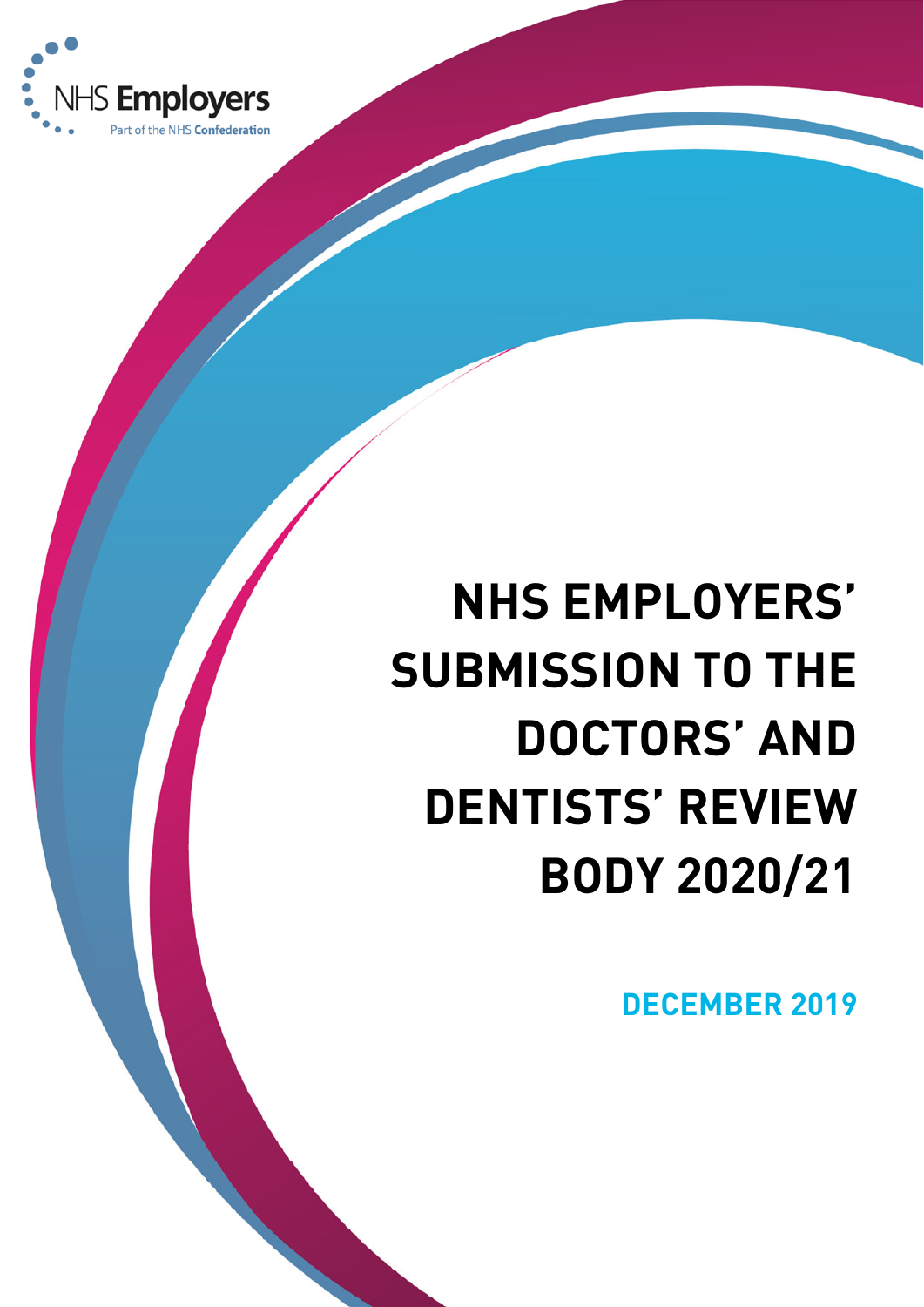# **CONTENTS**

| <b>Key points</b>                                | $\overline{2}$ |
|--------------------------------------------------|----------------|
| Informing our evidence                           | 8              |
| <b>Financial challenge</b>                       | 11             |
| <b>Workforce challenges</b>                      | 14             |
| • Workforce supply                               | 16             |
| Targeting pay                                    | 20             |
| <b>Transformation challenges</b>                 | 26             |
| Doctors in training                              | 28             |
| Specialty and associate specialist (SAS) doctors |                |
| <b>Consultants</b>                               |                |
| Salaried primary care dentists                   |                |
| <b>Staff engagement</b>                          |                |
| <b>Pensions and total reward</b>                 |                |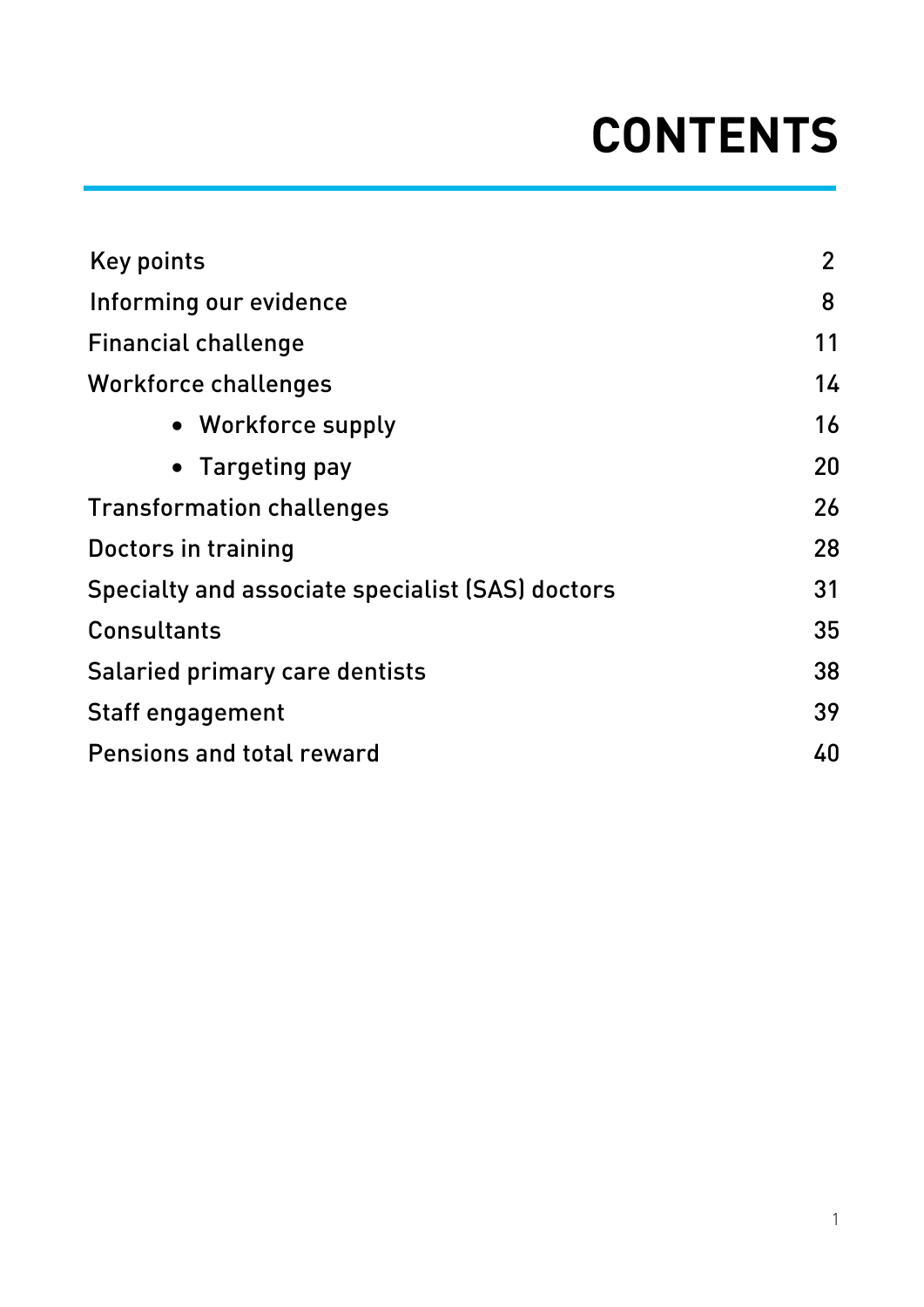# **KEY POINTS**

#### **Strategic context**

- The NHS Long Term Plan has set out the future strategic direction and ambitions for the NHS in England and provides the basis for a five-year funding settlement up to 2024/25. While this provides some stability for longer-term planning, the overall level of investment is still lower than in previous years. The Interim NHS People Plan sets out how the workforce will be supported and transformed in order to deliver the aims of the NHS Long Term Plan.
- Political instability and uncertainty around the impact of Brexit remains. Health leaders are concerned about the extra demands on existing staff in making EU exit preparations and the effects of ending freedom of movement. They are also concerned about the personal impact of Brexit on their EU staff.
- The NHS continues to feel the combined effects of financial pressure, workforce shortages and rising demand. The impact can be seen in current budget deficits and through a decline in key performance standards. This affects the quality of care and patient experience and has a detrimental effect on the health, wellbeing and morale of staff.
- Despite these pressures, the Care Quality Commission's (CQC) recent annual report on the state of health and social care in England found that most of the care provided by the NHS is good quality and, overall, the quality of care is improving. This is a tribute to the commitment and hard work of all NHS staff.
- The pensions tax issue is having a major impact on senior staff across the NHS. In a growing number of cases, consultants have reduced their hours, stopped waiting list work, given up additional roles and duties and many are considering their long-term future. This has had a significant impact on service delivery, most immediately on some elective care waiting lists.
- We believe that a combination of scheme flexibilities, removal of the taper and better information for scheme members is likely to provide the best solution overall. We take the view that if scheme flexibilities are introduced then they should apply to all staff in time for the 2020/21 financial year. However, even if a solution is found fairly soon, there is a risk that some consultants will decide not to return to their previous level of activity.

## **Financial challenge**

• The Chancellor has described the 2019 autumn spending review as 'turning the page on austerity and the beginning of a decade of renewal'. Some might see increased spending on the NHS as an opportunity to invest more in pay, despite the political uncertainty which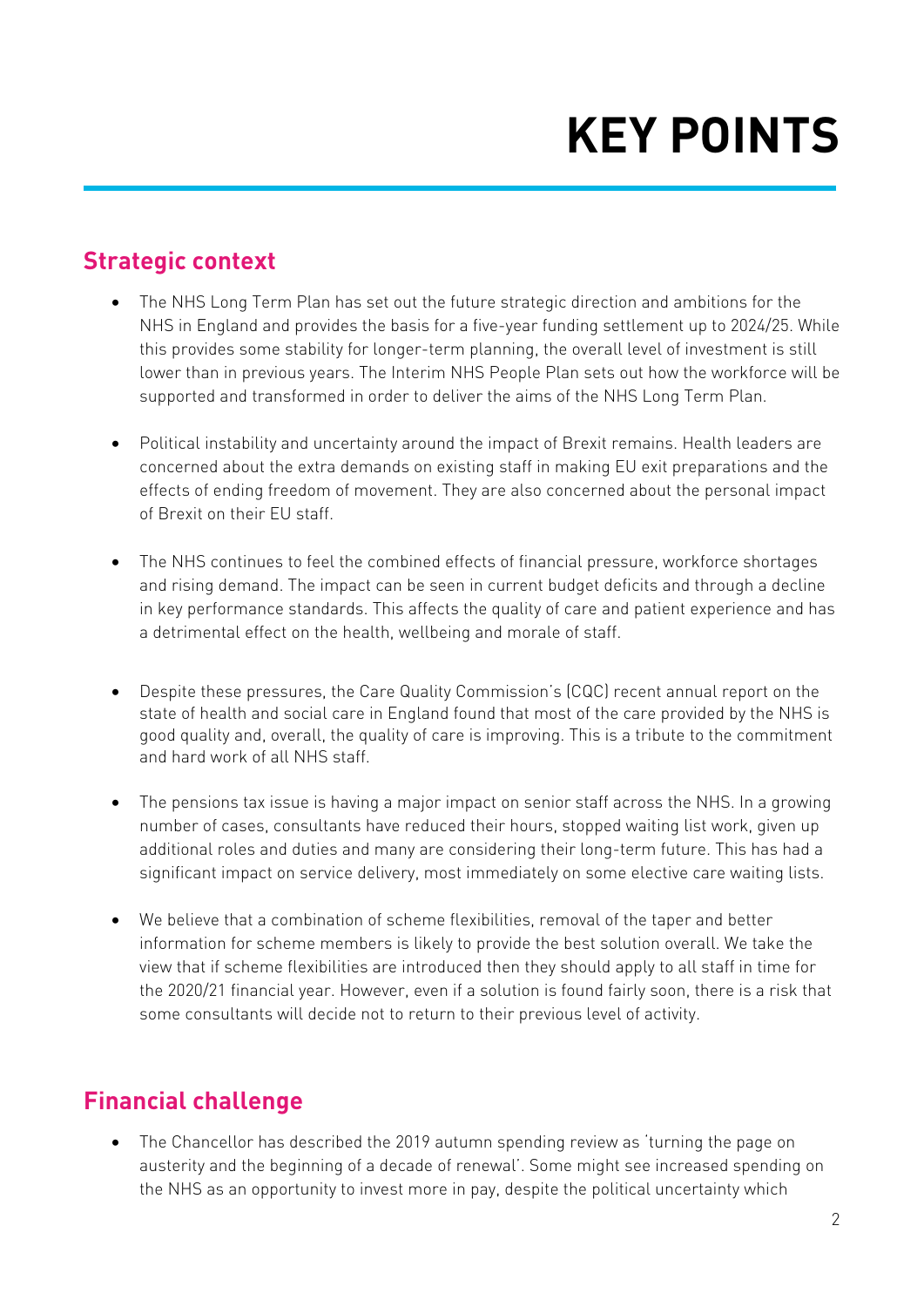currently exists and whether there will be a comprehensive spending review or a series of inyear settlements. However, there will be difficult choices ahead about where funds should be directed.

- Managing expectations on pay will be important as we begin to think about planning beyond the end of the current multi-year pay deal for doctors in training and any possible deal for specialty and associate specialist (SAS) doctors. Our priorities will include delivering the NHS People Plan and continuing to support recruitment and retention initiatives to address the 10,000 vacant medical posts which currently exist.
- Revenue funding is fixed to 2024/25. Employers will also face pressure on capital budgets, the challenge of balancing rising demand and the efficiency savings required in the NHS Long Term Plan, and the possibility of having to fund increases in pay. Any pay award uplifts for staff higher than that based on existing funding assumptions would be unaffordable, leaving employers with difficult choices on service delivery and patient needs and pressing workforce needs.

#### **Workforce challenge**

- The Interim NHS People Plan sets out a plan of action to enable all those who work in the NHS to deliver the aims and objectives of the NHS Long Term Plan. However, 65 per cent of respondents to an NHS Confederation survey said that they were either not very or not at all confident that their local health system would be able to meet their staffing needs. There is a real risk that without the right workforce the aims of the NHS Long Term Plan will not be met.
- The Interim NHS People Plan is clear about the need to increase the number of doctors by improving international and domestic supply, and by focusing on recruitment and retention. One of the themes of the plan is to make the NHS the best place to work. It recognises the compelling evidence that the more engaged our people are, the more effective and productive they are, and most importantly, the higher the quality of care they deliver to patients.
- We also recognise that doctors and dentists work as part of a team and rely on the contribution and support of others. If conditions are poor for some then this affects the whole team. Analysis of the data from the 2018 NHS Staff Survey in England revealed that doctors who worked in real teams had higher levels of work engagement, and more satisfaction with their organisation and work environment. They also had far lower intentions to quit and were less likely to be unwell from stress.<sup>1</sup> We are building on the extensive work that we have already undertaken to support employers in their efforts to value and engage their staff, to promote their health and wellbeing, to improve the leadership culture and to safeguard their staff from bullying and harassment at work.

<sup>1</sup> Caring for Doctors, Caring for Patients. General Medical Council. November 2019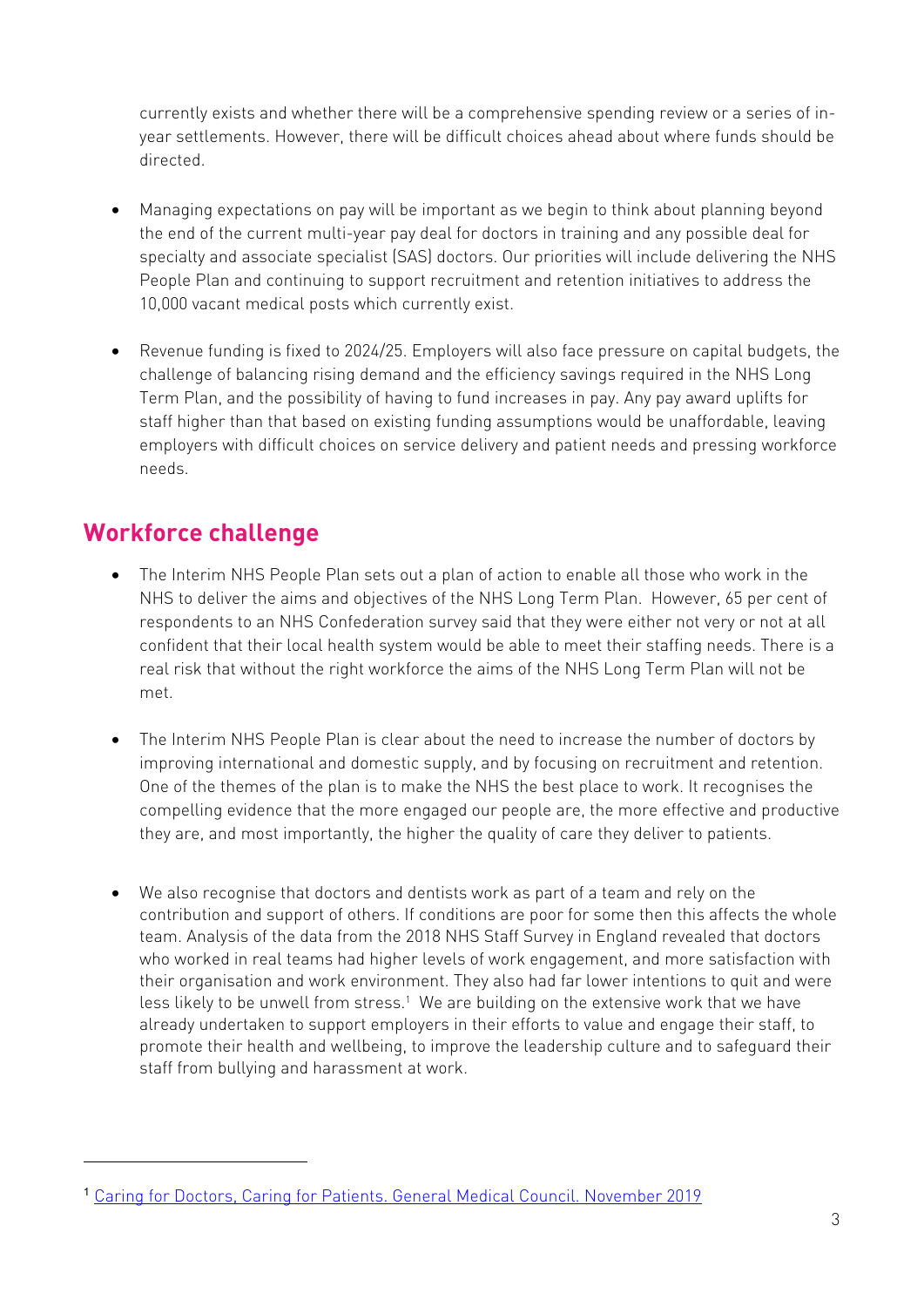## **Interim NHS People Plan priorities**

The following themes are outlined in the Interim NHS People Plan:

- Making the NHS a great place to work supporting and retaining our current NHS staff.
- Improving our leadership culture managing talent and succession.
- Taking immediate action to tackle the nursing challenge growing workforce supply to meet demand, supporting the third sector, other volunteers and carers, optimising new workforce roles.
- Delivering 21<sup>st</sup> century care preparing for technology shift, preparing for the implications of new models of care, enabling workforce productivity.
- A new operating model for workforce capacity and capability to deliver.

### **Targeting pay**

- We have considered the potential for targeting pay as requested in the Department of Health and Social Care's (DHSC) remit letter <sup>2</sup> to the review body. In doing so we have sought the views of employers and looked at the range of factors that might influence career choices either by location or specialty.
- We carried out a short survey of employers to help inform our evidence for this submission, which asked for views on the issue of targeting pay. We also included questions about targeted pay in a separate survey regarding SAS doctors. There was some consistency across the two surveys with around 40 per cent of employers agreeing that targeting pay had or would help with recruitment and retention There was a general view that if targeting was to happen then it should be aimed at remote, rural or isolated locations. Those who didn't support targeting pointed out the impact on other staff and other factors that affect recruitment and retention.
- Financial considerations are not the only factors that influence career choice, whether this is the specialty in which doctors choose to practise or the location, and this was reflected in our survey responses. There are often complex socio-demographic factors involved as well as other reasons that motivate career decisions, such as a supportive culture and a positive working environment.
- A national programme board established as part of the Interim NHS People Plan is looking at the distribution of specialty training and geographical distribution and will be informed by an option appraisal working group. This group, which will include employer representatives, will examine a range of measures to address identified inequalities in distribution and will consider a range of mitigating factors such as use of the wider workforce skill mix,

<sup>2</sup> Department of Health and Social Care. Remit letter on the 2020-21 pay round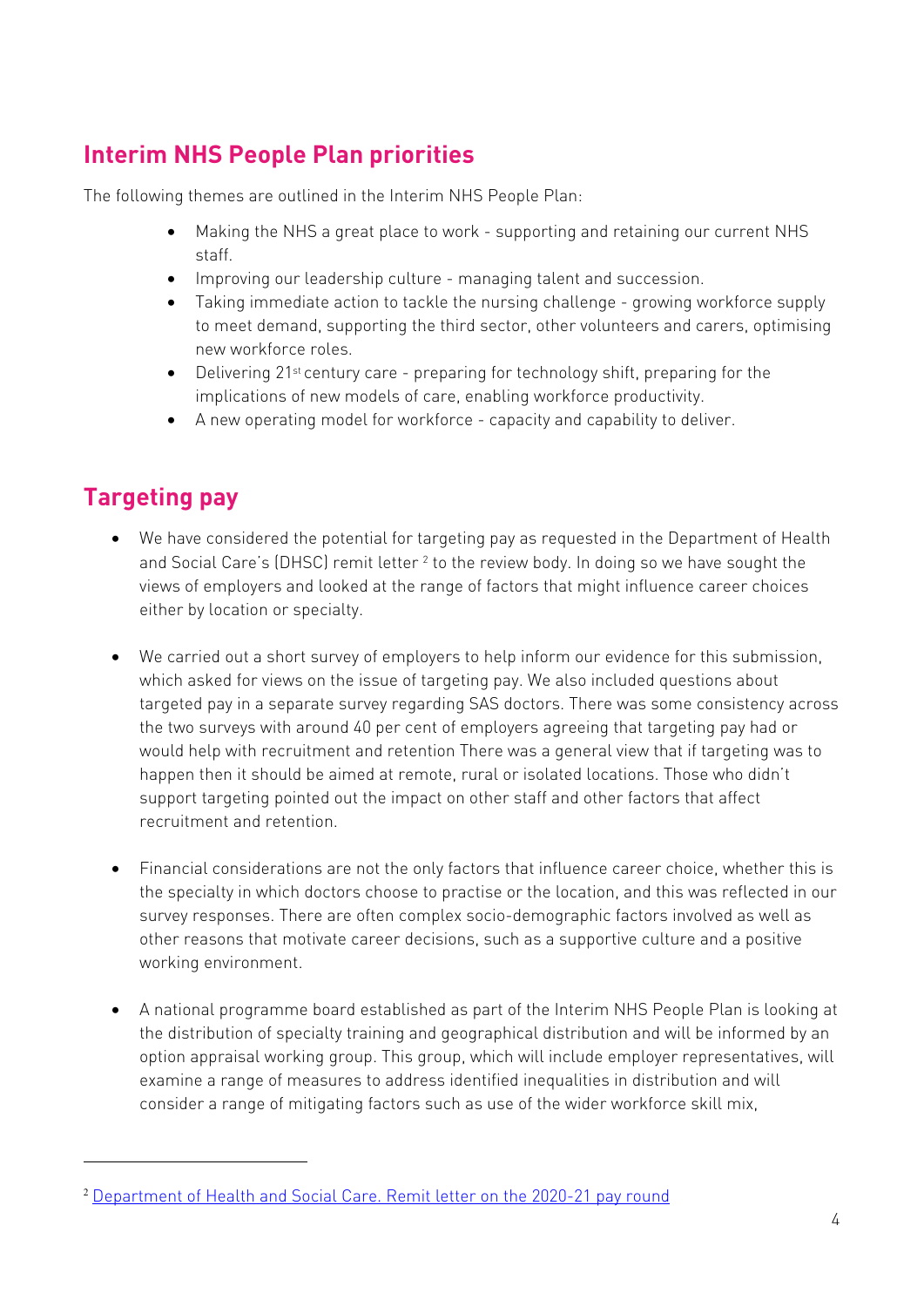incentivisation, cultural, peer, and other educational factors. The work will cover both trainee and trained doctors.

- There is no evidence to demonstrate that the flexible pay premia (FPP) introduced as part of the 2016 junior doctor contract has had a significant impact on recruitment to those specialties covered, or if any recruitment can be wholly attributed to the FPP and not the efforts of Royal Colleges and others over several years to make those specialties more attractive. This would require a formal evaluation of all those factors which might influence career choice.
- Our view is that we should await the outcome of the programme board's work to see how pay and reward features in their recommendations before considering any further targeting of pay by specialty or location.

## **Doctors in training**

- In June 2019, the British Medical Association (BMA), NHS Employers and the DHSC agreed a framework which sets out both the pay investment that will be made and the amendments to the 2016 junior doctors' contract that the parties are planning to implement.<sup>3</sup>
- The agreement covers the period from 1 April 2019 to 31 March 2023. In 2019/20, this resulted in a total investment of 2.3 per cent in the contract. In each of the three subsequent years (from 2020/21 to 2022/23) this will mean annual pay uplifts of 2 per cent and a further 1 per cent of additional investment in other terms within the contract.
- The collective agreement sees additional investment, alongside amendments to the contract for doctors in training that aim to improve the working lives of junior doctors, making the contract safer and more effective. This agreement was a hugely important step and brought an end to the BMA Junior Doctors' Committee's long-running dispute with the government and has allowed for normalised partnership working to be re-established. Collaborative working has begun with the development of joint guidance, which aims to support employers and doctors in training with implementation of the jointly agreed contract.

#### **Specialty and associate specialist doctors**

- The government's response to the review body's recommendations in July 2019 committed to negotiations on a multi-year agreement, incorporating contract reform for the SAS grade to be introduced from 2020/21. An additional 1 per cent, on top of the 2.5 per cent already paid, to be added to pay in 2020/21 will be made available, conditional on contract reform.
- The programme to reform the SAS grades is running concurrently with ongoing work to implement and embed the SAS charter, develop SAS guidance and improve working lives and

<sup>3</sup> NHS Employers. Framework agreement - junior doctor contract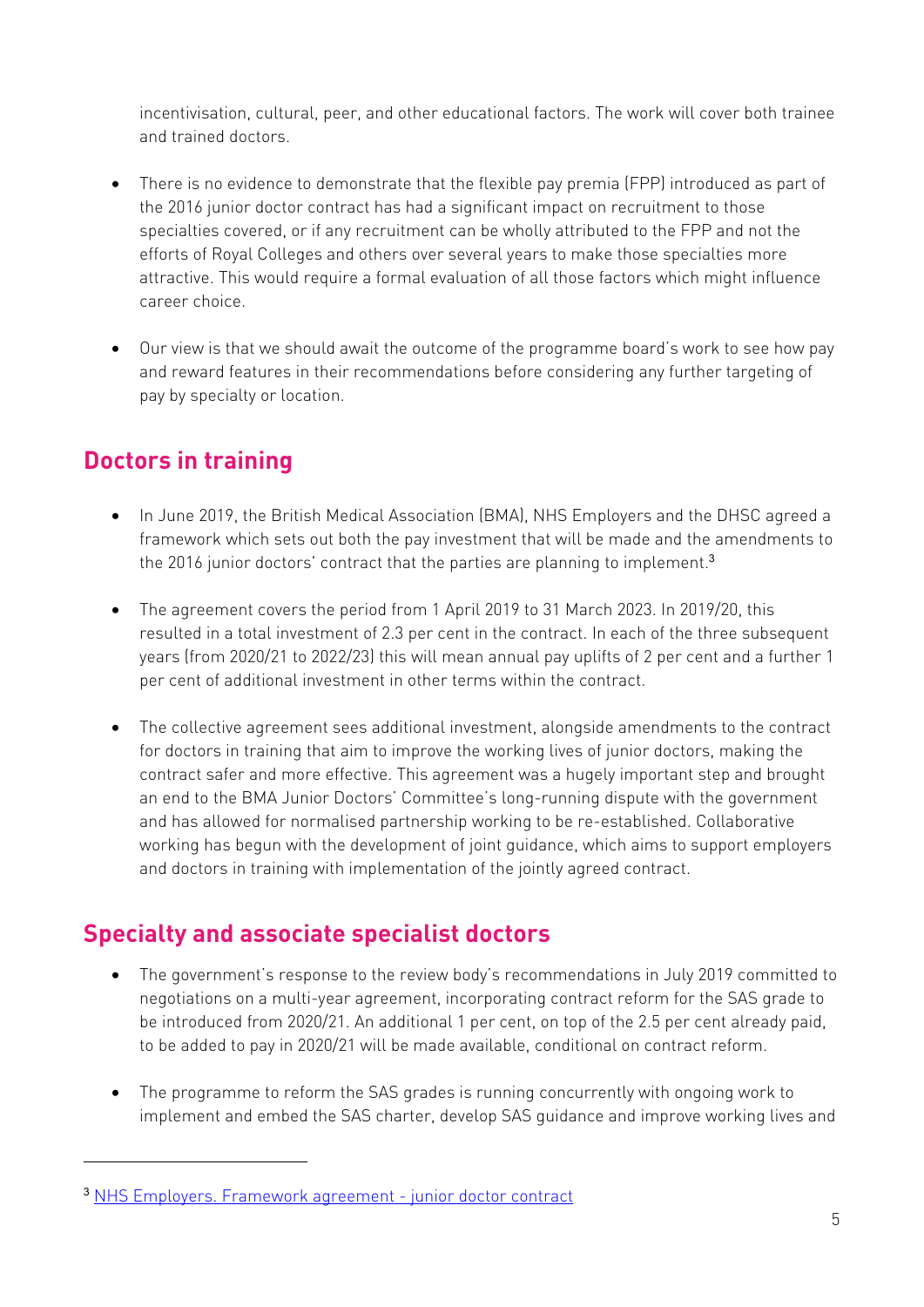career opportunities for the whole SAS group.4 Our survey of employers shows that although there have been improvements in awareness and implementation of the SAS charter, there is still more work to do.

• We expect that the formal negotiation process will start early in 2020 and continue through the 2020/21 financial year. This is a significant opportunity to re-establish the SAS doctor role as a positive and valued career choice which can meet both personal work-life balance requirements and those associated with professional development and progression.

### **Consultants**

- In 2018, the government offered the medical trade unions a 2 per cent multi-year pay deal based on the funding envelope available at that time. The BMA and Hospital Consultants and Specialists Association (HCSA) did not believe that this on its own was enough to incentivise them to enter into meaningful negotiations including contract reform, unless it was combined with pension tax flexibilities. Discussions on contract reform have therefore paused, pending any announcement that further funding might become available.
- The pensions tax issue is the most pressing current issue for consultants. We have discussed the impact of this with the Office of Manpower Economics and worked with other public sector organisations to raise concerns with government ministers.
- We have noted above, in the section on the strategic context, the impact on patients and colleagues of consultants reducing their hours and ceasing extra responsibilities and duties. However, we also recognise the considerable personal impact that this has had on many individual consultants. The consultant workforce will provide the leadership necessary to transform and deliver services in the way anticipated in the NHS People Plan and will train the doctors that we will need in the future. We should therefore be looking to retain and not disengage the consultant workforce.
- The pensions tax issue has had an impact on Local Clinical Excellence Awards (LCEAs). There is some evidence from our survey of employers on LCEAs that consultants are not applying for awards at the same rate. Employers have reported some concerns about having to spend the whole investment pot, or carry any underspend forward, where there a fewer applications and how this might affect the integrity and intention of the scheme.
- We also need to ensure that any changes to the LCEA scheme, and any other initiatives on pay, address the gender pay gap in medical and dental pay. Employers responding to our LCEA survey did not believe that consultants should receive any award beyond a cost of living increase.

<sup>4</sup> NHS Employers, SAS development resources.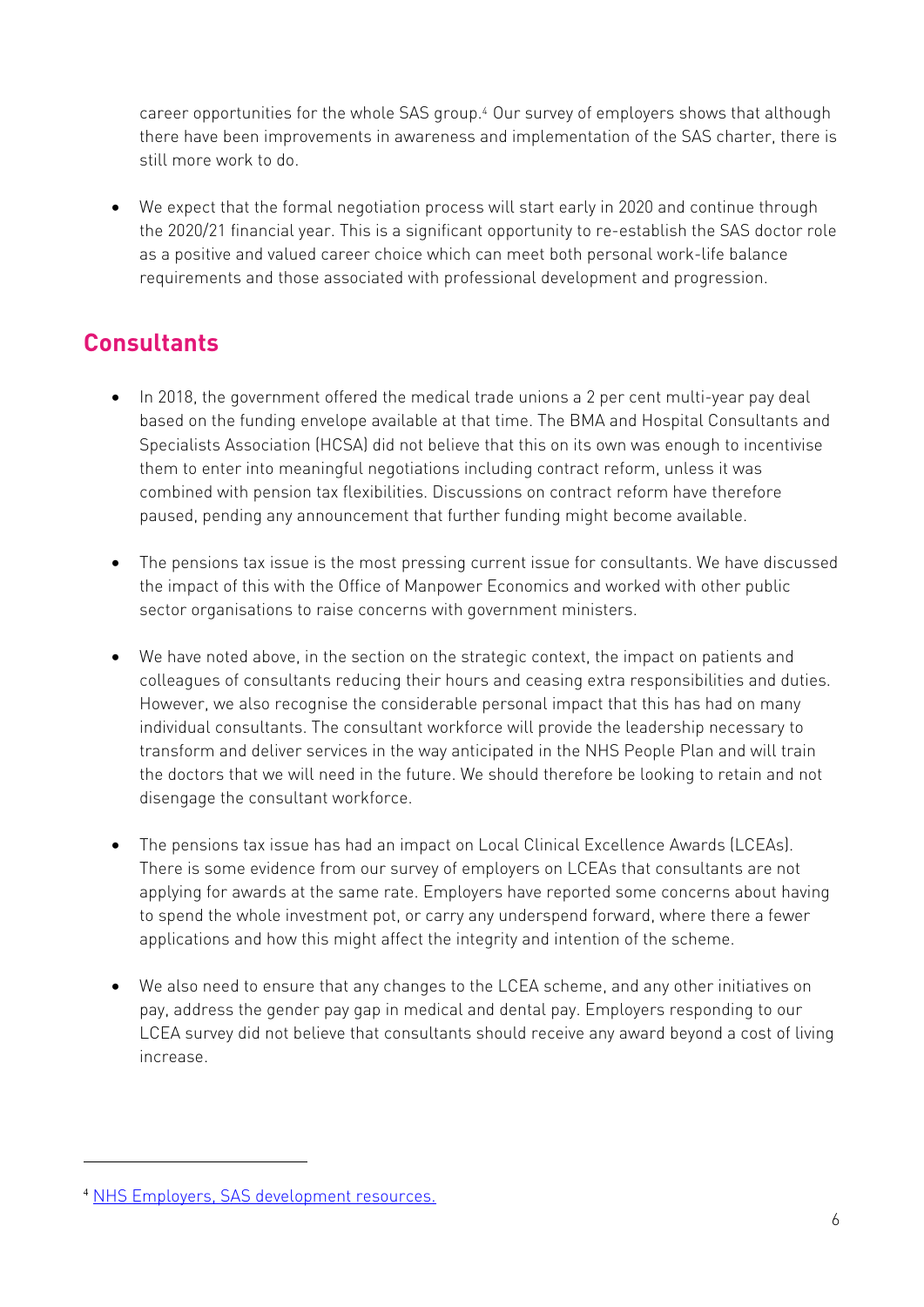### **Salaried primary care dentists**

- The salaried primary dental care workforce has been affected by changes to the commissioning and design of services over recent years. As we reported last year, our stakeholders have cited low morale amongst community dentists, with many practitioners not being paid for the specialist work that they have been trained to do. Lack of career progression is also an issue.
- We have been working to ensure that the NHS Staff Survey allows for identification of different dental groups to enable better identification of the state of satisfaction, morale and other issues relevant to salaried primary care dentists.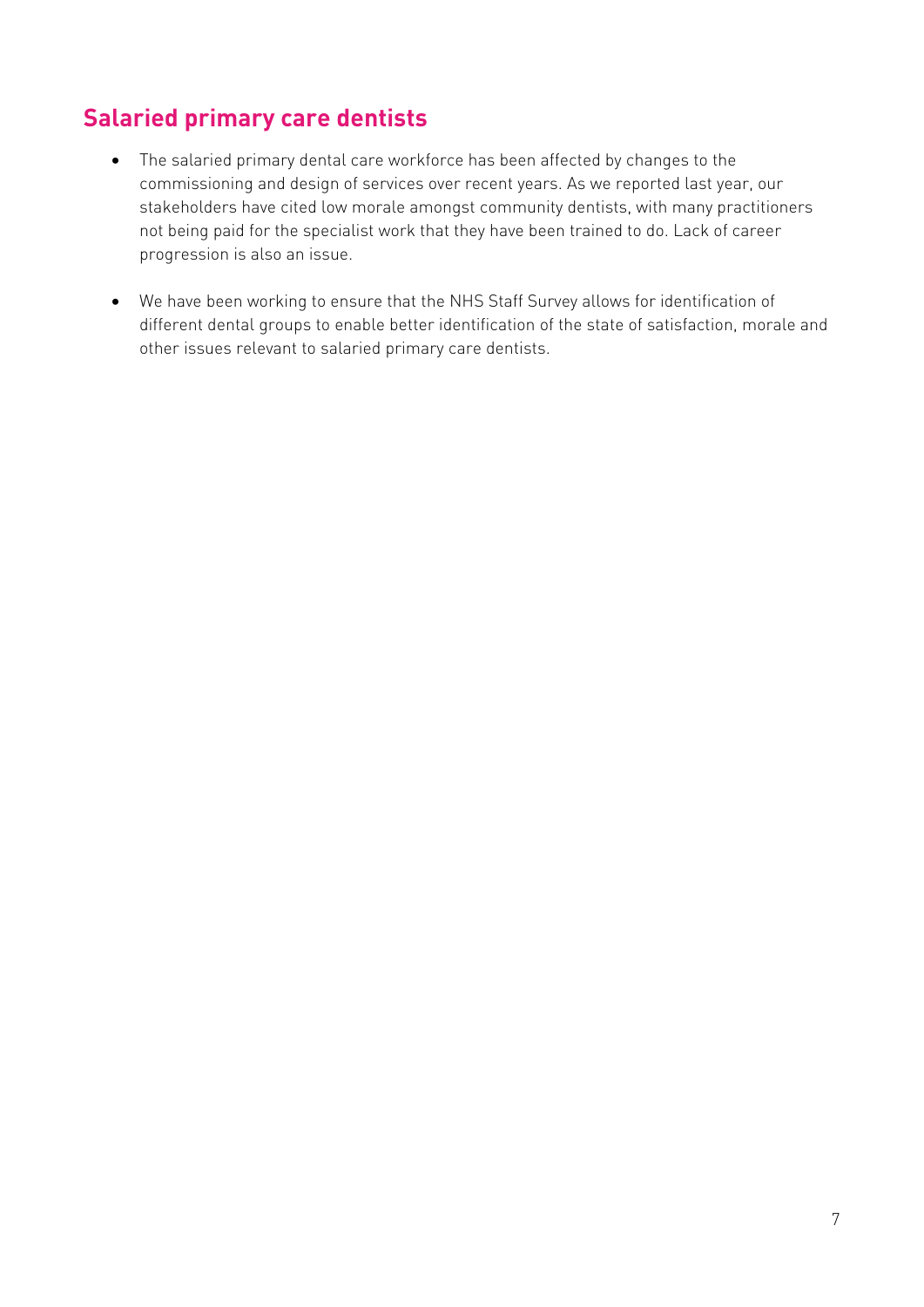# **INFORMING OUR EVIDENCE**

### **Introduction and context**

- 1. We welcome the opportunity to submit our evidence on behalf of healthcare employers in England for the 2020/21 pay review. We continue to value the role of the Doctors' and Dentists' Pay Review Body in bringing an independent and expert view on remuneration issues in relation to the medical and dental workforce.
- 2. Our evidence has been informed by a continuous cycle of engagement with a full range of NHS organisations about their priorities. We have:
	- had direct discussions at one-to-one meetings with NHS chief executives
	- had discussion at the NHS Policy Board about priorities for pay and reward and links to the People Plan
	- maintained regular contact with HR directors
	- attended regional network meetings of human resources directors, the NHS Confederation and other employer networks
	- engaged the NHS Employers' medical workforce forum
	- carried out a brief survey of employers
	- undertaken detailed engagement work with employers on matters including SAS development, the role of the medical associate professions, the 2018 junior doctor contract review, and the consultant contract.
- 3. In his letter of 16 October 2019, the Secretary of State for Health and Social Care asked the review body to consider targeting awards to support recruitment and retention and to support productivity. We have addressed those issues in this submission.
- 4. The NHS Long Term Plan published in January 2019 sets the future strategic direction for the NHS in England. Together with the 2019 spending review this provides the basis for a fiveyear funding programme up to 2024/25. This will be based on a new service model which places more emphasis on prevention and health inequalities, improving the quality of care and health outcomes across all major health conditions and harnessing technology to transform services.
- 5. The NHS workforce will be instrumental in delivering the ambitious programme of work set out in the NHS Long Term Plan, and the Interim NHS People Plan describes some of the significant workforce challenges currently faced by the NHS. However, for the quarter ending in June 2019, there were 11,304 advertised vacant whole-time equivalent medical posts, a vacancy rate of 8.8 per cent with considerable variation according to region and sector.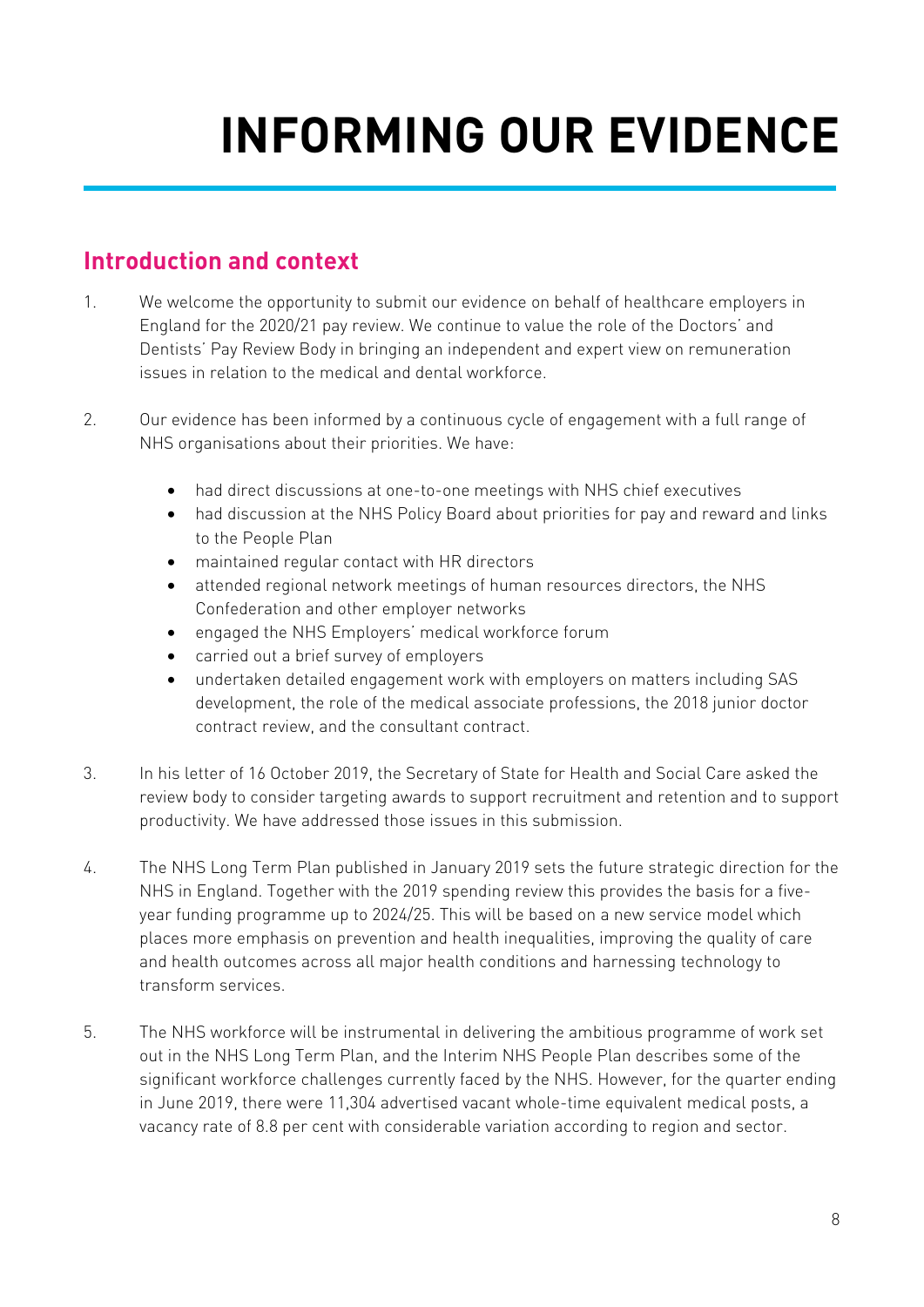- 6. Despite the acute workforce challenge and in the face of rising demand, the Care Quality Commission's (CQC) report on the state of health and social care in England 2018/19 found that most of the care that we see across England is good quality and, overall, the quality is improving.<sup>5</sup> Once people gain access to services, ratings suggest that they are caring, with 87 per cent of NHS acute care services rated as good and 11 per cent as outstanding for the key question 'are services caring?'. That trusts have been able to improve in spite of this pressured environment is a huge credit to the hard work, commitment and professionalism of everyone in the NHS.
- 7. However, the report presents a less encouraging view on access to services, with urgent and emergency services feeling the most immediate effect of the rise in demand. Latest figures on performance show committed teams struggling to deliver what they know their patients need. Demand for A&E is at a record high, with an increase in A&E attendances of more than 20 per cent in 2019 compared to when records began and 7 per cent more than this time last year. And waiting times are lengthening, with 76,000 fewer patients being seen within four hours in September 2019 than shown in figures from the first records in September 2011.
- 8. This is not just an NHS problem. As the CQC's State of Care report acknowledges: 'A lack of treatment options outside of acute settings can have an impact on the availability of hospital beds. For example, we have seen that when people cannot be kept well in their communities, their conditions can deteriorate, which leads them to need urgent treatment through an emergency department or as an inpatient, therefore putting further pressure on beds in acute settings.'6
- 9. While the five-year funding deal provides some stability for longer-term planning, the level of funding is still lower than in previous years. The announcement of an increase in capital spending was also welcome but it is substantially short of the £6 billion maintenance backlog that has built up in recent years. We would like to see a long-term funding agreement to support capital projects in line with funding arrangements set out elsewhere in the NHS Long Term Plan.
- 10. The Interim NHS People Plan also proposes that future workforce policy will be devolved to regional integrated care systems. While some issues such as professional regulation, credentialing and prescribing rights will remain nationally controlled, along with pay policy and the pension scheme, the plan states that accountability arrangements will be developed 'to enable integrated care systems (ICSs) to take on greater responsibilities for these activities, while ensuring we do not push ICSs to take on greater responsibility than they are ready to do.' We should recognise that workforce planning, including pay and the terms on which doctors and dentists will be employed, will increasingly be informed by system-level thinking and that as new models of employment evolve, the most appropriate level of responsibility for workforce planning at national, system and local level will begin to become more clearly defined.

<sup>5</sup> Care Quality Commission, The state of health care and adult social care in England 2018/2019, November 2019.

<sup>6</sup> CQC ibid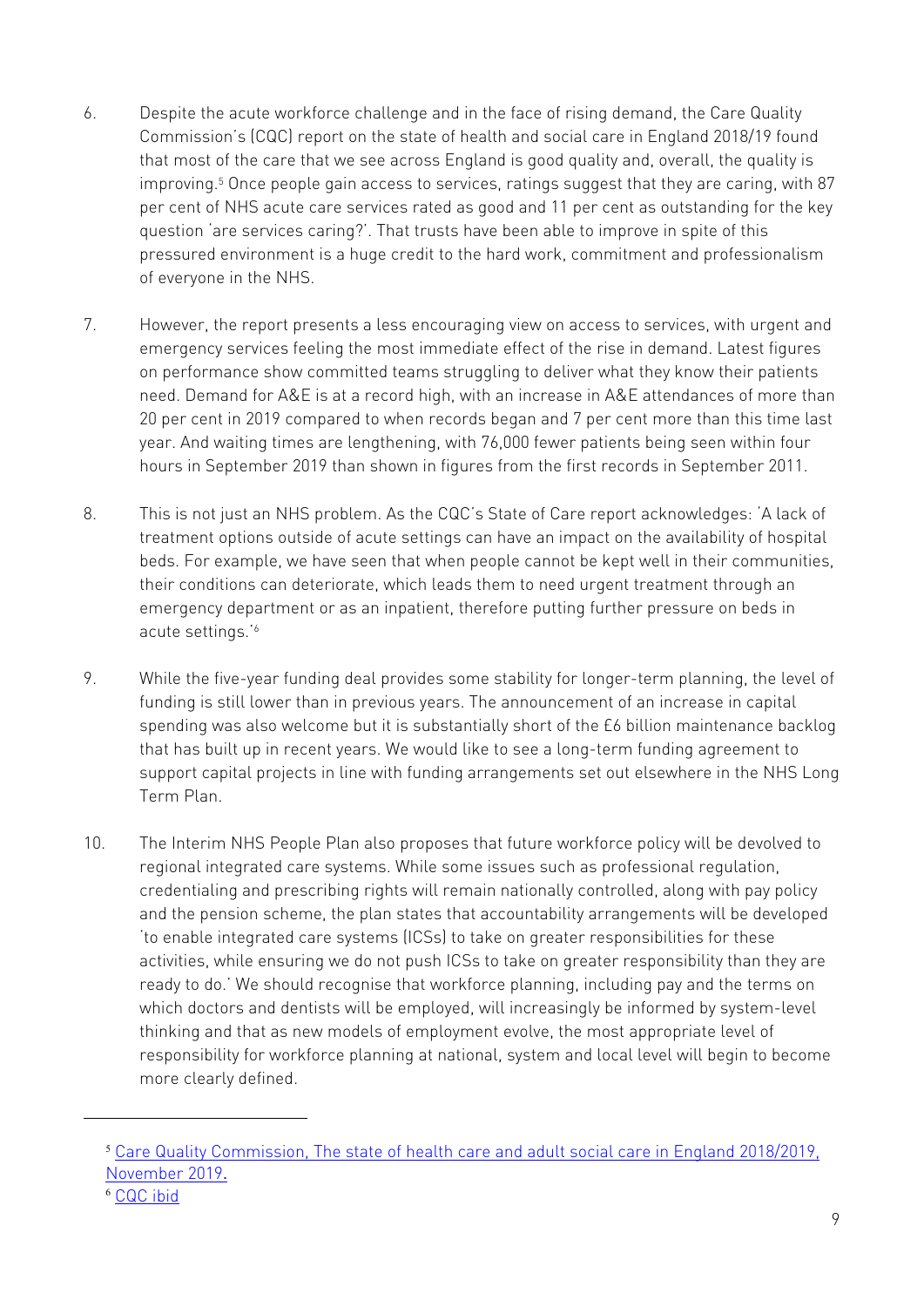11. Our submission therefore reflects the combined effect of the financial, workforce and transformation challenges faced by the NHS. It considers the impact and emerging priorities of the NHS People Plan and the wider direction of travel set out in the NHS Long Term Plan, and how these factors might come together to influence decisions on pay and reward.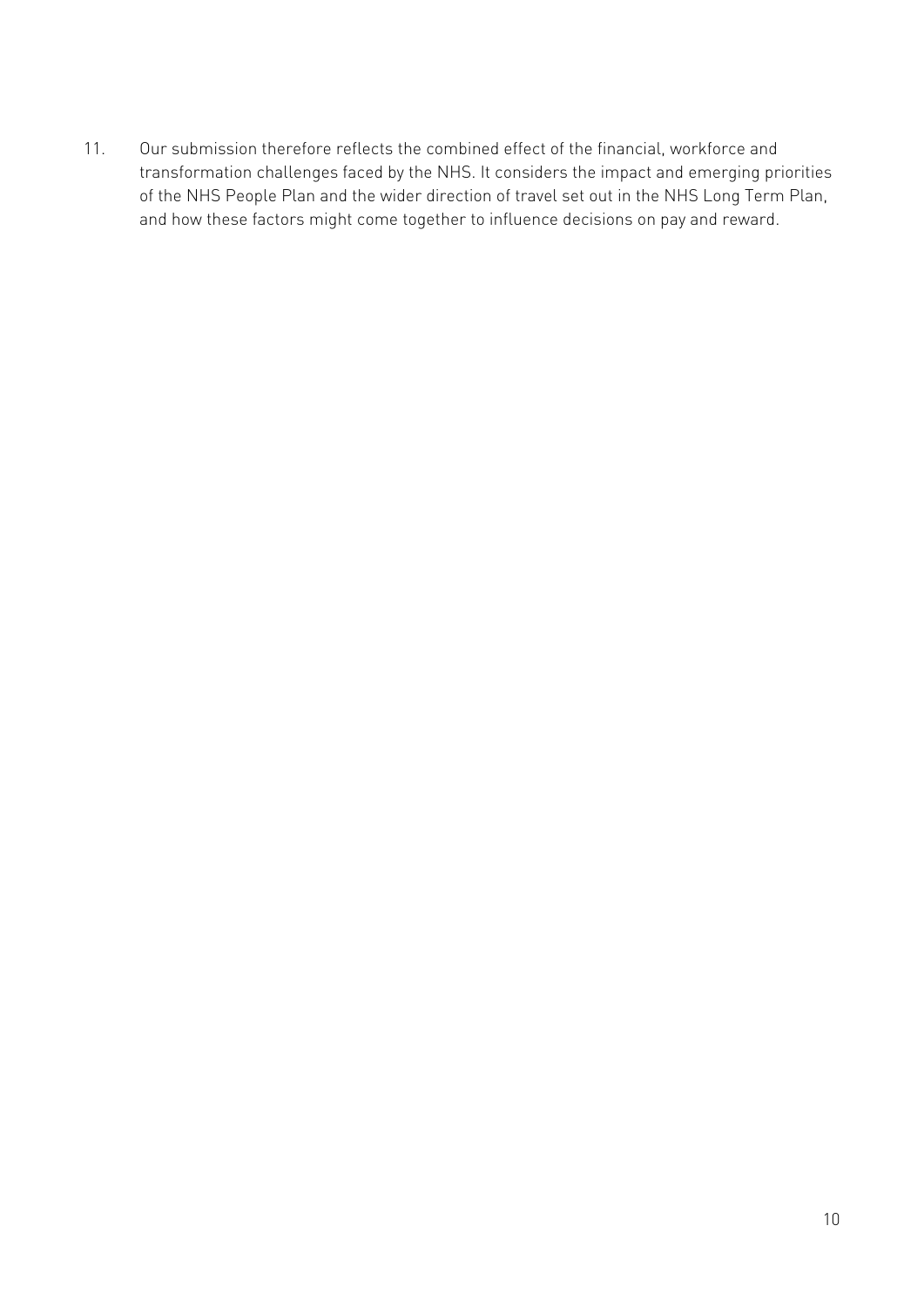# **FINANCIAL CHALLENGE**

- 12. The NHS continues to feel the combined effects of rising demand, workforce shortages and financial pressure. The impact is of this is seen through budget deficits, a worsening of key performance standards and the implications for quality of care and the health, wellbeing and morale of staff.
- 13. The NHS in England received a five-year funding settlement worth £20.5 billion in April 2019. This followed ten years of the lowest funding increases in the history of the NHS, with an average of 1.1 per cent real-terms growth from 2009/10 to 2014/15. While this new funding has provided a much-needed boost to an overstretched system, some doubt continues to remain on whether the amount will be enough to modernise and transform services in order to meet the triple challenge and fully deliver the ambitions of the NHS Long Term Plan.
- 14. The announcement on NHS capital investment was also welcomed but, overall, was not believed to be enough to modernise services and working environments to improve the quality and efficiency of patient care. In an NHS Confederation survey, eight out of ten frontline health leaders said that a lack of NHS capital investment has inhibited the ability of local health systems to deliver the goals of the NHS Long Term Plan.<sup>7</sup>
- 15. The Healthcare Finance Managers Association has estimated the cost of eradicating backlog maintenance at £6 billion in 2017/18, up from £4 billion in 2011/12. According to the Health Foundation's analysis, just bringing the UK up to the OECD average number of MRI and CT scanners would require more than £1.5bn in extra capital spending.
- 16. The physical environment matters to staff and patients. The report *Quality buildings, quality* care found that services provided from new healthcare premises have been three to four times more likely to be rated outstanding by the CQC than services provided from older premises. There is lower turnover of staff in newly built hospitals, and staff take fewer sick days. The difference in staff sickness absence is equivalent to 900,000 working days per year if the median sickness absence rate in newer buildings were replicated across all NHS acute trusts. Modern facilities are also safer for patients, with 30 per cent lower fall rates and 10 per cent lower overall patient harm in new hospitals, and similar reductions in new care homes.<sup>8</sup> At the moment, the backlog of maintenance and lack of investment in infrastructure, IT and technology more generally in hospitals and beyond, represent a source of frustration for staff as well as putting a brake on what is possible if we are to transform care and ensure the safety of patients.

<sup>7</sup> NHS Confederation. Unfinished business: the need to invest in the whole health and care system. June 2019.

<sup>8</sup> British Property Foundation, Quality buildings quality care. How buildings contribute to patient care and staff wellbeing, November 2015.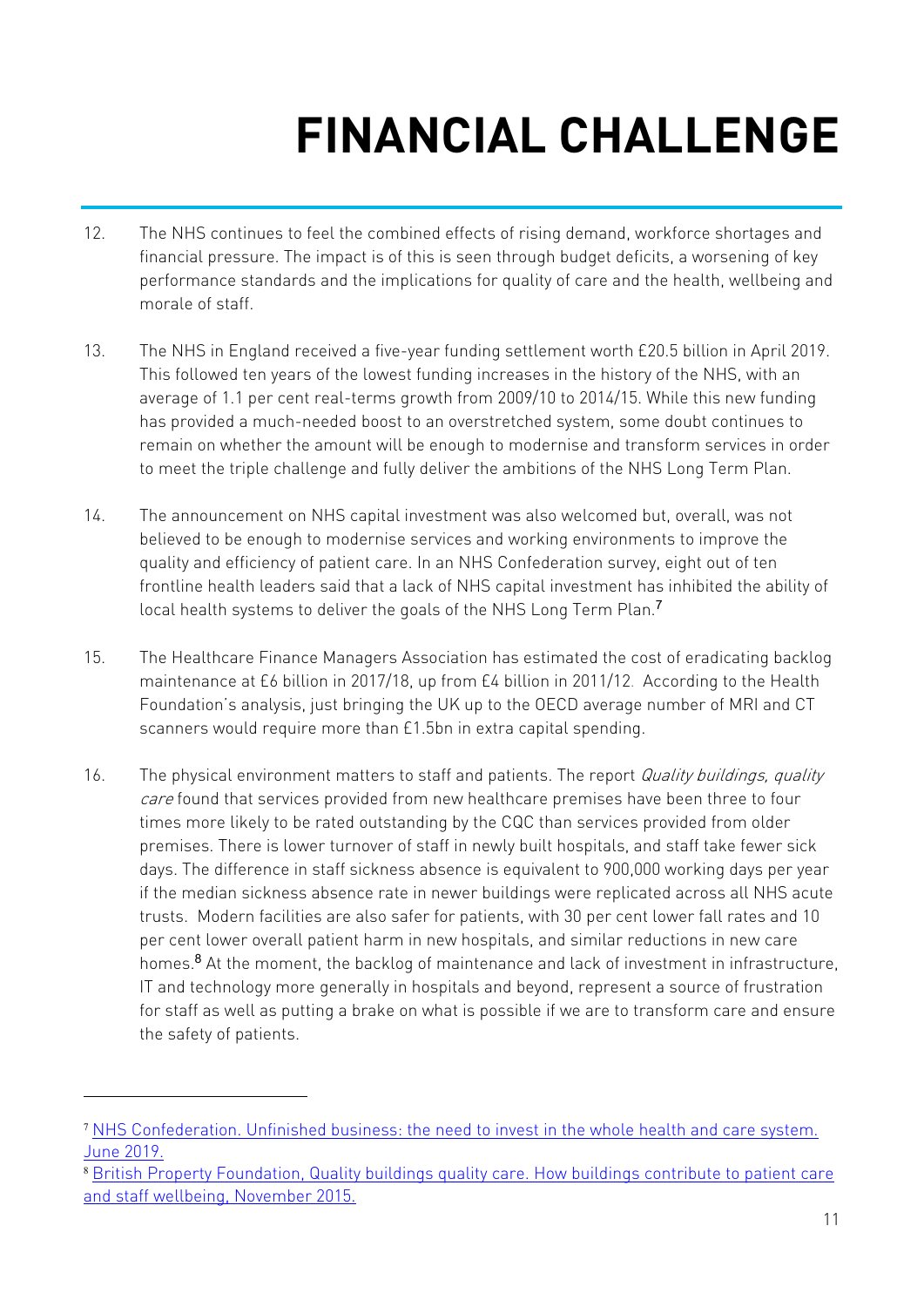17. A further area of challenge and ongoing uncertainty is future funding for social care and the impact this has on NHS services. As the National Audit Office noted in its report on the health and social care interface, the financial pressures faced by both the NHS and social care are a barrier to joint working:

> 'Both the NHS and local government are under financial pressure, which can make closer working between them difficult. This could deter organisations in partnerships from seeking system-wide benefits that may be detrimental to them as individual organisations. Short-term funding arrangements and uncertainty about future funding make it more difficult for health and social care organisations to plan effectively together.' <sup>9</sup>

- 18. The Chancellor announced at the Conservative Party Conference in September that the government would seek to increase the national living wage to £10.50 an hour over the next five years. This would make a difference to many low-paid health and care staff, particularly in social care where the difficulties in recruitment are more acute. However, responding to a question from the Health Service Journal about whether the budget would be adjusted to fund this, the Treasury said that: 'the historic settlement we're giving the NHS…include the provision for future pay rises for NHS staff." Our view is that without the similar level of investment which accompanied the three-year pay deal for Agenda for Change money intended for the NHS Long Term Plan will be reduced and pressure on fragile local finances increased.' 10
- 19. The NHS Long Term Plan is clear that: 'the extra spending will need to deal with current pressures and unavoidable demographic change and other costs, as well as new priorities.' Putting the NHS back on to a sustainable financial path is a key priority in the plan and is essential to allowing the NHS to deliver the service improvements set out within it. The plan will depend on:
	- the NHS (including providers) returning to financial balance
	- cash-releasing productivity growth of at least 1.1 per cent per year, with all savings reinvested in frontline care
	- reducing the growth in demand for care through better integration and prevention
	- reducing variation across the health system
	- improving providers' financial and operational performance
	- making better use of capital investment and existing assets to drive transformation.
- 20. Productivity savings at this level is a separate challenge given that acute hospitals have seen the amount of care they provide increase by 3 per cent a year on average during the period 2010/11 and 2016/17, with growth of 3.6 per cent in 2016/17. The Health Foundation has projected that over the next five years, without any improvement in the quality and range of services, acute and specialist hospital activity will need to increase by 2.7 per cent a year just to keep pace with demand. The additional funding announced as part of the ten-year plan would allow for activity growth of up to 2.3 per cent a year. The Health Foundation notes that

<sup>9</sup> The National Audit Office, The Health and Social Care Interface, July 2018.

<sup>10</sup> Health Service Journal. 1 October 2019.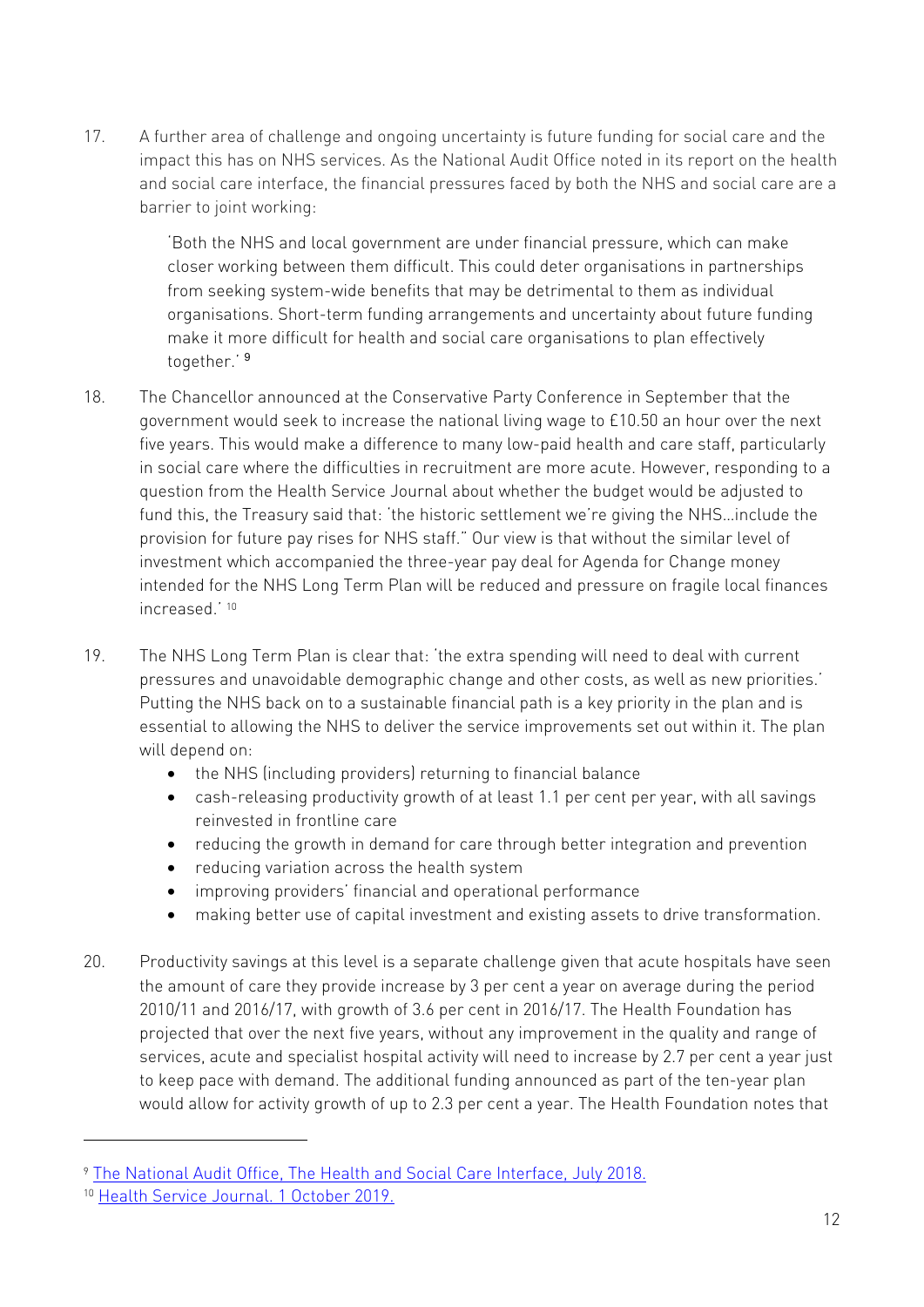level of activity that can be delivered can depend on pay. If demand cannot be moderated, then lower pay growth would allow for higher activity growth, but they argue that given the recent history of prolonged pay restraint and recruitment challenges it would be difficult for the NHS to once again restrain pay and support recruitment and retention.

- 21. The NHS Long Term Plan also commits to reforming the payments system and moving away from activity-based payments towards funding that is more population based. The aim is to allow local areas to develop new models of care around the needs of patients and to support the pledge within the plan 'to redesign services so that over the next five years patients will be able to avoid up to a third of face-to-face visits, removing the need to up to 30 million outpatient appointments a year'. There are similar proposals to develop the payment system to support objectives for the delivery of maternity and adult critical care services.<sup>11</sup>
- 22. The Chancellor also described the 2019 autumn spending review as 'turning the page on austerity and the beginning of a decade of renewal'. However, for most NHS staff, the previous decade has been one of experiencing pay restraint and real-terms pay cuts.
- 23. Some might see increased spending on the NHS as an opportunity to restore wages to previous levels through above inflation pay rises. However, policy makers will be faced with difficult choices about where funds should be directed. For example, Chair of NHS Improvement Dido Harding, said recently that if she had an extra £1 billion to spend, she would put it into social care, where healthcare assistants in social care are the most underpaid and the most difficult to recruit and retain.
- 24. The Review Body's recommendation in the 47<sup>th</sup> report that SAS doctors should receive a higher pay uplift than other medical staff, without mention of any additional funding, resulted in a significant amount of unplanned future expenditure. Budgets have been set until 2024/25. The pressures of meeting increasing demand and at the same time delivering efficiency savings means that any similar unfunded commitments will result in additional financial pressure for employers.

<sup>11</sup> NHS Improvement, Key areas of work for the 2020 tariff, November 2019.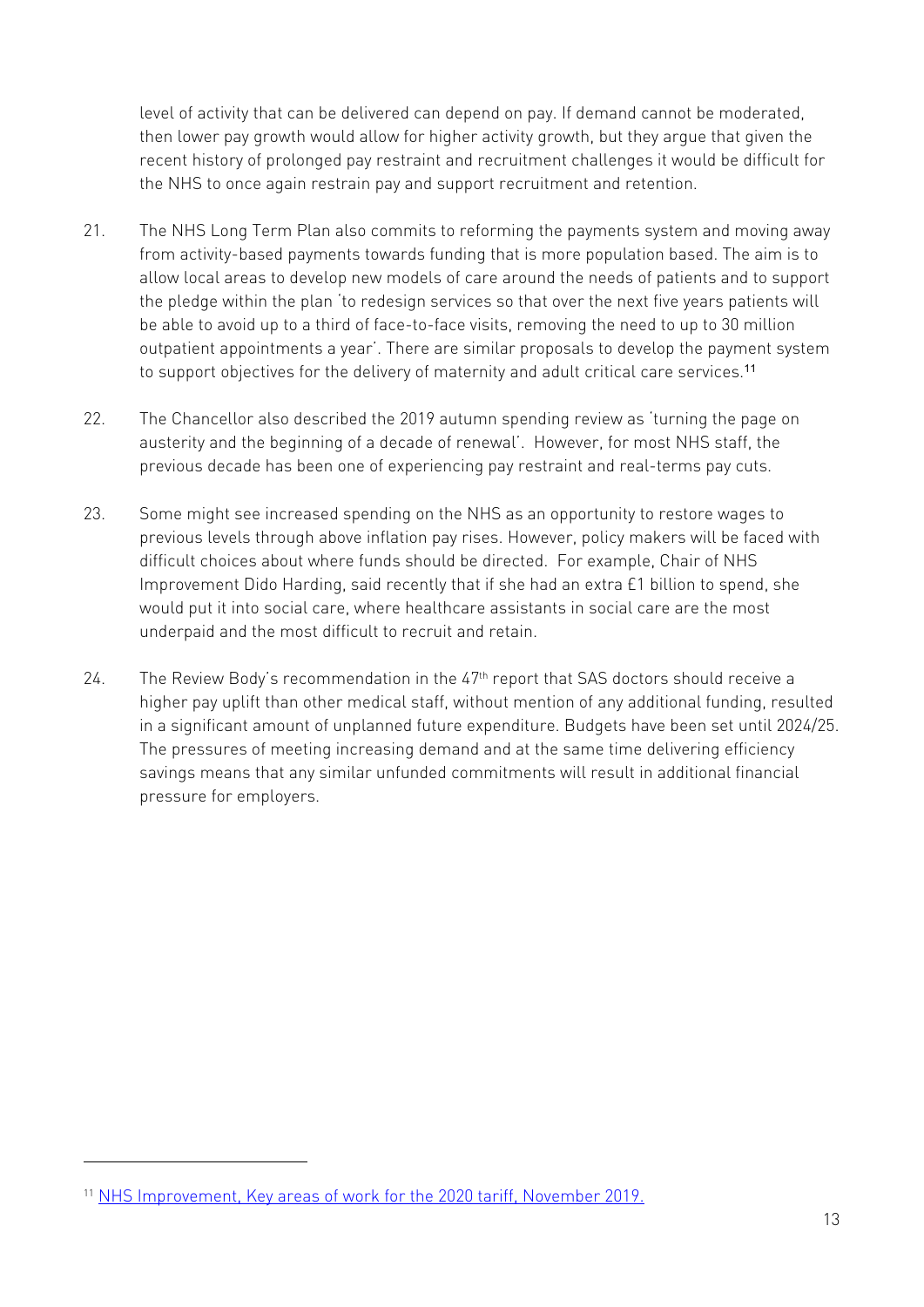# **WORKFORCE CHALLENGES**

- 25. In July 2019, the NHS Confederation surveyed NHS leaders to assess their views on the barriers and enablers on the journey towards delivering the NHS Long Term Plan. Workforce continues to be the most serious challenge facing the NHS, with 65 per cent of respondents saying they were either not very or not at all confident that their local health systems would be able to meet their staffing needs.
- 26. When asked to identify roles or sectors where their local health system was experiencing particularly severe workforce shortages, mental health staff (nursing, psychiatrists and psychologists) were frequently highlighted, as were GPs, community and primary care nurses and general nursing roles.
- 27. Workforce and activity growth pressures remain enduring challenges for health systems and respondents to the Confederation's survey are uncertain that the plan's proposals are enough to resolve some of these deep-seated issues.<sup>12</sup>
- 28. More recently, the NHS Confederation asked members to rank their critical priorities for the incoming government in order of urgency. Most of those health leaders surveyed identified workforce as a key priority, with 54 per cent ranking it as the top priority. More than 90 per cent either agreed or agreed strongly with the statement that 'understaffing across the NHS is putting patient safety and care at risk'. Over 83 per cent agreed that the NHS Pension Scheme is having a detrimental impact on workforce pressures and 70 per cent said the same about patient care.<sup>13</sup>
- 29. Census data from the Medical Royal Colleges is also useful in helping to assess the impact of workforce shortages. A survey of more than 8,600 consultants and higher specialty trainees by the Royal Colleges of Physicians found that close to half (43 per cent) of advertised consultant posts with an advisory appointment committee (AAC) went unfilled due to a lack of suitable applicants. This year the number of consultant posts advertised with an AAC also fell by 33 per cent.
- 30. The ratio of consultant physicians to population served varied widely across the UK, and regions with fewer consultants also have the highest rates of unfilled advertised posts.
- 31. The census gives some insight into the factors which affect career choice. As in previous years, trainees clearly regarded geographical location as the most important factor when applying for a consultant post, with 55 per cent of women and 51 per cent of men rating this

<sup>12</sup> NHS Confederation. June 2019 ibid.

<sup>13</sup> NHS Confederation, Fit for the future. How should the incoming government help the NHS in England, November 2019.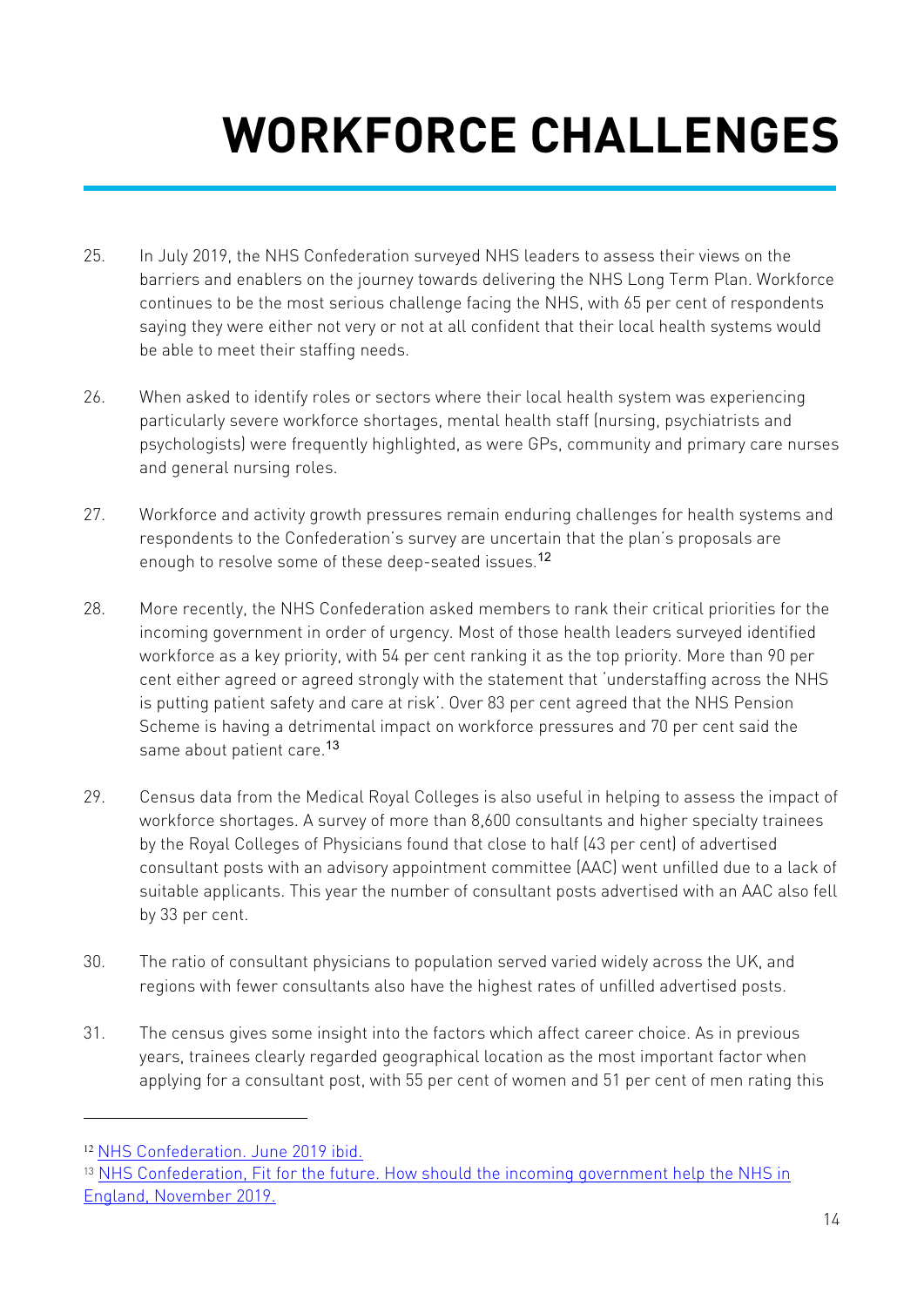highest. The second most important factor was the proportion of specialty time in their job plan, with 22 per cent of women and 31 per cent of men rating this highest. Less than full time (LTFT) working or the ability to work flexibly was the third most important factor for women, although 29 per cent of LTFT women trainees rated this highest. For men it was academic opportunities and links.

- 32. The census notes that given trainees' prioritisation of geographical location, illustrated by the fact that only 23 per cent of medical CCT (Certificate of Completion of Training) holders reported applying for a consultant post outside their deanery, it is crucial that in future the geographical distribution of trainees in the UK better matches the geographical and population demand for consultant physicians.<sup>14</sup>
- 33. The Colleges have called for a significant increase in the number of medical school places across the UK with the aim of a small surplus of supply. They will estimate the costs of such an expansion and explore how it could help regions with lower numbers of doctors. The Interim NHS People Plan also committed Health Education England to work with key stakeholders and partners on a national consultation to establish 'what the NHS, patients and the public require from 21st-century medical graduates.' This work will look at the role of the doctor within the context of the future multidisciplinary team and consider how they interact with the evolving roles of other healthcare professionals.
- 34. The importance of the workforce in delivering the plan is also highlighted in a report by the Royal College of Psychiatrists, which stated that the rate of unfilled NHS consultant psychiatrist posts had doubled in the past six years. This comes at a time where demand for mental health care is increasing and the view of the College is that, unless this shortage is addressed, the government's long-term ambition to transform mental health care will fail.<sup>15</sup> The Royal College of Radiologists' Clinical Oncology UK Workforce Census Report 2018 sets out the current staffing crisis among clinical oncologists. Based on data from every UK cancer hospital, the report shows that:
	- vacancies for clinical oncology posts are double what they were in 2013, with more than half of vacant posts empty for a year or more
	- the UK's clinical oncology workforce is currently 18 per cent understaffed and without investment the shortfall is predicted to grow to at least 22 per cent by 2023
	- to close the gap between supply and demand for cancer doctors, oncology trainee numbers need to at least double, and even with that investment the gap would not be closed until 2029.
- 35. The survey also found that attempts to recruit staff from abroad have been varied, with only five centres successfully hiring overseas doctors last year. Some of the factors affecting recruitment included not having the resources to support consultants trained overseas, as

<sup>14</sup> Royal College of Physicians, Focus on Physicians 2018/19 census, October 2019.

<sup>15</sup> Royal College of Psychiatrists, Plans to transform mental health services set to fail, October 2019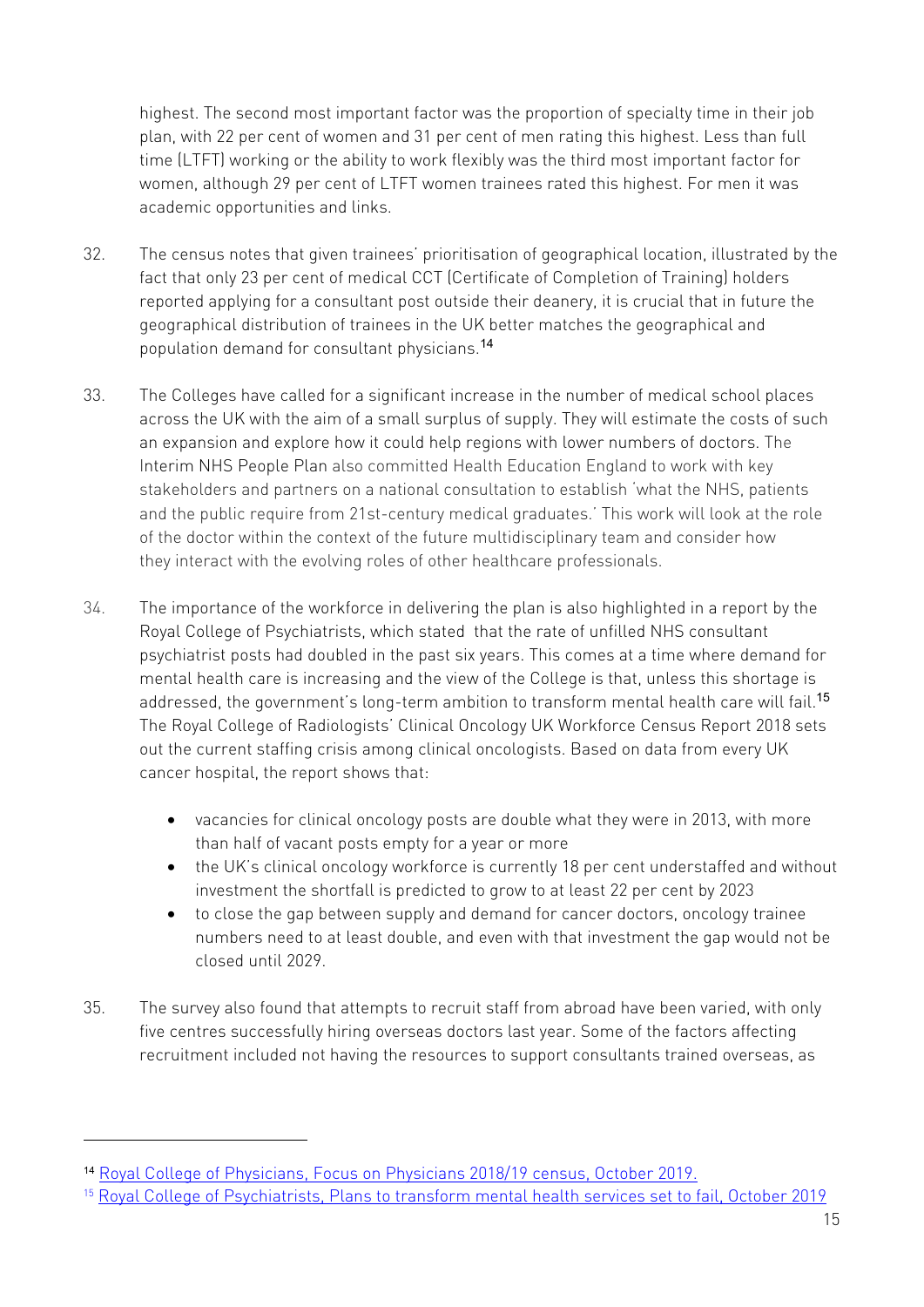well practical problems with remote job interviews and the need for more hospital HR expertise to deal with complex overseas recruitment issues.<sup>16</sup>

## **WORKFORCE SUPPLY**

- 36. The Interim NHS People Plan recognises doctors amongst staff group shortages and commits to address these, in addition to the focus on nursing shortages.<sup>17</sup>
- 37. The NHS Long Term Plan describes how the NHS will transform models of care over the next five years to provide more co-ordinated, proactive and personalised care and better health outcomes. The Interim NHS People Plan states these changes will require workforce growth across the overall workforce including the medical workforce to address gaps in specialties and regions, addressing training and flexible working approaches. These themes will be developed further in the full NHS People Plan, which we expect will be published early in 2020.
- 38. The Interim NHS People Plan commits to recruiting more doctors from overseas in the short to medium term. A best practice toolkit from NHS Employers supports this by helping employers to effectively recruit from overseas and effectively retain these staff. Restrictive immigration policy and the uncertainty around Brexit currently constrains this.

### **Immigration and Brexit**

- 39. Since the June 2016 referendum, NHS Employers together with NHS Providers and The Shelford Group have carried out a quarterly survey of NHS organisations on the impact Brexit is having on the workforce. The results of over two years' worth of data is available on the NHS Employers website<sup>18</sup>. The results identify that over half of employers are unsure of the impact of Brexit on their workforce, with most recent 2019 data showing 27 per cent feel it will have a negative impact.
- 40. Statistics from the survey show that 9.5 per cent of hospital doctors are from EU countries outside of the UK. The number of hospital doctors in post since the referendum has increased from 110,084 to 119,597 (March 2019 figures). The number of hospital doctors with known EU nationality has also slightly increased from 10,106 in June 2016 to 10,873 as of March 2019.19
- 41. General Medical Council (GMC) data<sup>20</sup> on registrants from EEA countries shows a steady inflow of doctors since the referendum: 2,048 in 2016 and 2,057 in 2017 with a marginal drop to 2,021 in 2018.

<sup>16</sup> Royal College of Radiologists, Clinical Oncology. UK workforce census 2018, March 2019.

<sup>17</sup> Interim NHS People Plan

<sup>18</sup> NHS Employers. The impact of Brexit on the NHS workforce. September 2019.

<sup>19</sup> House of Commons Library, Briefing Paper

<sup>&</sup>lt;sup>20</sup> GMC, Our data about doctors with a European primary medical qualification in 2018, October 2018.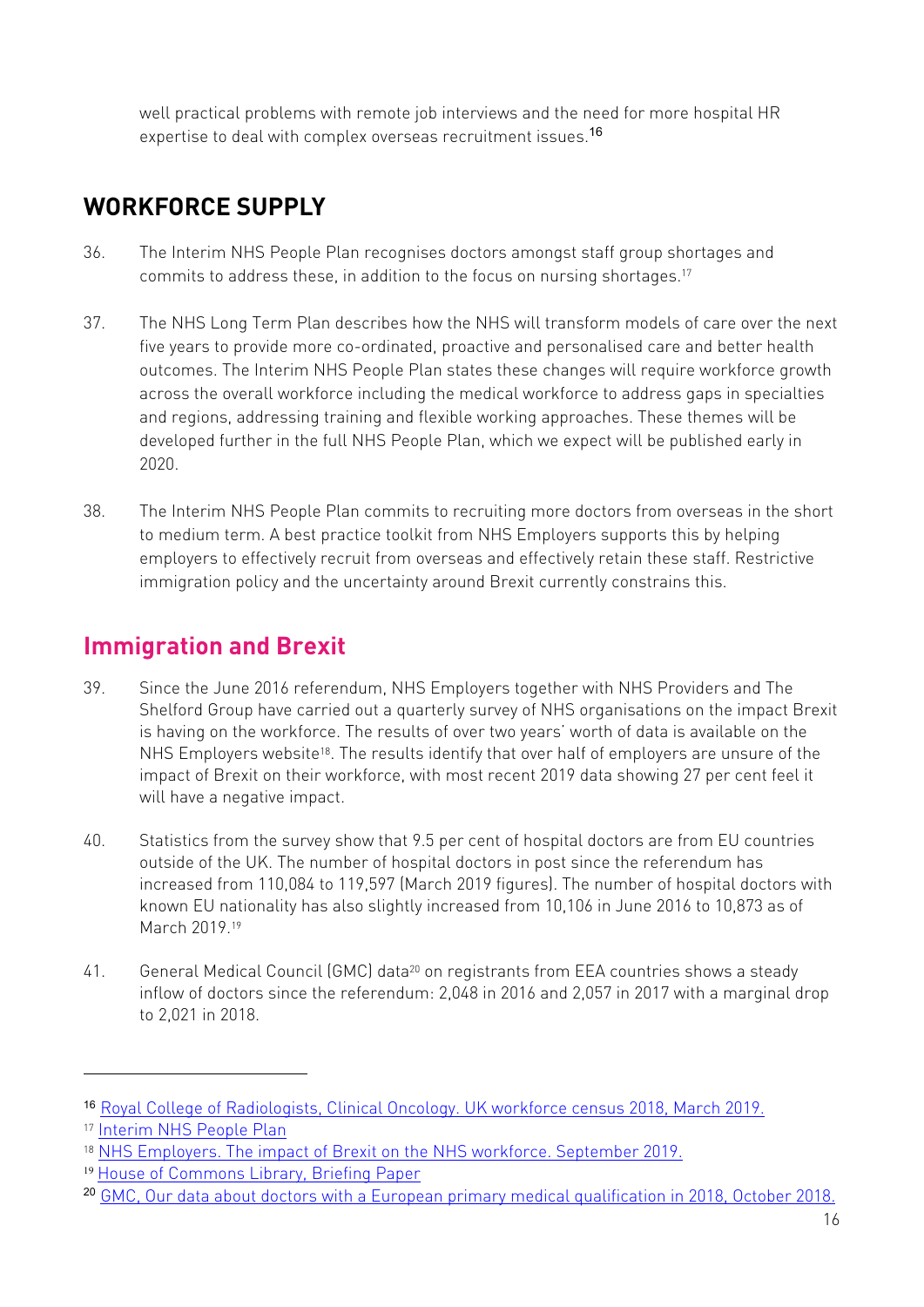- 42. The introduction of the Home Office EU settlement scheme, now having received over two million applications, has gone some way to reassuring EU staff of their rights to remain and work in the UK. NHS Employers continues to highlight the scheme to employers, so they can support and encourage their EU staff to apply.
- 43. The Migration Advisory Committee's (MAC) shortage occupation list (SOL), published by UK Visas and Immigration, has acknowledged workforce shortages for some time and the list now includes all medical practitioners (effective from October 2019). This addition, which removes the Resident Labour Market Test requirement, could see an increase of overseas applicants to the Foundation Programme.
- 44. The current Tier 2 points-based route and sponsorship system remains unattractive for smaller providers such as GP practices, as the recruitment costs are disproportionate. It is also restrictive for several professions who do not meet the current salary thresholds. We are keen to understand the detail for the future immigration system as soon as possible, including a new points-based system which we hope will facilitate the movement of overseas staff into both health and social care roles across required skill levels.
- 45. It will be important for the government to progress quickly with new immigration policy, to ensure employers have time to prepare for new arrangements and be clear on how they can recruit to roles across health and social care in future.
- 46. In May 2019, MAC21 alluded to a disparity between the pay of migrant workers and their domestic counterparts, depending on occupation. NHS Employers has engaged with employers to try and determine any differences in pay and the reasoning for this. Recruitment practice does differ, with some organisations recognising experience in host countries. NHS Employers continues to look at any disparity and communicate with employers to help ensure consistency in practice across the country.
- 47. The GMC's 2019 workforce report confirms that the medical workforce is increasingly international and diverse. For the first time, more non-UK medical graduates took up a licence to practise than UK medical graduates. The number of international medical graduates (IMG) has doubled each year between 2107 and 2019. IMG doctors make up a larger proportion of SAS and locally employed doctors than other register groups. Most IMG joiners come from South Asia but increasing numbers are coming from Africa and the Middle  $F$ ast.<sup>22</sup>
- 48. However, there is some concern about whether the future supply of overseas doctors can be guaranteed. In October 2019 The Chief Medical Officer gave evidence to the Lords Science and Technology Committee inquiry on ageing, science, technology and healthy living. He touched on our reliance on overseas healthcare professionals and whether this model was sustainable in the face of demographic change across Europe and the rest of the world. He said that:

<sup>&</sup>lt;sup>21</sup> The Migration Advisory Committee, Full review of the shortage occupation list. May 2019

<sup>22</sup> General Medical Council. The state of medical education and training in the UK. Workforce report 2019.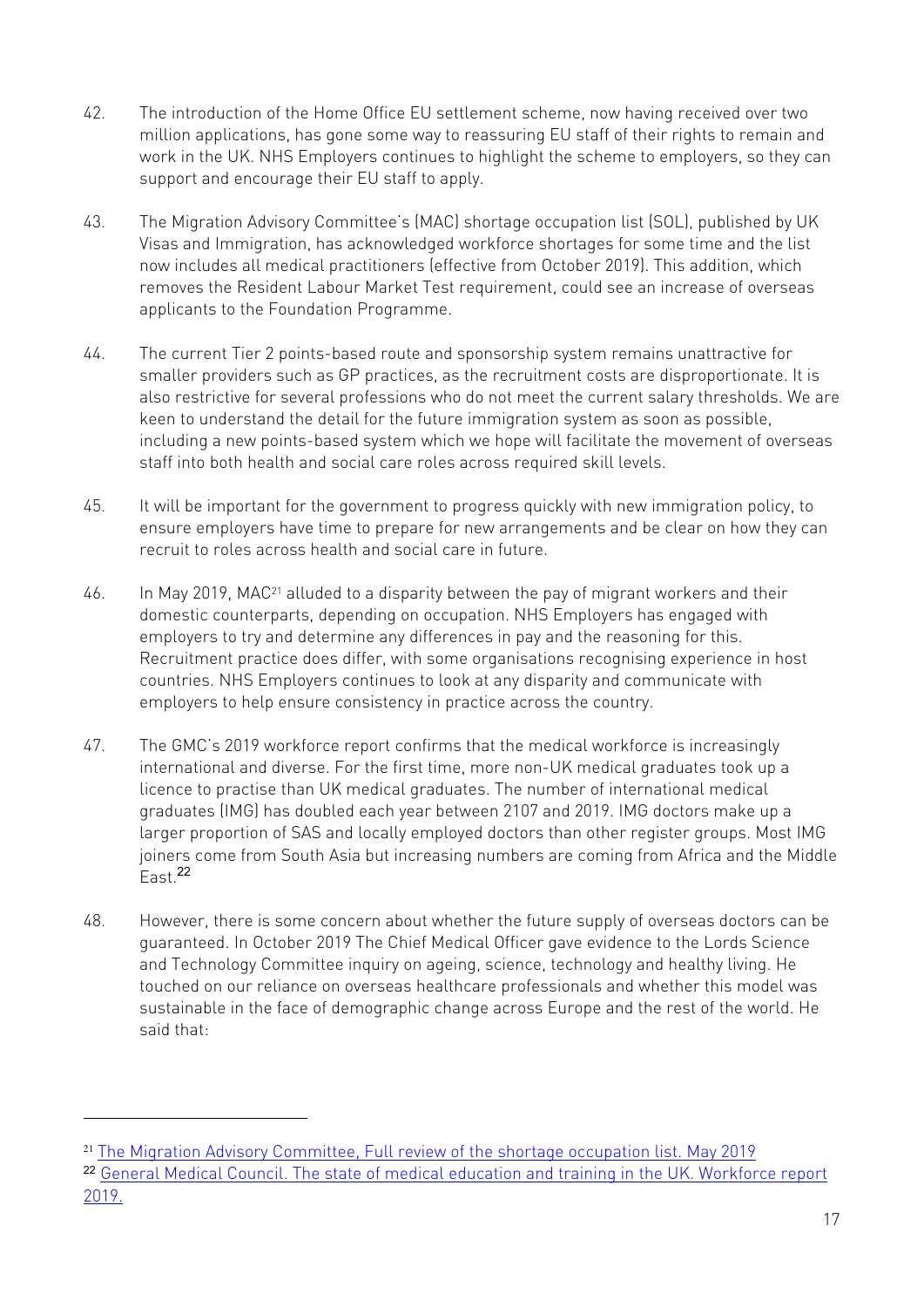"… it is very important that we look seriously at our neighbours in Europe and the wider world and what is happening to them, because in reality our current model is based on the ability to hire in medical nursing and care workers from around the system.

If you look at the demographic pyramids in Europe, we will have a relatively gentle path down to that change in age group. It will still be relatively steep, but it will be steady. That is not true for most of our European neighbours - Germany, Spain, and most of the southern European ones - which moved from a population pyramid that bulges right out to a very narrow population pyramid over a period of about a decade. Which decade it was varied slightly. Therefore, they will go through the demographic bump that will occur extremely hard and will move from having a large supply of people and a relatively low demand to a very large demand and a much smaller supply of people over a very short period of time.

If you look more widely globally, the same process is happening in east Asia, China, Japan, South Korea and various other places that are demographically slightly ahead of us, and it is increasingly happening in south Asia and in Latin America. So we will be in a global competition - I do not mean that in a negative sense but in a purely economic sense - for each of these classes of workers.

Therefore, our model will have to take account of the fact that simply expecting that we can buy-in help when we need it will be very difficult to sustain, and certainly economically difficult to sustain". 23

- 49. This view is shared by Mark Britnell in his book Human solving the global workforce crisis in healthcare. He suggests that staff shortages will be experienced globally but that they will be spread unevenly. He predicts that the growth in demand for healthcare workers will be highest in upper-middle-income countries, driven by growing economies, populations and ageing. This will fuel global competition for skilled health workers. He describes China's shortage of 200,000 paediatricians, 160,000 general practitioners and 40,000 psychiatrists and how the relaxation of the one-child policy would require an extra 160,000 obstetricians.<sup>24</sup>
- 50. The GMC workforce report indicates that, for the moment at least, the UK remains an attractive destination for international medical graduates. But the report also contains a warning. We have already noted that according to GMC data, SAS and locally employed doctors currently represent the highest proportion of overseas joiners. However, the GMC also expressed concern about the number of doctors leaving, including large numbers of IMGs under 55. Between 2012 and 2014, SAS and locally employed doctors were twice as likely to have relinquished their licence and not returned by 2019. Improving the experience of SAS doctors generally is key to improving retention.

<sup>&</sup>lt;sup>23</sup> House of Lords, Science and Technology Select Committee, 15 October 2019.

<sup>24</sup> Britnell, M. Human- Solving the Global Workforce Crisis in Healthcare. Oxford University Press 2019.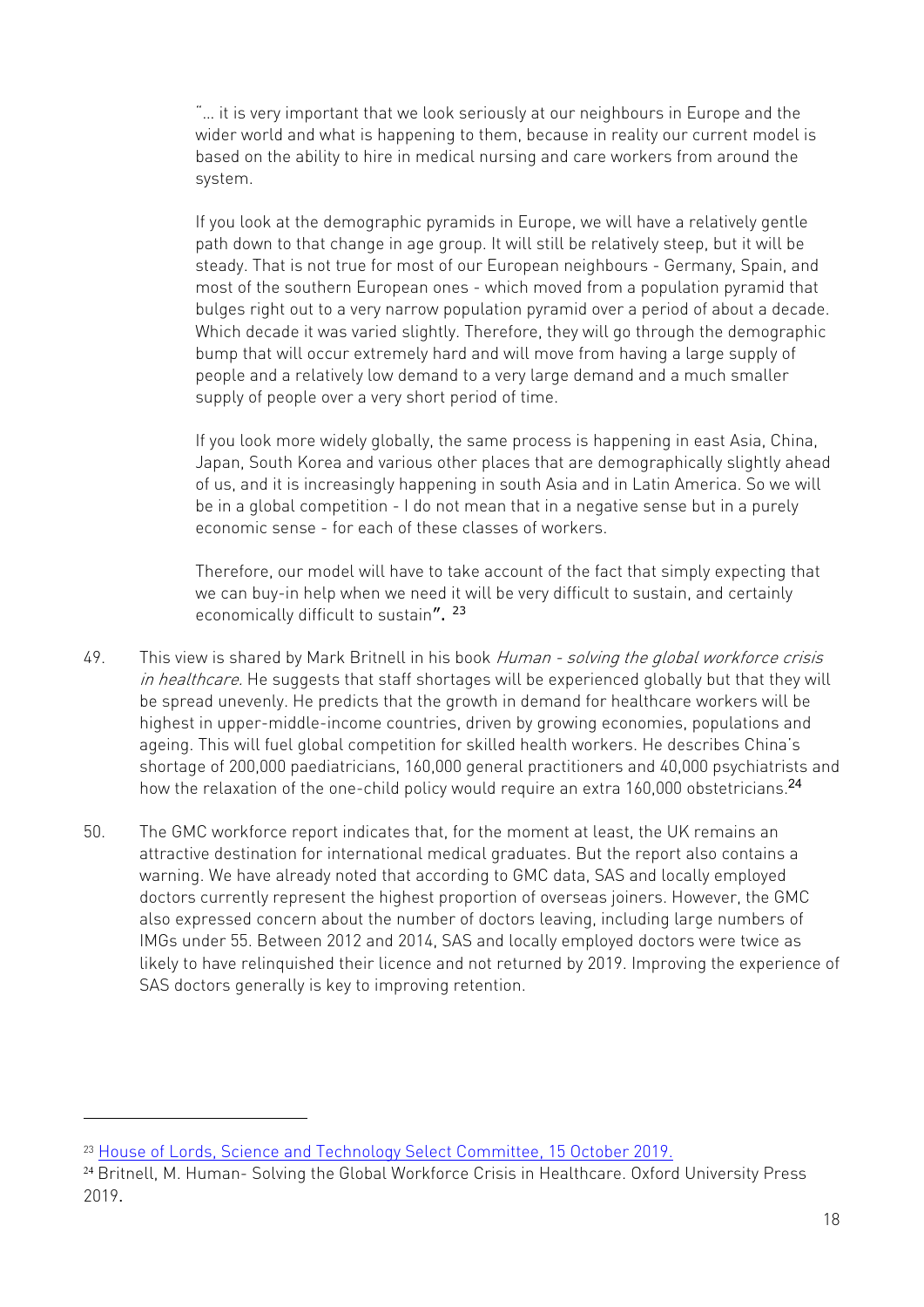### **Improving domestic supply and supporting retention**

- 51. In its recent State of Care report, the CQC observed that the reputation of hospitals, their CQC rating, and the culture and work environment can affect recruitment. They said that they had noticed an emphasis on retaining staff in the services that they inspect, through a greater focus on staff wellbeing, training and career development. They also found that investing in staff and empowering them to do their jobs can support staff morale and retention. These themes are consistent with the aims of the NHS People Plan and initiatives to grow the workforce through improving staff retention and making the NHS the best place to work.
- 52. The need to increase the numbers of doctors through improving domestic supply and retention is a key component of the Interim NHS People Plan. The plan lays the foundations for the workforce transformation needed to deliver the new service models and ways of working set out in the NHS Long Term Plan. It is structured around five main themes:
	- making the NHS the best place to work
	- improving the leadership culture
	- taking immediate action to address the nursing challenge
	- $\bullet$  delivering 21st century care
	- developing a new operating model for workforce.
- 53. Medical workforce priorities include growing the overall workforce by around 2 per cent a year and increasing substantive staffing by improving staff retention and securing future supply. At the same time, the NHS will also be required to improve efficiency through a combination of workforce productivity and workforce redesign. There are a range of workstreams within the Interim NHS People Plan aimed at the medical and dental workforce.
- 54. At undergraduate level, the Interim NHS People Plan is seeking an expansion in undergraduate medical schools, a review of medical education to develop the doctor of the future and establishing wider access to medical training programmes. Data from the Universities and Colleges Admissions Service (UCAS) shows that there are increases in medicine applicants from all four countries of the UK (collectively up 5 per cent to 18,500), and from international students, with EU applicants up 1 per cent to 1,680, and non-EU applicants increasing by 10 per cent to 3,530.<sup>25</sup> There will also be a review of postgraduate medical training; the development of doctors with more generalist medical skills; a return to training programme; a programme to improve junior doctors' working lives; rebalancing the geographical distribution in specialty training; more flexible training and working arrangements.
- 55. Undergraduate medical school places have increased by 1,500 supported by the opening of five new medical schools in England. Expansion is under review by NHS England and NHS Improvement.
- 56. Priorities regarding SAS doctors include reforming the SAS grades and establishing the role of the SAS doctor as a positive and rewarding career choice, as described in the Maximising

<sup>25</sup> UCAS, More people than ever want to be a doctor, November 2019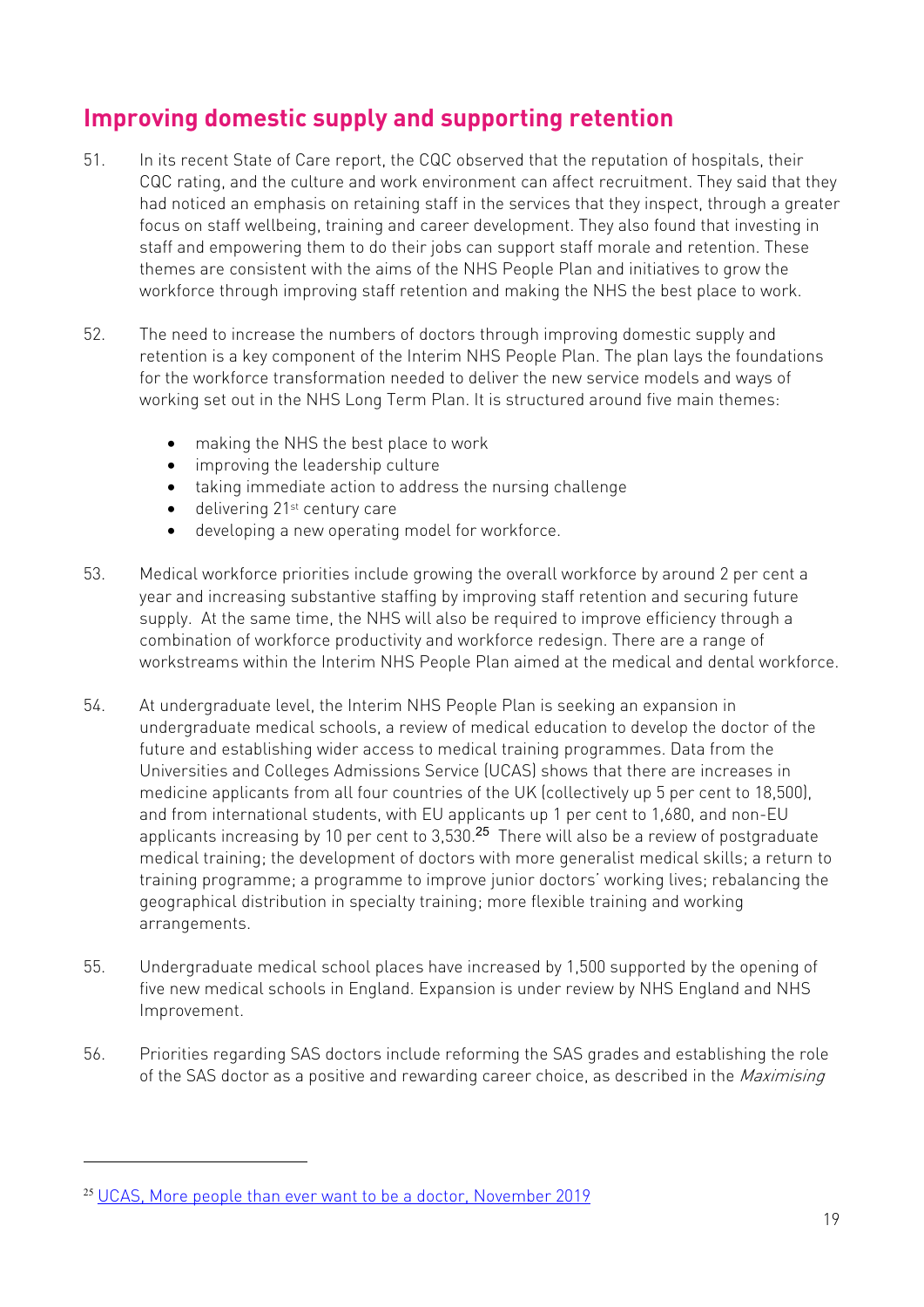the *potential* guidance document<sup>26</sup>. Other work includes developing medical credentials, models of multidisciplinary team working and clinical leadership. The vision of the Interim NHS People Plan is that: 'there will be a sustainable supply of doctors as a result of a sufficient flow of additional medical trainees and improved retention of doctors at all stages of their medical training and career, through improved working lives, flexible training options and rewarding careers and conditions.<sup>'27</sup> We discuss some of these programmes of work in greater depth in the sections below, which cover the individual remit groups.

## **TARGETING PAY**

- 57. In setting the Review Body's remit for the 2020/21 pay round, the Secretary of State for Health and Social Care asked for its views on targeting of available funds in 2020-21 to ensure that recruitment and retention pressures are properly addressed.
- 58. The Interim NHS People Plan states that: 'in implementing the recommendations of Health Education England's review of the foundation programme, over the next five years we will preferentially distribute training places in the geographies and specialties where the NHS most needs them and in alignment with the specialty priorities of the NHS Long Term Plan'.
- 59. Foundation priority programmes will better attract and retain trainees in remote and rural and under-doctored areas; provide enhanced exposure to shortage specialties, including general practice and psychiatry; and support widening participation programmes and the development of a future academic workforce. Collectively, these initiatives will start to address historic distribution imbalances and reflect future patient and service needs set out in the NHS Long Term Plan.
- 60. A cross-system National Programme Board has been established to consider the redistribution of existing postgraduate training posts in England, while at the same time exploring incentives to address distribution issues in the trained and training medical workforce. It is generally accepted that up to now the distribution of postgraduate medical training posts across England has been based on historical arrangements.
- 61. The board's work will take account of the evidence that postgraduate medical trainees tend to remain in the geographical area where they complete specialist training. This means that the consultant workforce also tends to be recruited from those who trained locally. This is consistent with the findings of the Royal College of Physicians (RCP) survey mentioned above, which states that only 23 per cent of medical CCT holders reported applying for a consultant post outside their deanery.
- 62. There is also an emerging body of research using the UK Medical Education Database (UKMED), which explores the socio-demographic and educational factors that can influence the choice and location of specialty training. This includes experience at medical school, age and gender.<sup>28</sup> Some of the work on the gender pay gap has explored why women are less

<sup>26</sup> Health Education England and NHS Improvement, Maximising the potential - essential reasons to support SAS doctors, February 2019.

<sup>27</sup> Interim People Plan, The future medical workforce.

<sup>28</sup> UKMED, Accepted applications.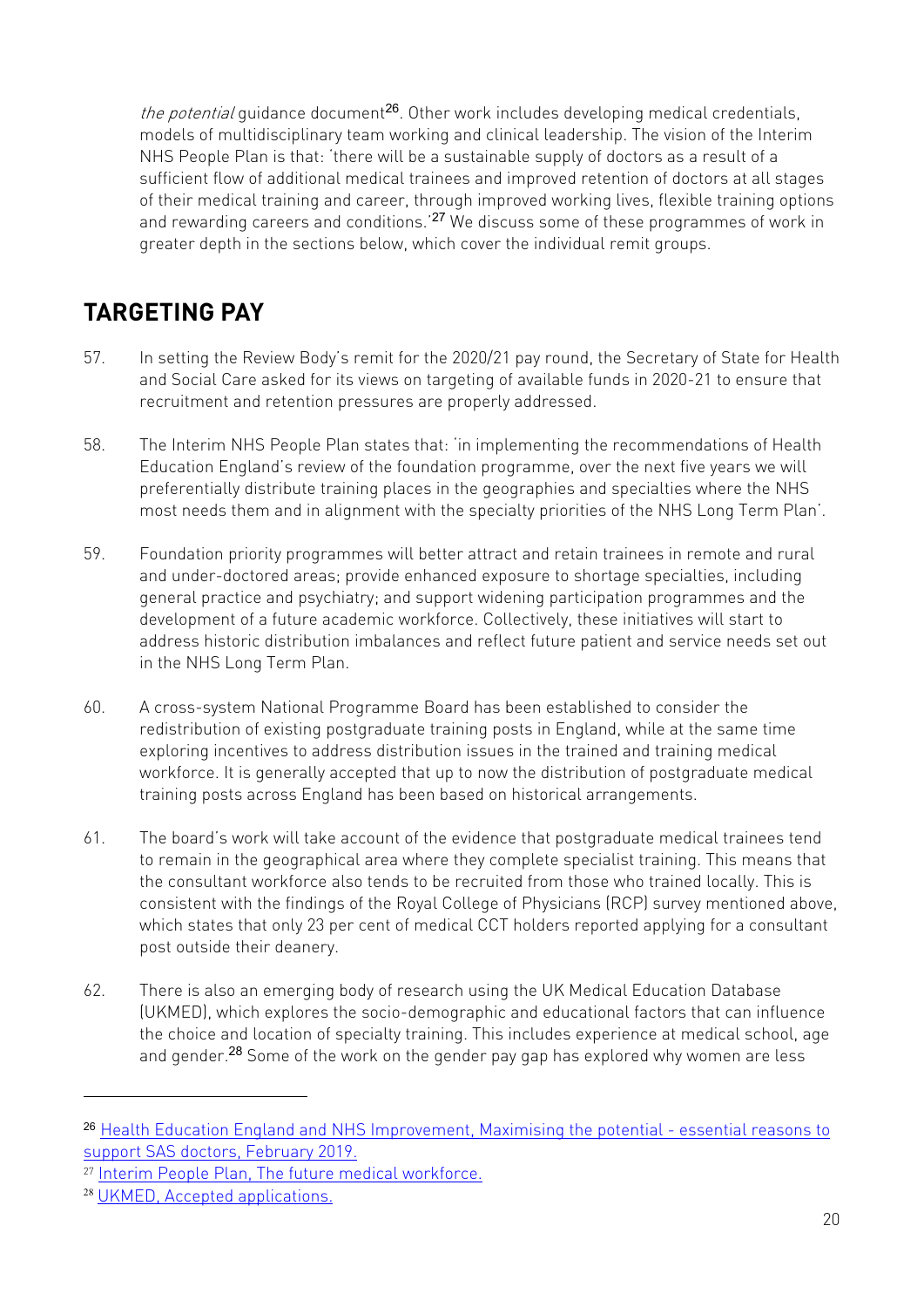represented in some of those specialties where there are a greater proportion of more highly paid doctors.

- 63. A study of doctors in training in Scotland looked at the many personal and work-related factors which influence their career decision making. 84 per cent of 798 eligible Foundation 2 (F2) doctors responded. Choice can be influenced by gender, the importance of financial incentives, professional development, location, work-life balance, working conditions and education. The survey found that location was the most important consideration, followed closely by the presence of a supportive culture and working conditions. It also found that F2 doctors would need to be compensated by an additional 45.75 per cent above potential earnings to move from a post in a desirable location to one in a less desirable location.<sup>29</sup>
- 64. What makes one location more desirable than another may vary. In this study, amenities and proximity of family and friends were defining features of a desirable location. However, there are other factors including the status of the employing organisation, job and career opportunities for partners, and availability of schools and childcare. Some of these factors may be beyond the control of organisations, but they are able to support the development of supportive cultures and good working conditions, which are also cited as important factors influencing choice.
- 65. The GMC's 2019 workforce survey found that while the number of doctors on the specialist register had grown by 14 per cent in the period from 2012 to 2019, there were different patterns among specialties. They observed a strong growth in the number of emergency medicine doctors with a 5 per cent increase in the last year and 20 per cent over the past five years. Their view is that this is most likely the result of curriculum changes over the last five years, where training opportunities, and the number of doctors attracted to them, have both increased.
- 66. The GMC also noted that the number of psychiatrists was beginning to increase, reversing a period of decline.30 In general practice, the number of GP trainee places that have been accepted has beaten the annual target for a second consecutive year. Health Education England has reported that 3,538 GP trainees have been accepted in the past year, beating the annual target of 3,250.
- 67. These specialties were among those selected for the award of a Flexible Pay Premium (FPP) as part of the 2016 junior doctor contract negotiations. The reasons for establishing the FPP were largely driven by the need to avoid disincentives that could apply as the result of changes to the junior doctor contract, particularly around the reduced potential for earnings based on out of hours and on-call work.
- 68. There has been no research so far on whether the FPP has had an impact on the recruitment and retention of doctors to these specialties. Any research would also have to take account of other factors that may have led to increased recruitment. For example, the Royal College of Psychiatrists launched its 'Choose Psychiatry' campaign in 2017. Since then, the number of

<sup>29</sup> BMJ Open, What factors are critical to attracting NHS Foundation doctors into speciality or core training?

<sup>&</sup>lt;sup>30</sup> General Medical Council, The state of medical education and practice in the UK. The workforce report, November 2019.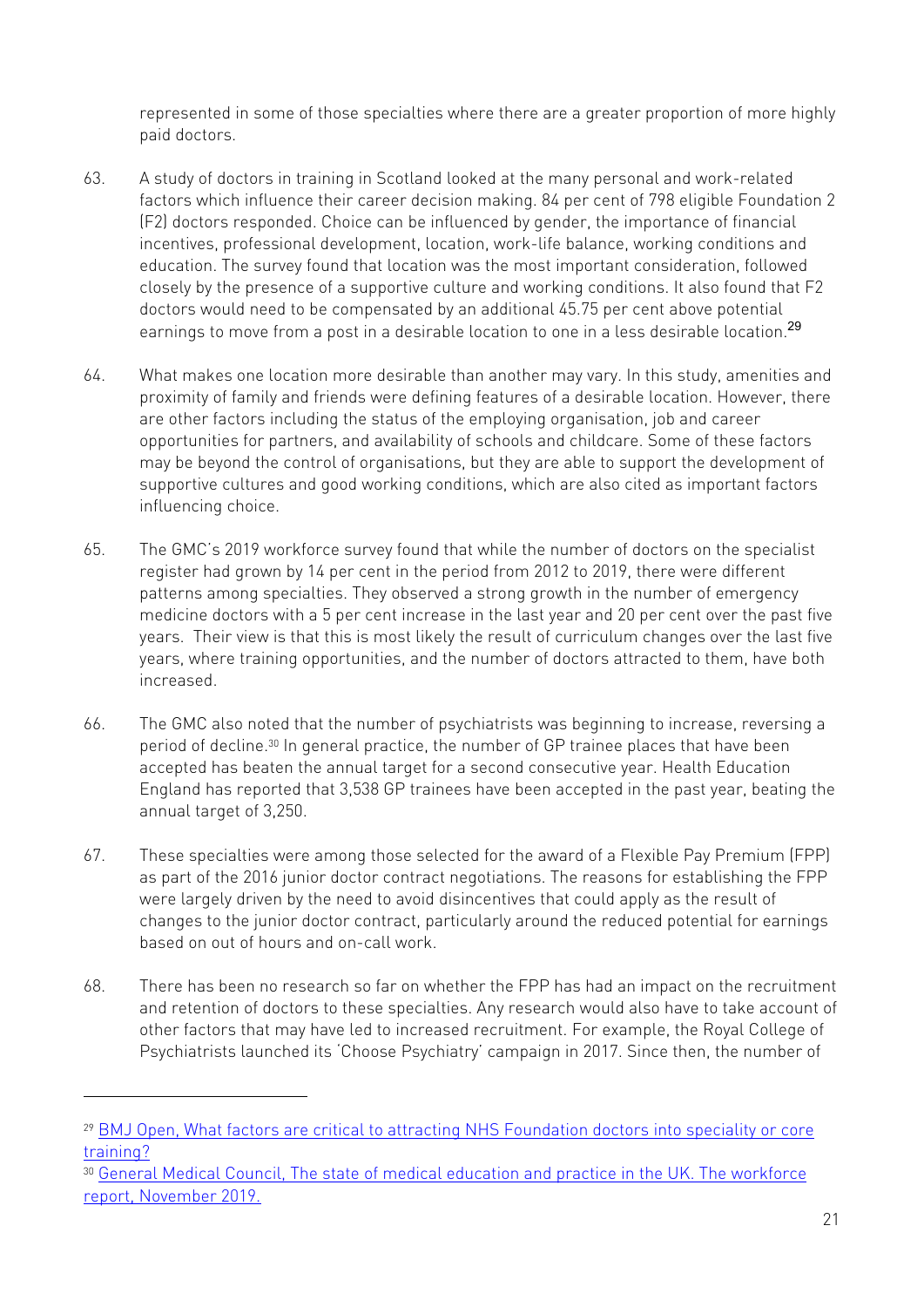doctors choosing to train in psychiatry has risen by a third across Great Britain. The College has also introduced other initiatives such as a child and adolescent mental health runthrough programme, which allows junior doctors to specialise in child psychiatry at the beginning of their training. According to the College this allows them to do this closer to home than was previously possible. The College found that high quality exposure to psychiatry during medical school made a difference to the likelihood that students would choose psychiatry as a specialty.

- 69. Similar efforts have also been made in making general practice a more attractive option for trainees, through the work of the General Practice National Recruitment Office, the 'One Career, Endless Opportunities' campaign and other initiatives led by national stakeholders.
- 70. Before extending FPP to other shortage specialties, it would be helpful if we were able to assess whether they have had any impact separate to those specialty based recruitment initiatives described above.
- 71. We recently asked employers for their views on targeting pay through a short survey. We asked if the FPP introduced as part of the 2016 contract for doctors in training had helped recruitment and retention within those specialties. 41 per cent said yes and 59 per cent said no. Two employers said that it had helped in general practice. Several trusts replied that HEE was responsible for recruitment. One respondent said that the FPP had helped in circumstances where, due to the demands of the rota, junior doctors had reduced their time to 80 per cent, which had lessened the impact of the reduction in pay. Several respondents said that factors other than pay were important, with the ability to offer less-than-full-time training to help with recruitment. One trust had arranged a 'golden hello' within the terms and conditions to attract hard-to-fill specialities.
- 72. Views were gathered on whether targeting pay by location would help with recruitment and retention. 65 per cent said that it would help, 35 per cent said that it would not. Of those in favour, the most common view was that remote and rural locations would benefit most to compensate for additional travel and other costs and that this might also encourage them to remain in the area.
- 73. Other respondents pointed out other factors, such as the relative desirability of organisations within the same geographical location and that district general hospitals often struggled to compete with neighbouring teaching hospitals. One respondent said that some locations might have difficulties in recruitment and retention due to issues around working conditions rather than geography.
- 74. Those who did not support targeting pay were concerned that without additional supply, premia would simply encourage 'churn' and that there needed to be clear and objective criteria for targeting pay.
- 75. We asked whether targeting pay in certain specialties would help. Replies were varied and reflected local recruitment pressures. The most common specialties mentioned were psychiatry, particularly in rural locations, and emergency medicine.
- 76. Other issues affecting recruitment and retention include national shortages; work permit and visa issues; pay disparity and local competition; workload and intensity of the rota; the increasing impact of the pensions tax issue; and a greater demand for flexibility, work-life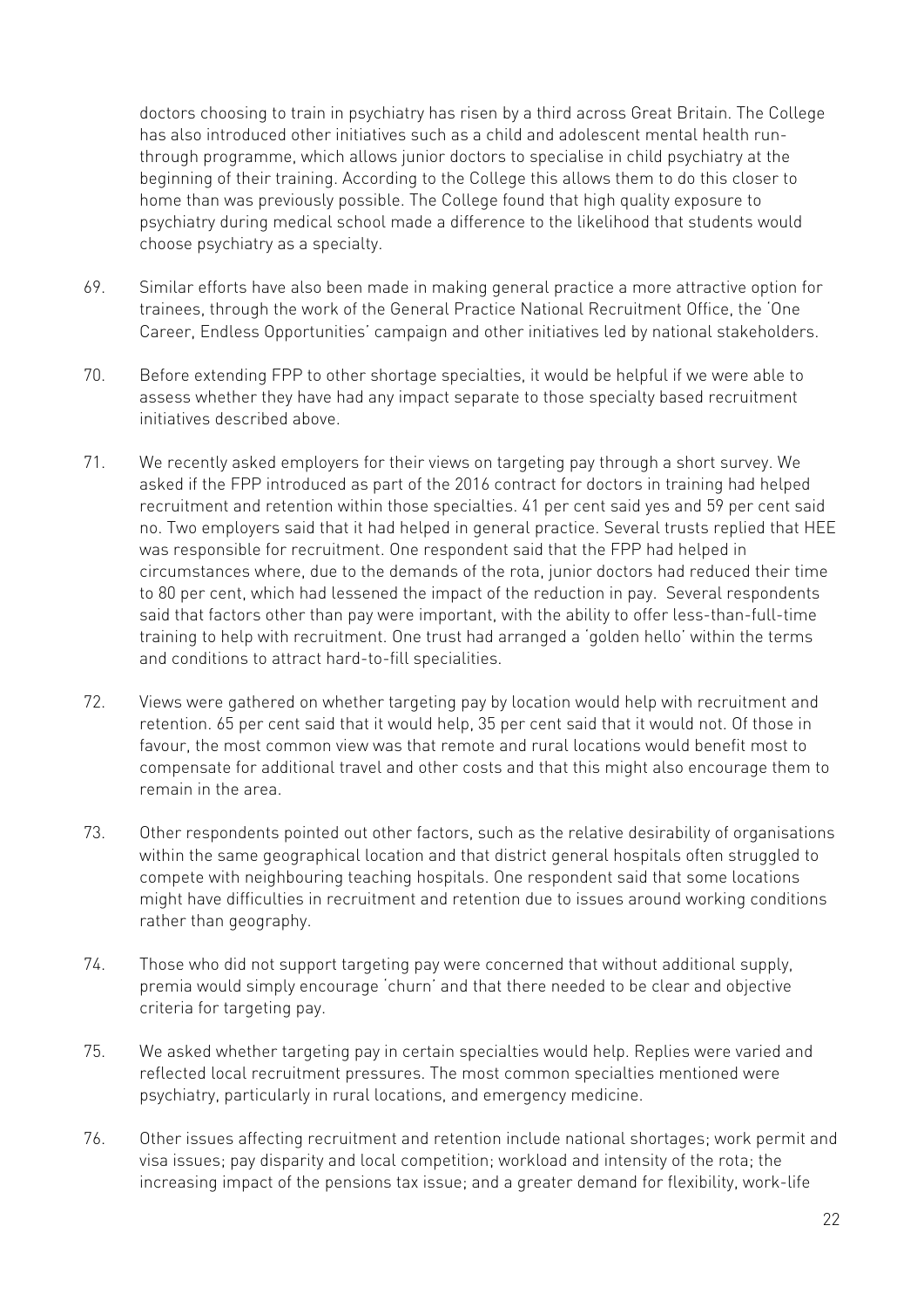balance and less-than-full-time working. One respondent said that the number of vacancies within an organisation could itself discourage recruitment and retention:

''The key issues which make somewhere a great place to work are four fold: having a good work environment; work flexibility with good rotas and the option to work less than full time; having avenues for professional development with access to professional forums where they can develop excellence in their field; and a supportive management culture which supports all the above for its employees.'

- 77. Employers were asked whether consultants should receive anything other than a cost of living award. 74 per cent of those who responded said that they should not. While some respondents noted the impact of the pensions tax position, the general view was that consultants should not be treated any differently to other staff and that they had opportunities for additional remuneration through the clinical excellence awards scheme. As senior members of staff, any additional pay should be based on performance.
- 78. One respondent commented that unless significant additional money was made available to support targeting pay then it was likely to be counterproductive. Other employers said that if targeting were to happen then it should be focused on location rather than specialty.
- 79. Our survey of employers on SAS doctors also included questions around targeting pay. Although the questions were asked specifically about SAS doctors, we believe that there is some relevance to other staff groups.
- 80. Of those employers that responded to our survey, 80 per cent reported difficulties in recruiting to SAS posts, compared to 77 per cent in 2017. Employers reported the area with most difficulty in recruiting was emergency medicine (52 per cent) followed by general medicine (32 per cent) anaesthetics (31 per cent). 37 per cent of employers reported recruitment problems that related to location.
- 81. 41 per cent of employers thought that targeting pay towards certain specialties or locations would help with recruitment and retention. The most common reason for this answer was because of the hard-to-recruit areas such as emergency medicine, psychiatry and anaesthetics. Only two comments were made regarding location and this was due to high cost areas being outside of London weighting and for areas that are less popular with greater health and social deprivation.
- 82. Of the 38 per cent of employers who didn't think targeting pay would help with recruitment and retention, one fifth were director or deputy director level. The two most common reasons cited were that this would create unwanted variation and difference of treatment of staff between specialities. Employers commented that pay is not necessarily the answer for SAS doctors. For this group of staff, career progression and development is a bigger motivator and will have a bigger impact.
- 83. Just under half of the respondents to NHS Employer's Total Reward Network survey launched in September 2019 said that they are currently using recruitment and retention premia to support recruitment into hard-to-fill posts. Of those who said they did, it was common that these applied to specialist clinical roles. Employers have used these for pathology, forensic, SAS level and mental health specialist roles.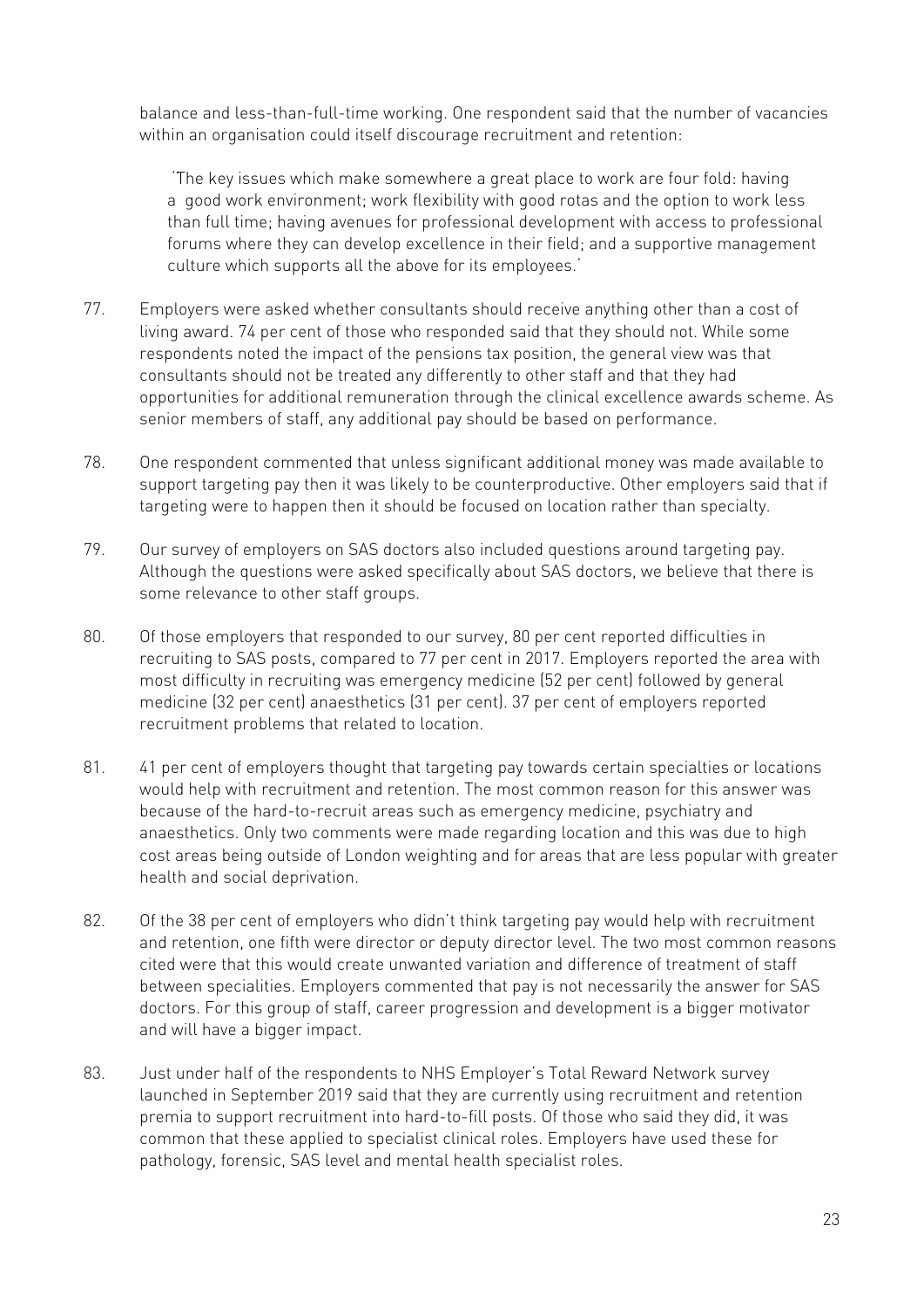- 84. There are existing provisions in the current consultant terms and conditions for employers to pay recruitment and retention premia. Some employers also offer additional programmed activities beyond the standard ten per week. Schedule 16 paragraph 16 of the terms and conditions also provides employers with wide discretion to pay consultants, such other payments and allowances, as they decide. There are no similar provisions in the specialty doctor terms and conditions although we have seen employers offering local contracts that mirror the now closed, but more favourable, associate specialist contract.
- 85. For doctors in training, flexible pay premia exist for a small number of specialties. We are aware that some employers are offering locally determined reward packages to meet specific local challenges. Trainees have been offered £7,000 to undertake foundation or specialty training in north Cumbria as part of a targeted recruitment scheme. This has been accompanied by measures to improve the training experience, including protected time for developmental supervision, skills development and opportunities for educational research.
- 86. Employers also make use of social media including Facebook and Twitter to engage and promote their reward offer. Many include the reward offer in specific recruitment microsites. These strategies are effective in demonstrating the reward packages of individual organisations, especially where the objective is to promote location. This is regularly seen for areas near to London, such as Oxfordshire, and those in very rural locations, such as Cumbria and the South West coast.
- 87. The reasons why doctors make the career choices that they do, in terms of specialty and location, are complex and depend on many factors that may vary at each stage of their career. What might be important in the early stages of a career might be different to the priorities at a later stage, where perhaps the requirements of partners are more influential.
- 88. The national programme board looking at the distribution of specialty training will be informed by an option appraisal working group. This group, which will include employer representatives, will examine a range of measures to address identified inequalities in distribution and consider a range of mitigating factors such as use of the wider workforce skill mix, incentivisation, cultural, peer, and other educational factors. The range of options produced may vary by specialty, geography and location, but their overarching aim is to reduce inequalities whilst mitigating risks to maintain standards of healthcare quality.
- 89. Pay is not the only factor that influences career choice, whether this is the specialty in which doctors choose to practise or the location. There are often complex socio-demographic factors involved, as well as other reasons, which motivate career decisions, including a supportive culture and a positive working environment. These are more within the control of organisations than location. There has been some improvement in the number of doctors attracted to specialties that have attracted FPP, but there have also been considerable efforts by different organisations over a significant period to make these specialties more attractive choices.
- 90. We believe that the work of the National Programme Board will provide a methodologically sound evidence base to inform the extent to which financial incentives could help recruitment in certain specialties and locations, and the relative importance of these in relation to other non-financially based initiatives and incentives. Over time this might be combined with a large scale, formal survey of trainee and trained doctors to advance the research evidence on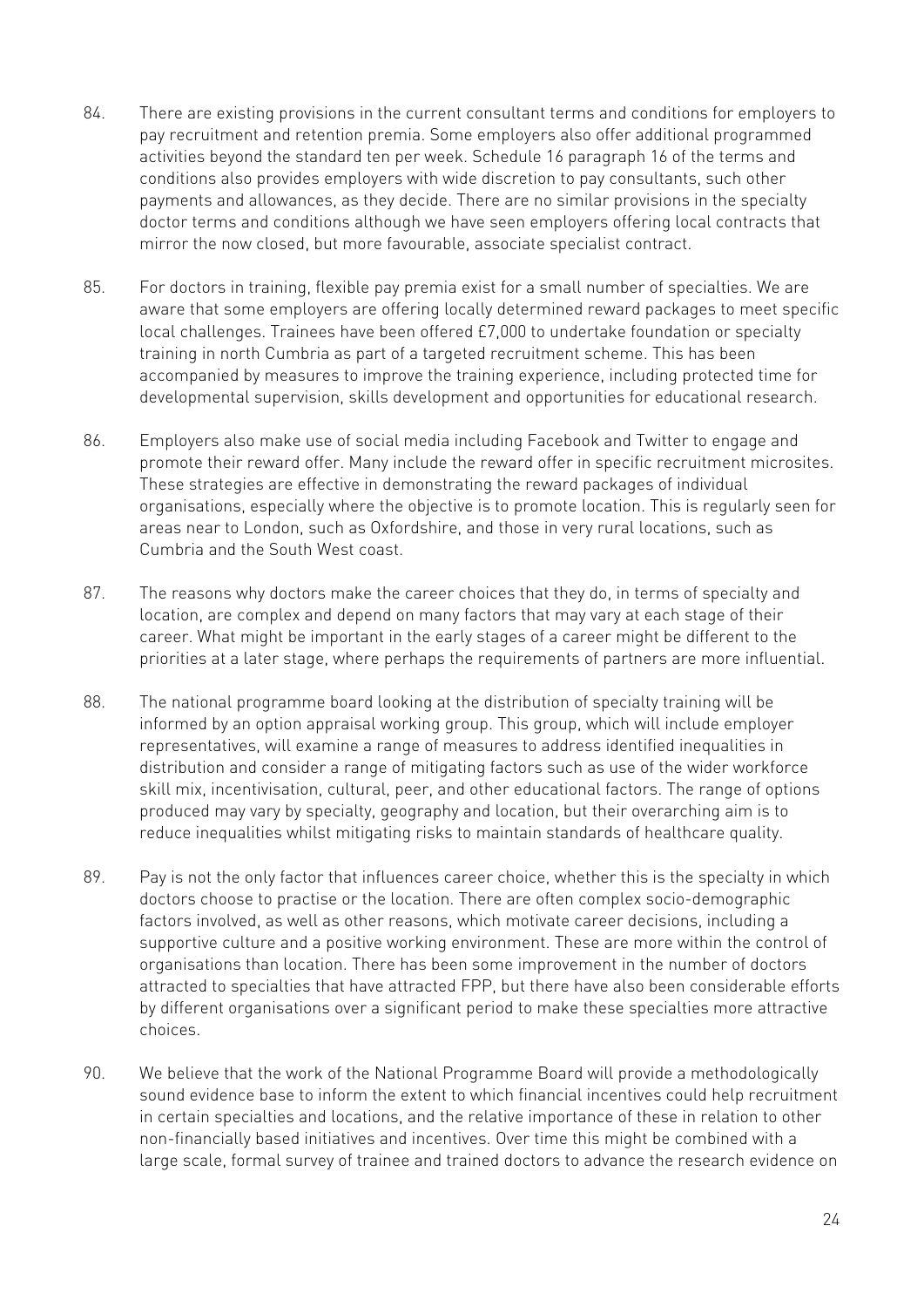those factors that influence career choice, which can in turn help inform local, regional and national workforce planning.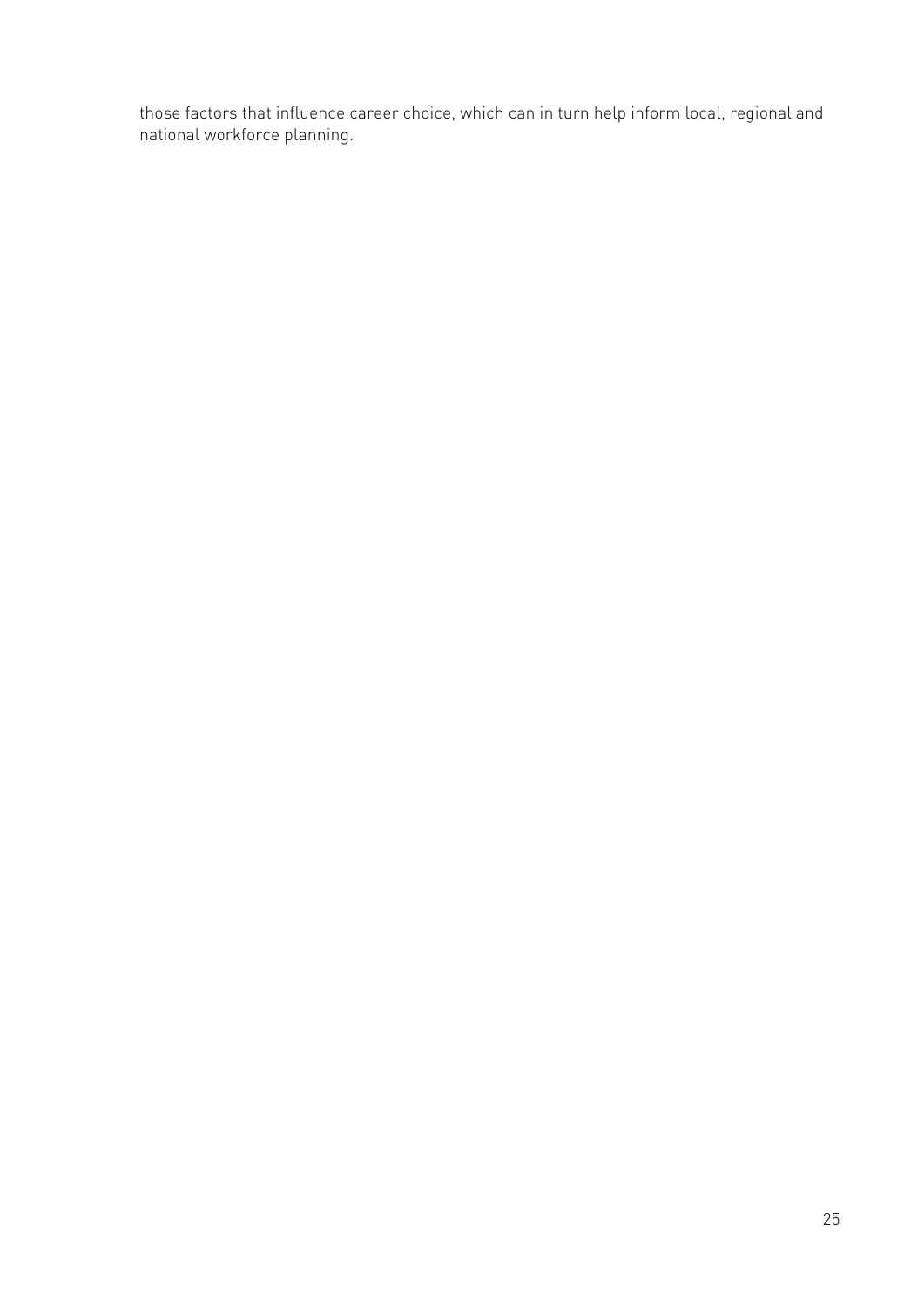# **TRANSFORMATION CHALLENGES**

- 91. The NHS Long Term Plan maintains the direction of travel towards more integrated and joined-up services established previously in the five-year plan. The aim is to deliver integrated health and care focused on population health, with greater investment and focus on community, primary care and mental health services, as well as an emphasis on prevention and health inequalities. These measures are essential if we are to improve care for patients, reduce pressure on hospitals and other services, and put the NHS on a sustainable path in the face of rapidly rising demand.
- 92. The plan anticipates that the NHS will reduce demand for acute care through better integration and prevention. However, only one in four respondents in an NHS Confederation survey believed their local health systems would reduce significantly the rate of growth in acute activity as a result of the reforms in the plan. Many areas of the country have already been pioneering service changes designed to keep people well and living independently in the community, but funding cuts to social care and public health are undermining this work.
- 93. Four out of five survey respondents said reductions in public health funding have already restricted the ability of their local health system to deliver NHS services either somewhat or to a great extent. The cuts to public health services such as smoking cessation, sexual health and drug and alcohol services have created health problems that could have been avoided.<sup>31</sup>
- 94. The Interim NHS People Plan accepts that the workforce planning model in the NHS needs to change. It argues that functions should be undertaken at the best level to meet the needs of the services. It commits to devolution of responsibility to the integrated care systems (ICSs); over time, and as they develop, they will take on greater responsibility for people planning and transformation activities.
- 95. The Interim NHS People Plan states that sustainability and transformation partnerships (STPs) and ICSs will have a core role in testing and reefing emerging proposals aimed at delivering those key actions linked to the development of the new workforce structure. One of the strands of the plan concerned with securing current and future workforce supply is around matching workforce supply to the needs of geographies, and there is a recognition within the plan that local health systems will have workforce needs to be managed collaboratively within local labour markets.
- 96. This shift from competition to collaboration, will provide opportunities for employers to work dynamically across organisations. Employers are beginning to actively explore ways they can embrace collaboration whilst retaining focus on the needs of their own staff. For example, 25 per cent of respondents to our Total Reward Network survey told us that they are currently collaborating with others on their reward offering. We do know that collaboration does work in individual health geographies. For example, one region is beginning work collaboratively across equality, diversity and inclusion, flexible working and health and wellbeing strands. This has largely stemmed from working collaboratively on NHS passporting.

<sup>31</sup> NHS Confederation, Unfinished business, The need to invest in the whole health and care system. June 2019.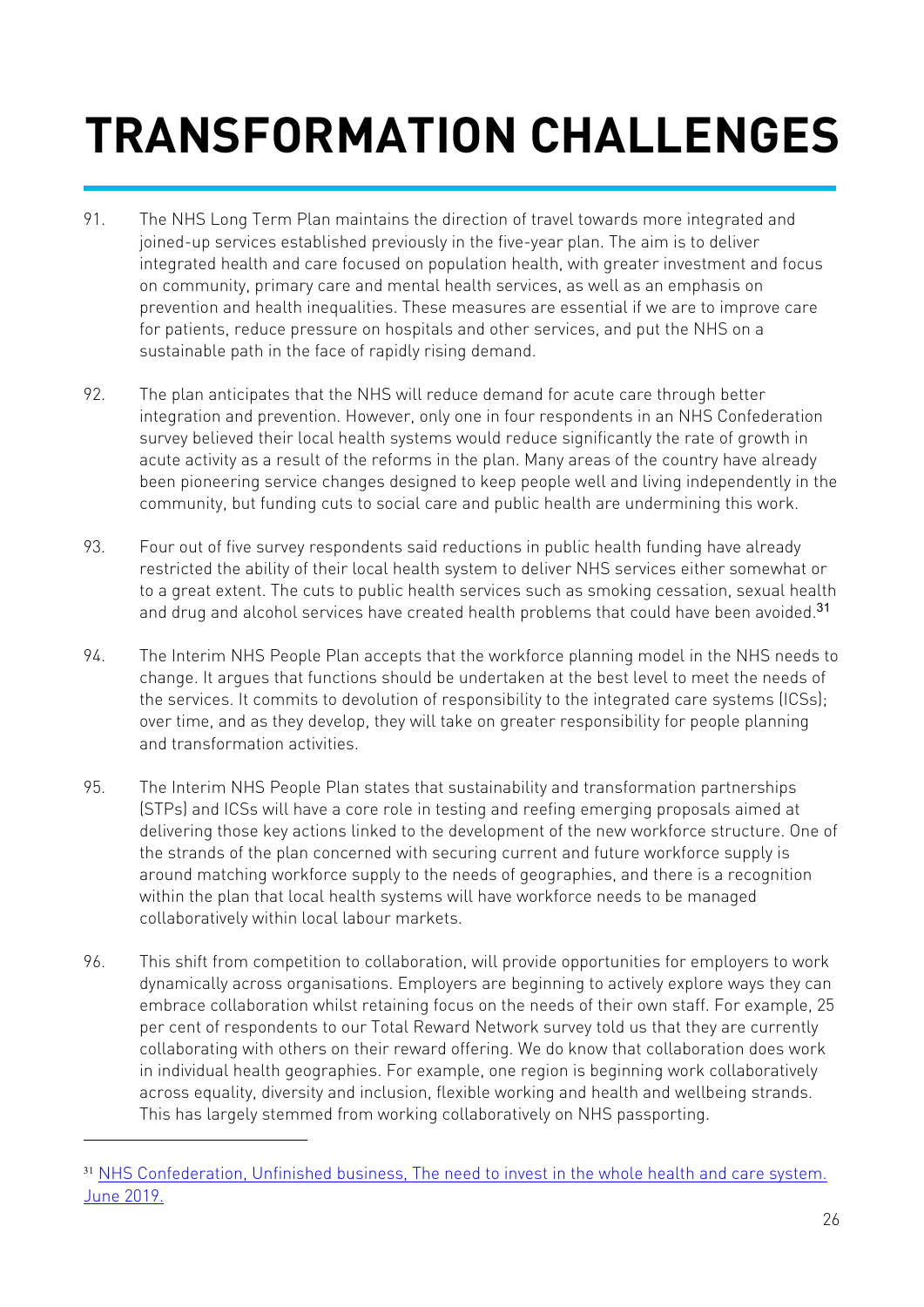- 97. We also know that individual employers are specifically looking at and beginning to collaborate on specific areas such as health and wellbeing initiatives and on place-wide frameworks for areas such as organisational development and talent management.
- 98. Collaboration also offers employers opportunities to provide new opportunities in training and development for their staff. More varied and complex placements could be offered across health systems, aiding staff to gain new skills, experiences and develop careers in dynamic ways. Continuing to seek ways to collaborate whilst ensuring individual employers remain focused on the specific needs of their own staff in relevant and motivating ways is key.
- 99. While some issues such as professional regulation, credentialing and prescribing rights will remain nationally controlled along with pay policy and the pension scheme, the plan expects that accountability arrangements will be developed 'to enable ICSs to take on greater responsibilities for these activities, while ensuring we do not push ICSs to take on greater responsibility than they are ready to do'.
- 100. There is a possibility that, in future, decisions on pay and workforce policy might be more influenced at ICS level in collaboration with local employing organisations. This could result in different models of employment across ICS organisations, which will require a similar devolution of decisions where decisions on pay and reward might be similarly influenced by local priorities and circumstances. Over time, devolved responsibility for workforce planning will increasingly lead to locally based solutions to specific recruitment and retention issues.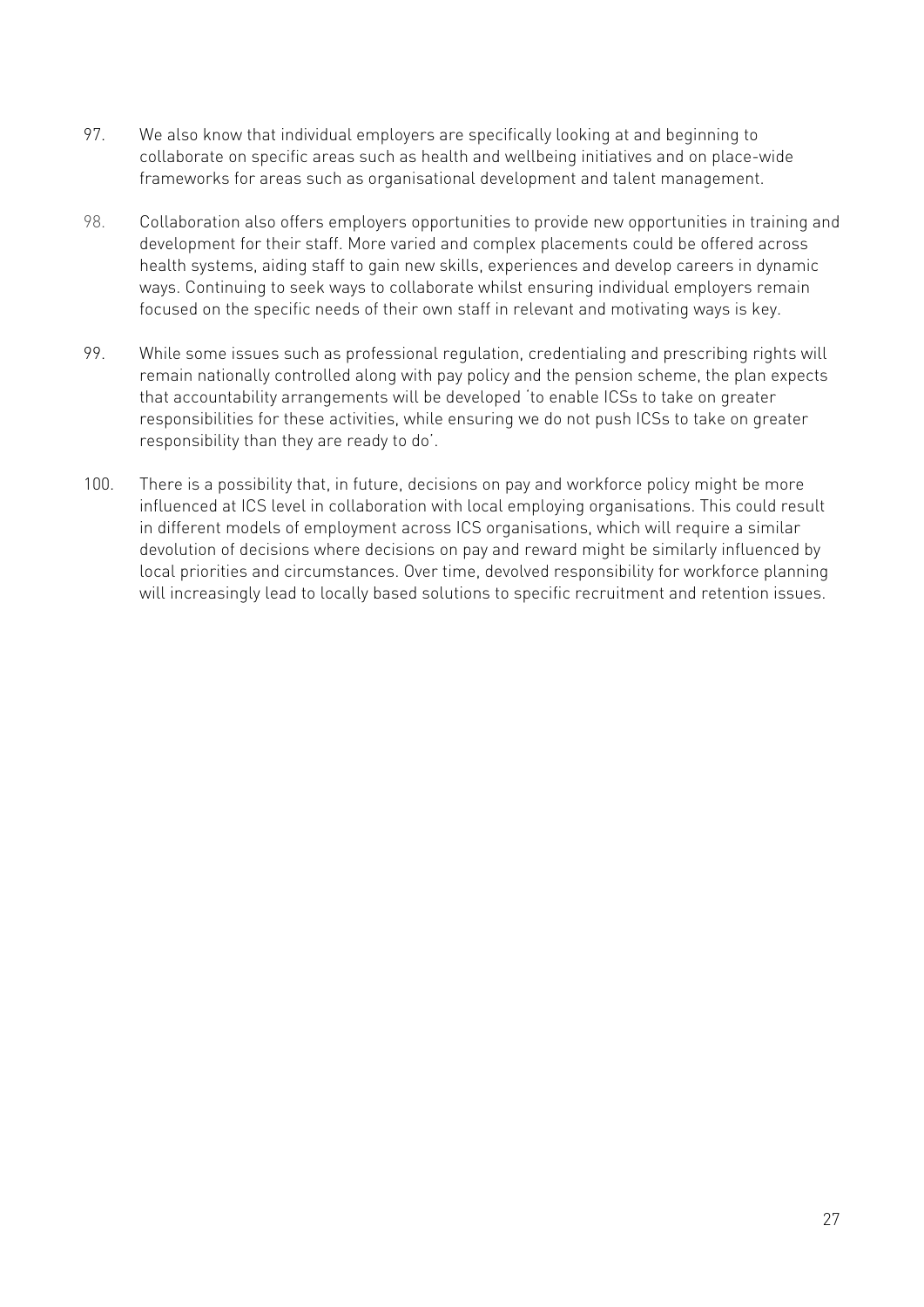# **DOCTORS IN TRAINING**

- 101. Following the junior doctor contract review, which began in August 2018, NHS Employers and the BMA entered negotiations in early 2019 to agree the outcomes of the review and any necessary changes. The review had a strong focus on further embedding the safety and training changes set out in the new contract.
- 102. At the conclusion of negotiations with the BMA in July 2019, 82 per cent of BMA members who responded to the referendum voted in favour of the amended junior doctor contract. This collective agreement has marked the end of the 2018 review process and brought the BMA's dispute with government concerning the introduction of the 2016 contract to a close.
- 103. The Joint Negotiating Committee for Juniors (JNCJ) will now resume routine meetings to collectively maintain this contract, focusing in the coming year on delivering the various guidance projects and working groups agreed as part of the negotiated deal.
- 104. The parties have agreed that pay protection for trainees who currently remain on the 2002 contract will be based on an updated 2016 transitional schedule to ensure that these trainees can move to the 2016 terms in a fair and equitable manner, ensuring they will not earn less than they did prior to transition.
- 105. NHS Employers and the BMA have agreed an implementation timeline with a staggered introduction of the agreed provisions.32 NHS Employers has continued to support the implementation of the recently agreed contract through developing resources for employers.<sup>33</sup>
- 106. NHS Employers and the BMA remain committed to commission further working groups and continue to review the outstanding issues resulting from the 2018 review.

#### **Junior doctors pay deal**

- 107. As part of the recently agreed deal, the government and NHS England have agreed to make available a pay envelope which supports further investment into the contract.
- 108. The investment is over four years and consists of a total of 2.3 per cent in 2019/20 and two per cent in subsequent years, with a further 1 per cent in additional investment. This additional investment has enabled the introduction of:
	- a weekend allowance uplift to ensure those working the most frequent weekends are remunerated more fairly
	- an enhanced rate of pay for shifts that finish after midnight and by 4am
	- a new nodal pay point 5.
	- £1000 LTFT allowance

<sup>32</sup> NHS Employers. Implementation timeline - junior doctor contract

<sup>33</sup> NHS Employers. Junior doctor contract. Implementation resources.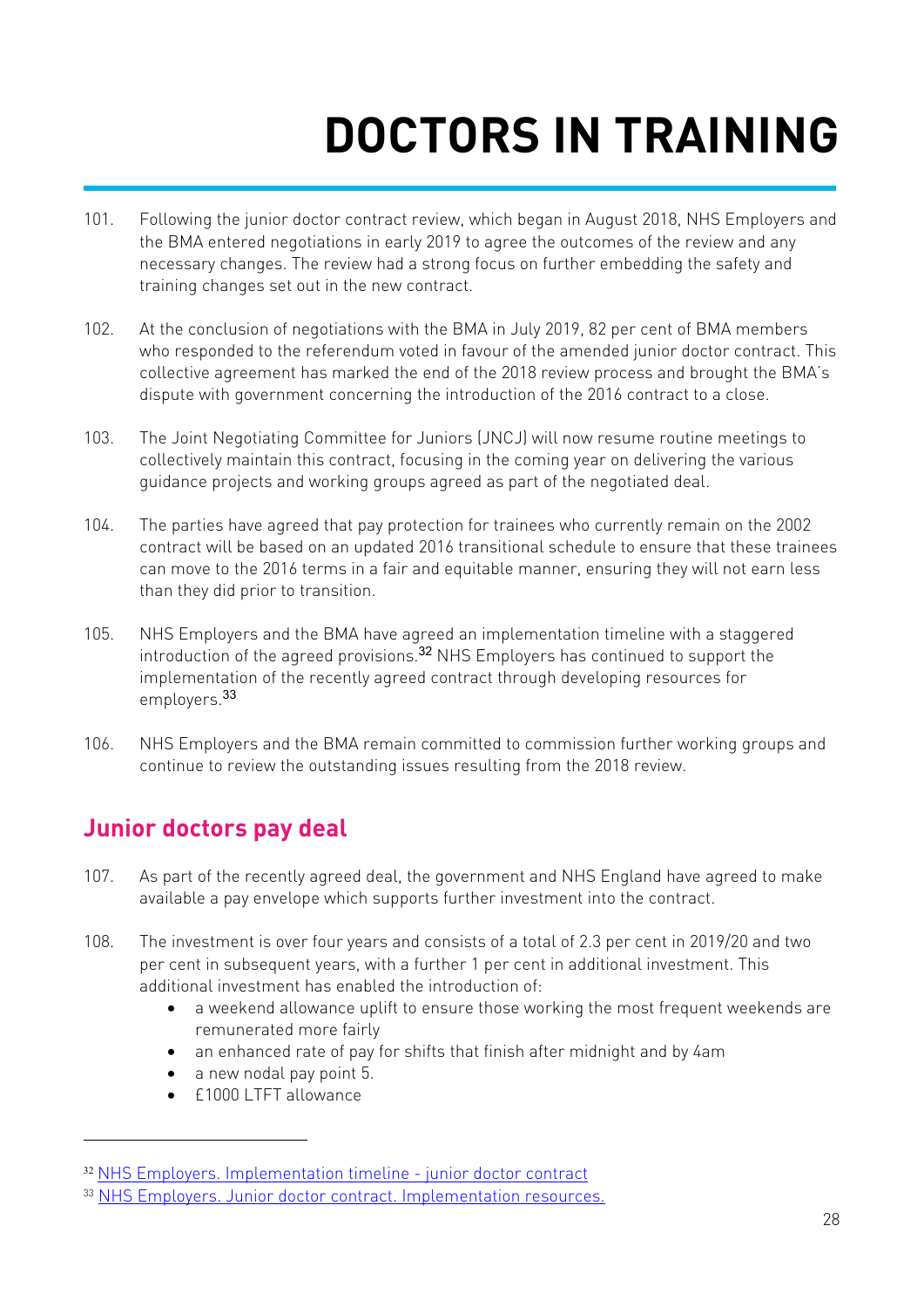- 109. Some trainees will be affected as a result of the 2019/20 pay uplift. Their increase in pay, either as a result of receiving an uplift as part of the 2016 contract deal or the DDRB recommended uplift, will result in a move from tier 4 to tier 5 pension contributions which will reduce the overall take-home pay.
- 110. During negotiations, NHS Employers was presented with evidence from the BMA on the serious implications of the risk of fatigue. This is recognised as a contributory factor in the feeling of burnout among doctors in training and featured significantly in the GMC's National Training Survey. The GMC survey highlights that since 2016, the proportion of trainees who say they worked beyond their rostered hours daily has halved (from 18.3 per cent to 9.1 per cent). However, 45.3 per cent of doctors in training worked beyond their rostered/contracted hours on at least a weekly basis, as did a considerably larger proportion (72.4 per cent) of trainers.<sup>34</sup>
- 111. The parties have committed to address fatigue and burnout issues by reviewing the contract to include:
	- a third 30-minute paid break for doctors who work a night shift
	- rest after night shifts, with a 46-hour rest period applied to any number of rostered shifts
	- efforts by employers to avoid rostering at a frequency of greater than 1 in 3 weekends.
	- reduction in the maximum number of consecutive shifts rostered or worked from eight to seven, and the maximum number of consecutive long day shifts reduced from five to four.
- 112. Employers have highlighted several challenges as a result of the newly agreed deal, particularly around the safety limits:
	- Challenging timeframes for the implementation of the provisions mean additional administrative burden for employers.
	- The added cost pressure for employing organisations as a result of the 1:2 weekend frequency provision. Some specialties, particularly emergency care, are likely to face service implications unless additional doctors are recruited to cover gaps on rotas. Some of the provisions in the agreement have resulted in a lack of flexibility to agree local arrangements.
	- Difficulties in filling rota gaps where employers feel that further restrictions to the safety limits has potentially added to this problem.
	- Unintended consequences of the agreed deal remain a concern for employing organisations.

### **Exception reporting**

113. The mechanism of exception reporting was a new process introduced as part of the 2016 terms and conditions. As might be expected with a new system being implemented at pace, some implementation issues and teething problems have emerged. However, even taking these into account, it has become apparent that there are systemic issues with how the process was designed from the outset, along with endemic cultural problems around the practice of exception reporting.

<sup>34</sup> General Medical Council. National Training Survey 2018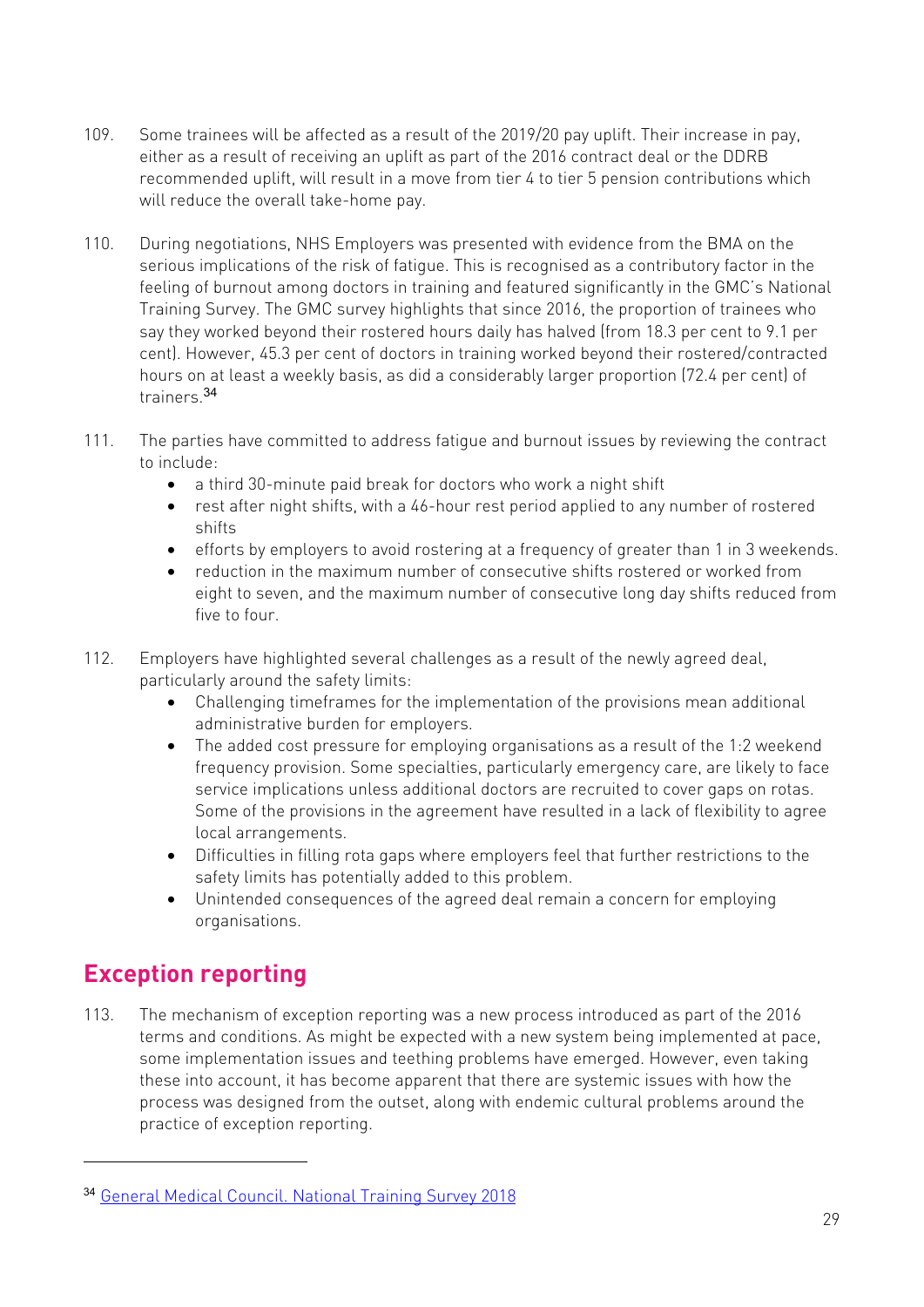- 114. The intention behind exception reporting was to create an efficient and streamlined system through which trainees could indicate when they had worked additional hours; missed training or education opportunities; experienced immediate safety concerns, or else had concerns about the level of support available to them during their duties.
- 115. There are several cultural barriers for trainees to overcome when submitting exception reports. These include a fear that reporting will damage working relationships and that reports would be used against them at ARCP (annual review of competence progression) meetings or development meetings.
- 116. Much work is still required to improve the culture around exception reporting, despite reporting being endorsed and encouraged by most national stakeholders. This collective endorsement of exception reporting is apparent from the many supportive statements that have been issued. The exception reporting working group led by NHS Improvement issued a joint statement in June 2018 last year setting out a shared understanding of the purpose and potential of exception reporting.<sup>35</sup>
- 117. There are also numerous issues relating to the current process and operation of exception reporting. These are inhibiting the effectiveness of exception reporting for both trainees and employers, and are likely to contribute to some of the negative cultural attitudes surrounding exception reporting that dissuade trainees from submitting reports. The GMC national training survey also highlighted that systemic pressures continue to impact training and around 30 per cent of trainers weren't always able to use their allocated time for that purpose. And over a quarter of trainees and trainers said that it wasn't unusual to miss training opportunities due to rota gaps.
- 118. The recent deal has taken these concerns into consideration and there has been agreement to amend the contractual provisions relating to exception reporting. This includes:
	- what can be reported
	- what the exception reporting reviewal process should include
	- a review of the response time for educational supervisors for exception reports linked to missed educational opportunities.

<sup>35</sup> NHS England, Exception reporting for junior doctors, June 2018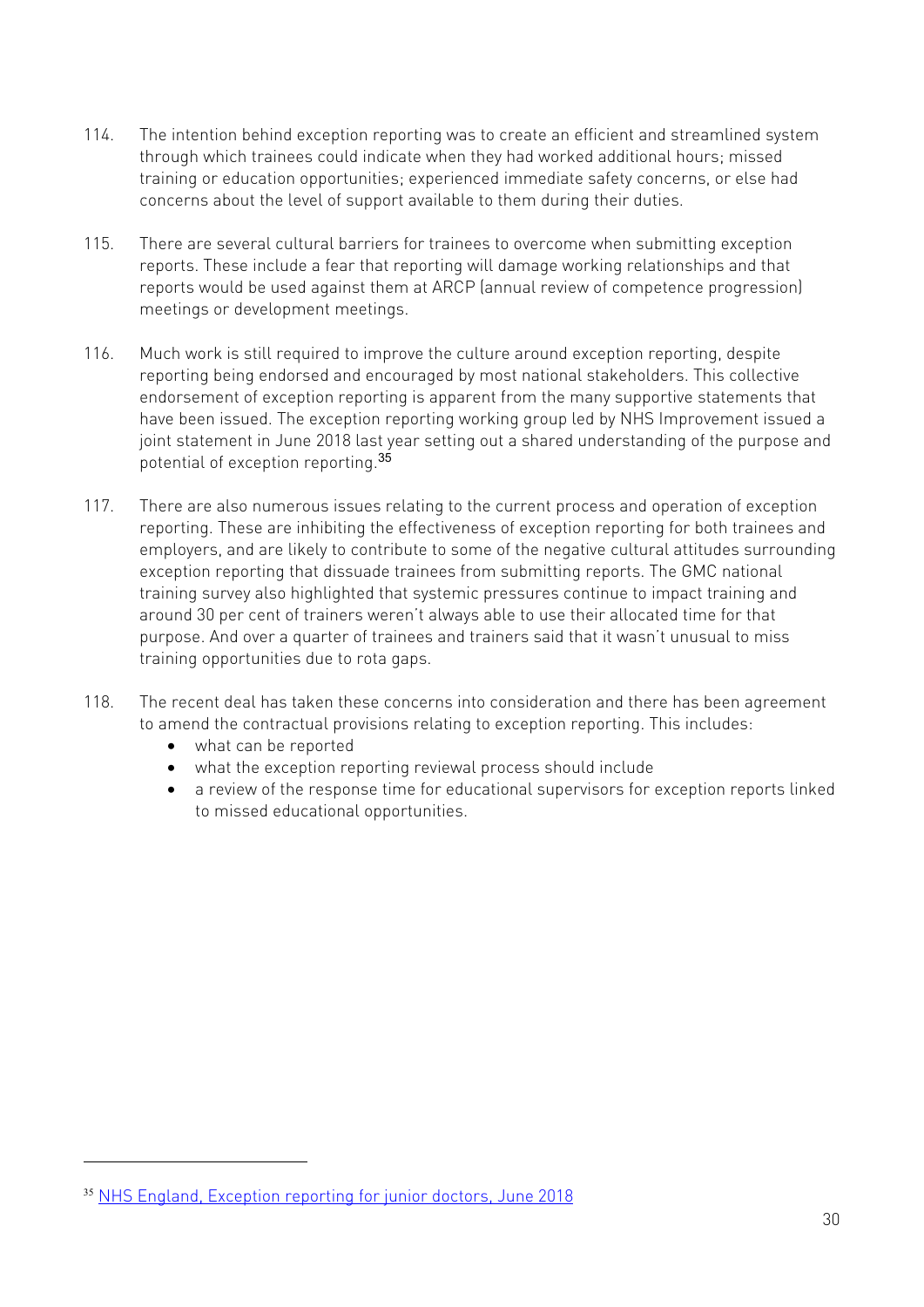# **SPECIALTY AND ASSOCIATE SPECIALIST (SAS) DOCTORS**

- 119. As of June 2019, according to NHS Digital there were around 10,784 doctors on national SAS terms and conditions in England, including 2,129 associate specialists, 8,309 speciality doctors and 346 on staff grade contracts.
- 120. It continues to be a challenge to define the exact numbers of SAS doctors on national terms and conditions due to the coding of such doctors on the electronic staff record system. Health Education England's (HEE) SAS working group has been trying to determine which roles fall within the scope of SAS doctors to establish the size of the SAS population. An improved data set is now also available via the model hospital.
- 121. There has been a growing emphasis nationally on supporting and developing the SAS workforce with publication of the joint HEE and NHS Improvement report in March 2019 ,which sets out 11 shared commitments made by national stakeholders to give SAS doctors access to improved support and better development opportunities.<sup>36</sup>
- 122. This was followed by commitments in the Interim NHS People Plan to recognise expertise gained while not in a formal training role, introduce a reformed associate specialist grade, provide opportunities for progression and to provide better support for SAS doctors. The overall aim is to make these roles a more attractive and positive career choice.
- 123. National stakeholders have made good progress on the 11 commitments since March 2019 to support, develop and promote the SAS role. This includes providing more support to implement the SAS charter; increasing e-portfolio access for SAS doctors; applying consistency of funding for SAS doctors and recognition of SAS doctors as supervisors in the Gold Guide and HEE guidance on excellent supervision.
- 124. In the recent GMC survey of SAS and locally employed doctors, only 6 per cent of SAS doctors reported not having access to an e-portfolio after having asked for it.
- 125. Across all specialties, HEE has committed to providing funding to support the development of SAS doctors. This funding has been distributed to HEE local offices for 2019/20 along with guidance on recommended activities for these monies to be spent on. The funding has been distributed equitably based upon whole-time equivalent SAS doctors within each HEE local team and the use of this fund is being monitored nationally.
- 126. NHS Employers has continued to support the implementation of the SAS charter through developing new guidance and resources for employers. A range of tools has been developed in collaboration with the BMA to support the implementation of the SAS charter at a local

<sup>36</sup> Health Education England and NHS Improvement. Maximising the potential. Essential measures to support SAS doctors.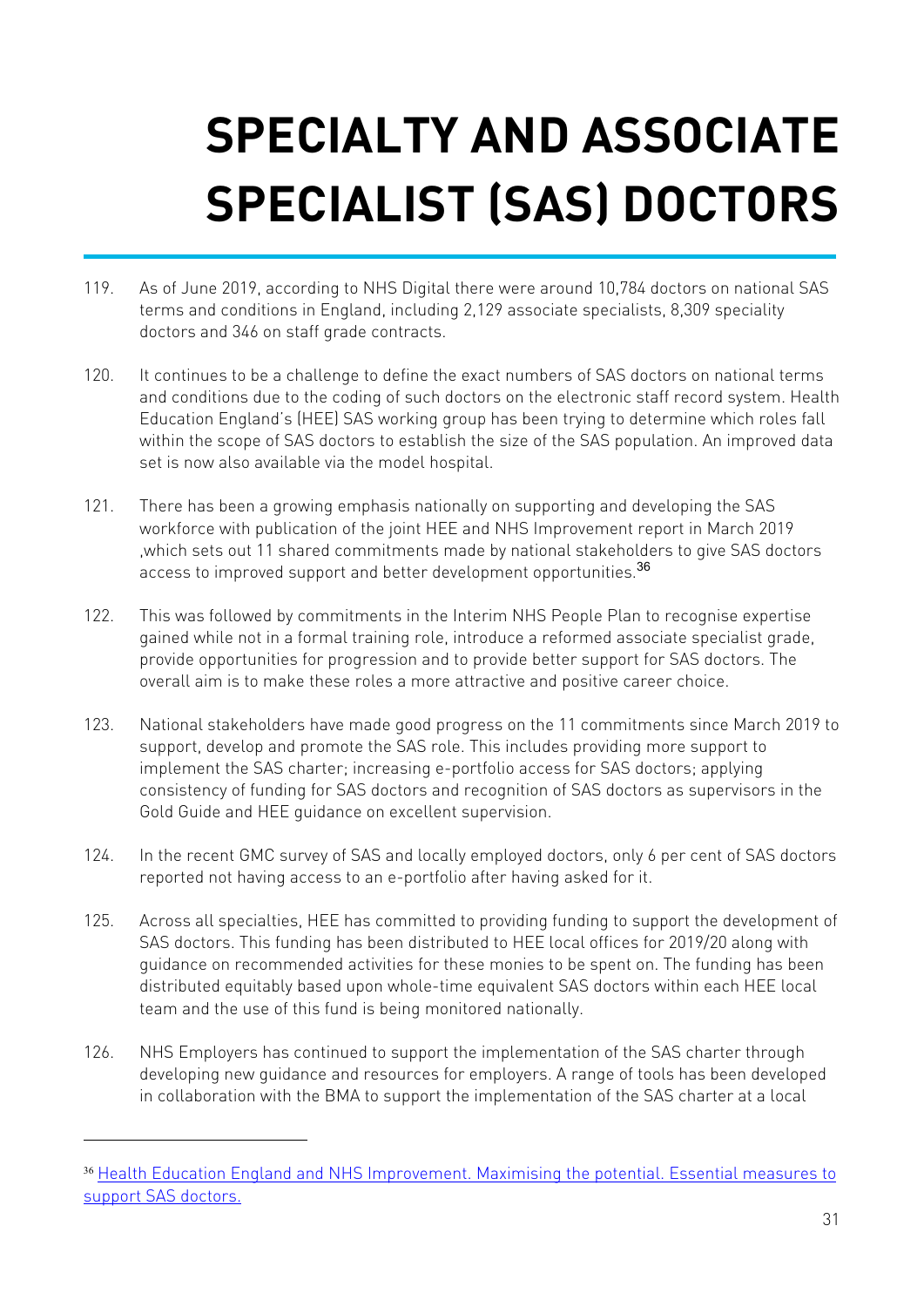level, to help track progress and measure performance at department and organisational level. This was followed by a joint webinar in September 2019 with the BMA to raise awareness of the charter and showcase two best practice examples of collaborative approaches to implement the charter's recommendations.

- 127. NHS Employers has recently published new guidance to support the induction of SAS doctors<sup>37</sup>. The recent GMC survey showed that 77.5 per cent of SAS doctors felt they had their role and responsibilities clearly set out, but only 58 per cent said their induction was good or very good. The SAS induction checklist aims to support what trusts already have in place locally to ensure that SAS doctors are best supported in their transition into a new role. We know that many SAS doctors come from overseas and therefore have also included information on inducting doctors from overseas, signposting to helpful and relevant information.
- 128. In August 2019, NHS Employers published the *Professionalism and cultural transformation* (PACT) toolkit, which aims to educate and empower staff to improve professionalism within their workplace. The toolkit is based on the principles of work undertaken by Hull University Teaching Hospitals NHS Trust and can be used for any member of staff. However, we have, with the help of the BMA SAS committee, targeted communications for the SAS workforce due to the continued challenges they face with bullying and harassment.
- 129. NHS Employers undertook four engagement sessions in early 2019, focusing on better understanding and discussing the key challenges facing SAS doctors. They were attended by 97 employer representatives and 27 SAS leads/tutors/doctors. Each session was oversubscribed, demonstrating the commitment from employers to begin a conversation about making positive changes for this group.
- 130. Career development, pay and recognition continued to be highlighted as the biggest challenges facing the SAS workforce. However, this engagement showed that there was a lack of awareness of the SAS guidance and resources available to employers. There has therefore been an increased emphasis on promoting and sharing information through our medical workforce networks and wider HR audience.
- 131. In October 2019, NHS Employers undertook a survey with employers to identify the issues affecting the SAS workforce and to evaluate any changes since the last survey in August 2017. 93 per cent of employers were aware of joint NHS Employers and BMA resources to support implementation of the SAS charter, showing an awareness of the support available.
- 132. 85 per cent of employers reported taking steps to implement the charter, with over 40 per cent saying they had implemented most of the recommendations.
- 133. The recent GMC survey showed that in England, 27 per cent of SAS doctors said they were not aware of the charter and 33 per cent of SAS doctors agreed that their employer had taken steps to implement the SAS charter. Comparing this to the BMA survey back in 2017, only 22 per cent of doctors reported their employer had implemented the charter in part or full, and 53 per cent had not heard of the charter. This shows signs that awareness and

<sup>37</sup> NHS Employers. SAS induction checklist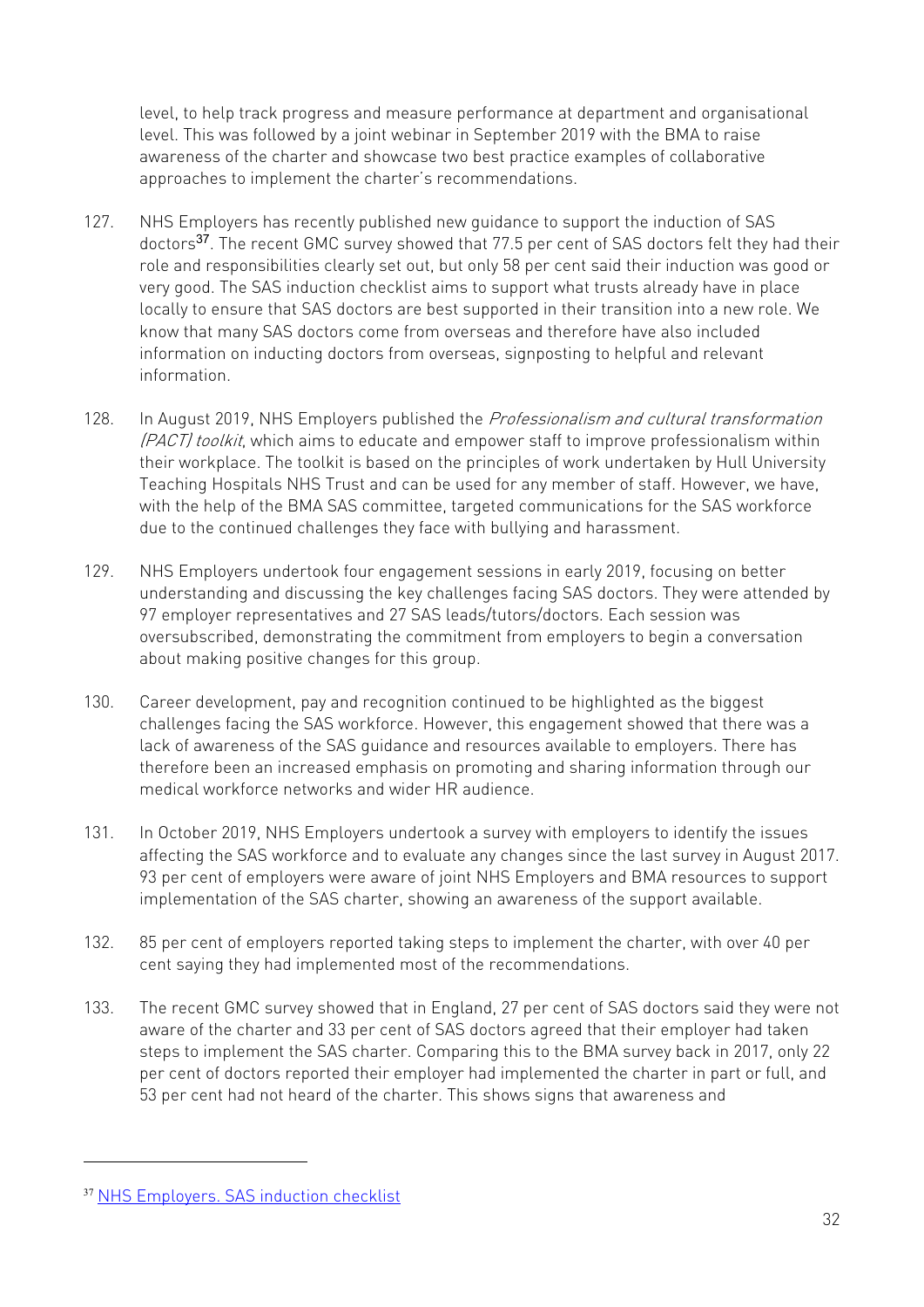implementation of the SAS charter by employers has increased but that there is more potential for employers and SAS doctors to work together to improve implementation.

- 134. 58 per cent of employers that we surveyed have taken steps to implement the SAS appraisal guidance and 52 per cent of employers have taken steps to implement the SAS doctor development guide. NHS Employers will continue to support employers in the application of the guidance. We will be leading on the update of the SAS development guide, which will be a collaborative piece of work with NHS England and NHS Improvement HEE, BMA and The Academy of Medical Royal Colleges. It will include good practice examples of development for SAS doctors, their uptake in management roles, supervision and other leadership activity.
- 135. Employers continue to report difficulties in recruiting and retaining SAS doctors. 80 per cent of employers we surveyed reported difficulties in recruiting compared to 77 per cent in 2017. As in 2017, career progression was the most common reason for SAS doctors leaving. Employers continue to offer their support to SAS doctors with 62 per cent offering dedicated support for gaining the Certificate of Eligibility for Specialist Registration; offering access to development programmes and encouragement to apply for management roles.

### **SAS contract reform**

- 136. In September 2018, the Secretary of State made a commitment to look at introducing new contract arrangements for a new associate specialist grade. The preparatory work with stakeholders to re-open a reformed senior SAS grade identified a strong feeling that the newly reformed grade must be aligned with a strategy for reform to the whole SAS grade.
- 137. The government's response to the DDRB recommendations in July 2019 committed to negotiations on a multi-year agreement, incorporating contract reform for the SAS grade to be introduced from 2020/21. An additional 1 per cent, on top of the 2.5 per cent already paid, to be added to pay in 2020/21 will be made available, conditional on contract reform.
- 138. NHS Employers and the BMA received a letter from the DHSC in July 2019 inviting both parties to consider how reform of the SAS contract would meet the objectives outlined in both the 46th and 47th DDRB annual report, as well as the commitments set out in the Interim NHS People Plan. Parties jointly responded to this letter confirming their participation in this process in September 2019.
- 139. The overarching aim of reform is to ensure that the contract provides a framework that gets the best out of SAS doctors and ensures they are recognised and rewarded appropriately. The reform will be aimed at raising the profile, attractiveness and status of SAS roles to support a positive, engaged workforce that delivers the maximum benefit to the service.
- 140. Employers from our SAS engagement events in early 2019 recognised the positive opportunity that a new senior SAS grade brings in driving new roles based on service need, and continue to support the introduction of a senior grade to support career progression for this group.
- 141. The creation of a senior SAS grade will provide senior and experienced doctors with opportunities for career progression and will help make the SAS grade a positive career choice.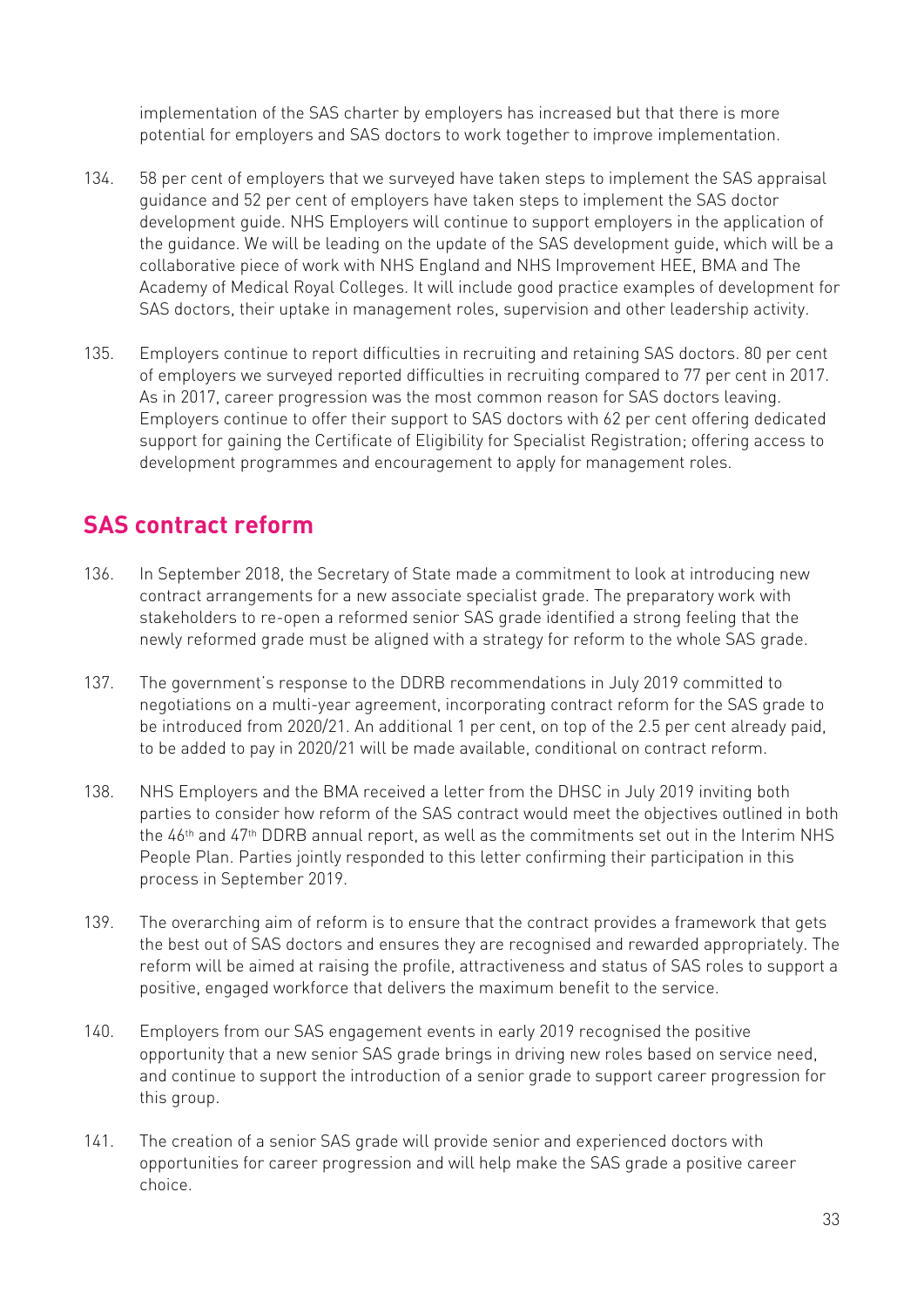142. Through SAS contract reform we also aim to support flexible career development, including different routes to joining the specialist register, by recognising expertise and experience gained outside of the formal training pathway and by allowing doctors to step in and out of training.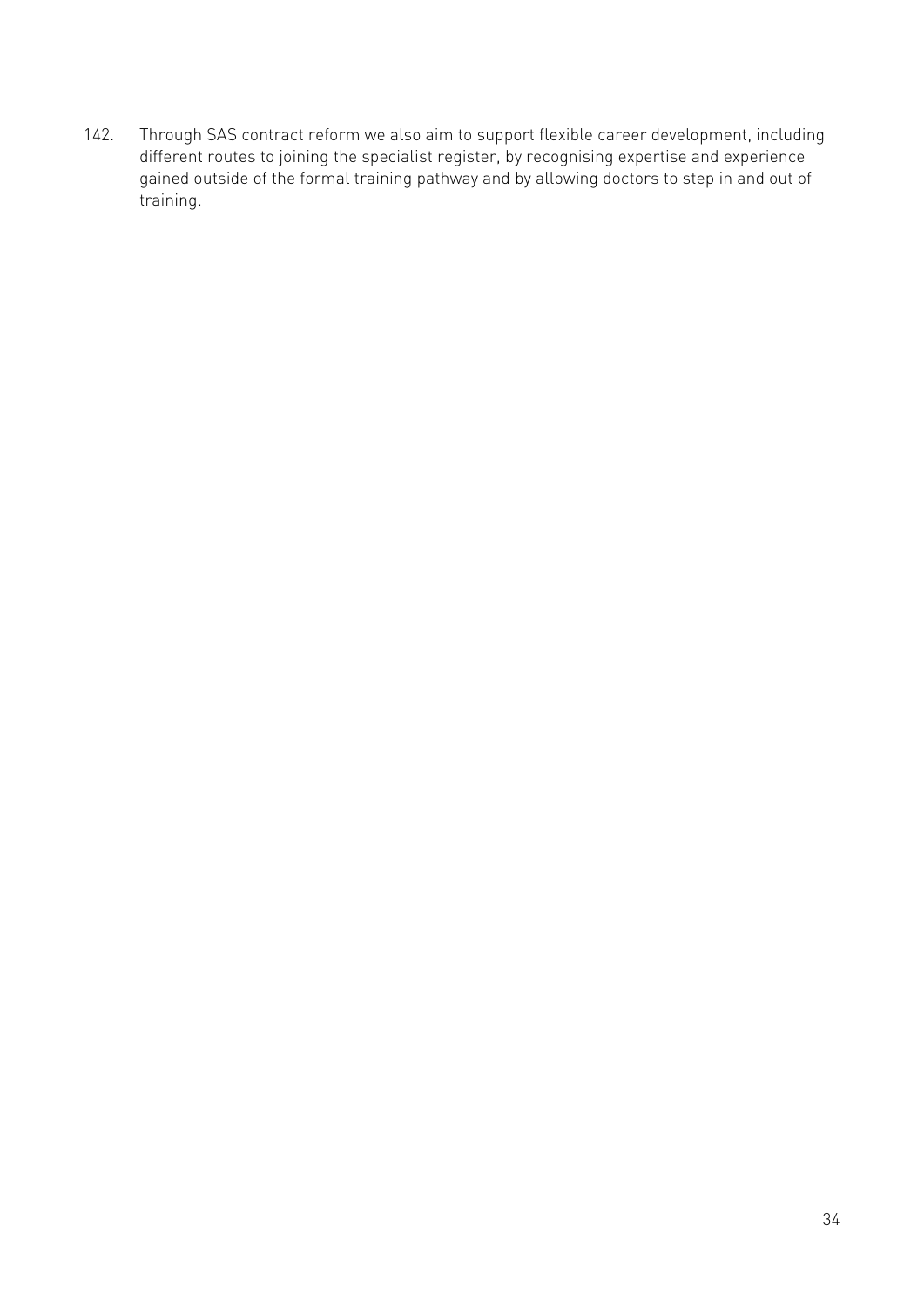# **CONSULTANTS**

- 143. In 2018, the government offered the medical trade unions a 2 per cent multi-year pay deal based on the funding envelope available at that time. The BMA and Hospital Consultants and Specialists Association (HCSA) did not believe that this on its own was enough to incentivise them to enter into meaningful negotiations including contract reform, unless it was combined with pension tax flexibilities. Discussions on contract reform have therefore paused, pending any announcement that further funding might become available. Consultant contract reform is not one of the immediate priorities set out in the NHS Long Term Plan and the Interim NHS People Plan is not focused on consultant contract reform.
- 144. We have continued to keep an open dialogue with staff side on the residual consultants' work programme, and we have supported employers on issues affecting their senior doctor workforce. Discussion with each of these stakeholder groups has been dominated recently by the pension tax issue, which continues to have a huge impact on the workforce. Employers from our strategic medical and dental workforce forum and the NHS Employers Policy Board are concerned that, as well as the significant impact on patient care of reducing clinical time, there will also be implications if consultants reduce the amount of time that they spend on work such as management and research duties, education and supervision. The workforce is already poorly engaged, and even if the situation were to be resolved, employers think that it is a possibility that those consultants who have dropped to the baseline eight programmed activities (PAs) will be reluctant to take on additional work again.
- 145. Employers have noted several challenges associated with the consultant workforce. Some consultants have assessed that it is effectively costing them money to go to work and they fear receiving significant tax bills, which often arrive unexpectedly. In some extreme circumstances this has had an adverse effect on individuals and families, driving many consultants to reduce their commitment in terms of time either by dropping any additional PAs or reducing their base contract.
- 146. These issues, combined with low morale and workplace pressures, have seen more consultants planning to leave their posts and retire earlier than previously expected. The results of a survey by the Royal College of Surgeons on the NHS Pension Scheme shows how the current pension taxation issues have had an impact on retention, waiting list initiatives and training. The survey revealed that 69 per cent of consultant surgeons had reduced the amount of time they spent working in the NHS as a direct result of changes to the NHS pension taxation rules. 61 per cent of those who had taken financial advice had been specifically advised to refrain from taking part in waiting list reduction initiatives. 68 per cent of consultants were considering taking early retirement and 71 per cent were considering reducing non-clinical commitments such as education and managerial roles.<sup>38</sup>
- 147. We are increasingly getting requests for advice from medical staffing teams who are having to respond to senior doctors who wish to refuse the financial element of pay progression

<sup>38</sup> Royal College of Surgeons, Pensions survey, 9 November 2019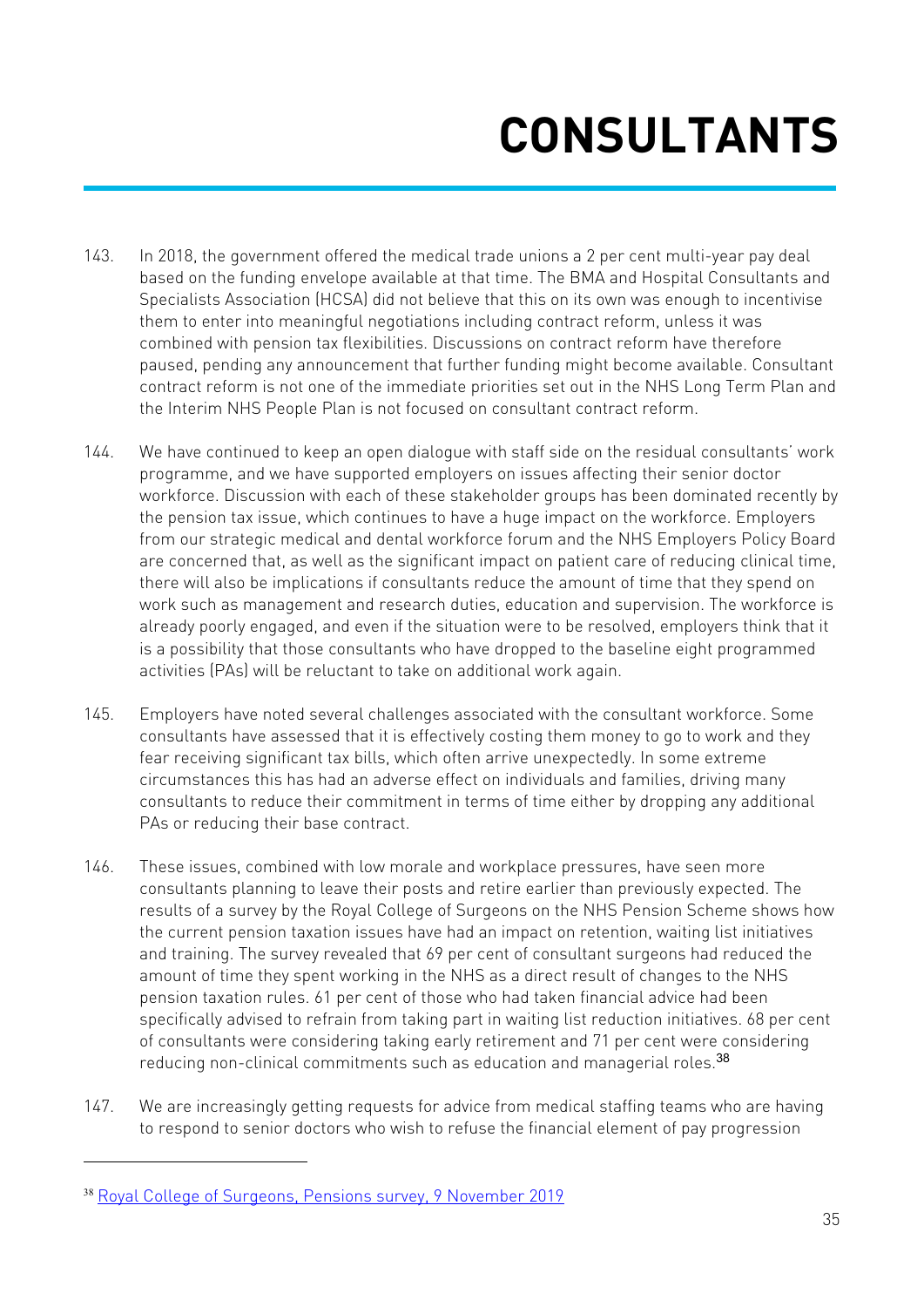points and clinical excellence awards. We have discussed this with the BMA, who have been receiving similar requests for advice, and our response is that the doctor should seek appropriate independent financial advice, given the very individual nature and circumstances that link to this position. The DHSC proposal to phase increases in pensionable pay was developed in response to feedback by staff.

- 148. The BMA doubts that deferring increments would be a cost-effective way for doctors to avoid the pension tax issue, and that it may be preferable for individuals to propose some form of 'pay smoothing' to their employer, i.e. where the value of the larger increments were spread over several years, or for them to seek to reduce their PAs or additional PAs, rather than deferring or refusing a pay increment. Ultimately, we understand that it is the individual's money to defer or refuse, so they are free to decide their own course of action. However, from an employer's perspective, we would strongly advise that they agree clear arrangements that cover situations where circumstances change and the consultant reconsiders, and any possible impact on future pay progression.
- 149. Employers support the need for pension reform for the wider workforce, not only for consultants, but also for those on the lower bands on Agenda for Change who often cannot afford to be part of the NHS Pension Scheme. We discuss the wider implications of the pension tax issue in more detail below.

#### **Local clinical excellence awards**

- 150. Following agreement between NHS Employers and the BMA, new contractual provisions were introduced for local clinical excellence awards (LCEAs) with interim arrangements for the period 1 April 2018 to 31 March 2021 now in place. Further arrangements will apply from 1 April 2021 if a new performance-related pay scheme is not agreed and implemented prior to that date. All employers are required to run an annual local CEA round. New awards are time limited and non-pensionable.
- 151. The Treasury's commitment of 0.5 per cent of the total consultants' pay bill to increase the pot available for local awards has been translated into an investment ratio for employers to use, which has been set in the terms and conditions at a minimum of 0.3 CEA points per eligible consultant annually until March 2021. There has been much discussion about how this should be apportioned, which has created uncertainty and frustration for employers.
- 152. In our 2018 evidence to the review body, we expressed our intention that future arrangements for performance pay should continue to be non-consolidated and non-pensionable, promote the engagement of consultants in the delivery of agreed objectives, and reward those who make an exemplary contribution to the health system. By establishing a closer link to objectives, employers hope to be able to incentivise performance and reward consultants for meeting their organisational priorities. We also maintain that a system based on meeting objectives, rather than on applications, would widen access and participation for underrepresented groups of consultants, including women and those from black and minority ethnic backgrounds.
- 153. We have continued to consult the BMA and the Universities and Colleges Employers Association (UCEA) about the position of consultant clinical academics within the revised local CEA scheme. We continue to be challenged by the Clinical Academic Staff Advisory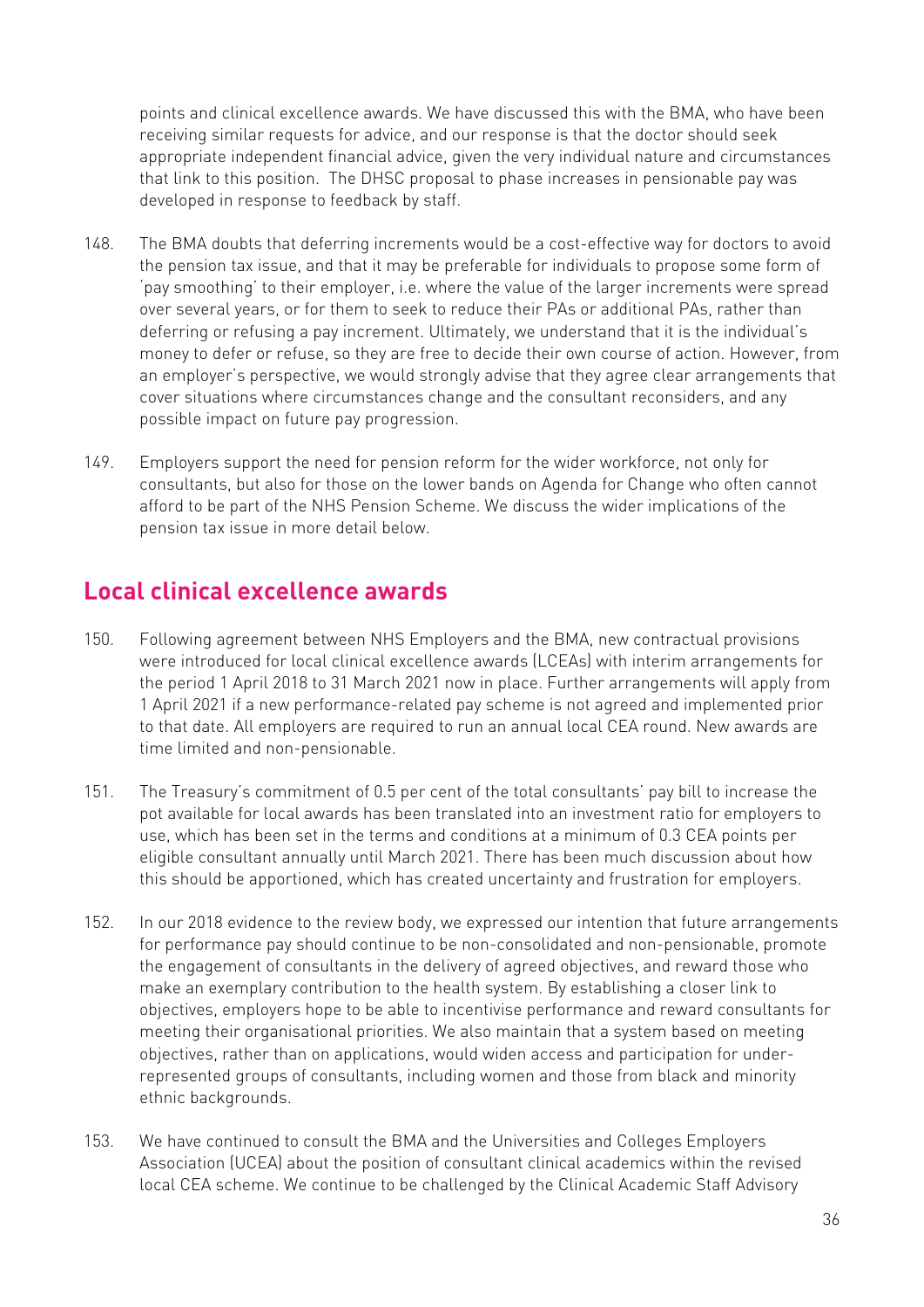Group (CASAG) and UCEA about clinical academic access to local CEAs. There is no contractual entitlement for clinical academics, but we encourage employers to continue to offer access to the scheme where they have done so in the past.

- 154. NHS Employers continues to promote the Follett principles, which encourage employers to work with their higher education institutions to support clinical academics. We have said that employers and universities should be jointly involved in awarding CEA points, which also offer an opportunity to improve communications and relations between the joint employers. We anticipate further BMA legal challenges about clinical academic eligibility and whether collective agreements could apply to honorary contracts.
- 155. Employers have said that CEAs are presenting several challenges. The need to spend a growing pot of money combined with a drop in the number of applications (in large part due to the pension tax threshold) is causing employers to rollover funds from year to year. Despite a strong desire to stick to the intentions and the principles behind the revised scheme, some employers are feeling compelled to allocate all the money to almost all who apply, which means the awards no longer truly reward 'excellence'. One of the employers who replied to our recent survey on local CEAs, said:

'This remains a competitive process designed to reward excellence and the local committee are keen to ensure a minimum standard, rather than to simply hand out awards to anyone who applies. The increase this year to 0.5 minimum investment may make this challenging.'

- 156. Employers have been working to support increased and improved applications from minority groups, through initiatives such as the analysis and reporting of data, by sending communications directly to all consultants from senior managers encouraging applications, and the provision of information and workshops for these groups.
- 157. Our CEA survey of employers suggests that some are seeing a rise in female applicants, and in those who identify as BAME, but most have seen no change despite efforts. This, employers suggest, is largely down to the nature of the awards being given by application rather than being performance related. Some subgroups, including those who work less than full time, are less inclined to put themselves forward.
- 158. In addition to the threat of an unaffordable tax bill, some consultants feel that there is too little money in terms of the net benefit, which discourages some senior doctors from applying for local awards. Others maintain that awarding individuals feels antiquated, as does simply offering financial awards. There is also a perception that those who come to work every day and simply work very hard are not appropriately recognised / rewarded by the current system.
- 159. These issues will influence our work with partners and stakeholders to develop a successor scheme from 2021.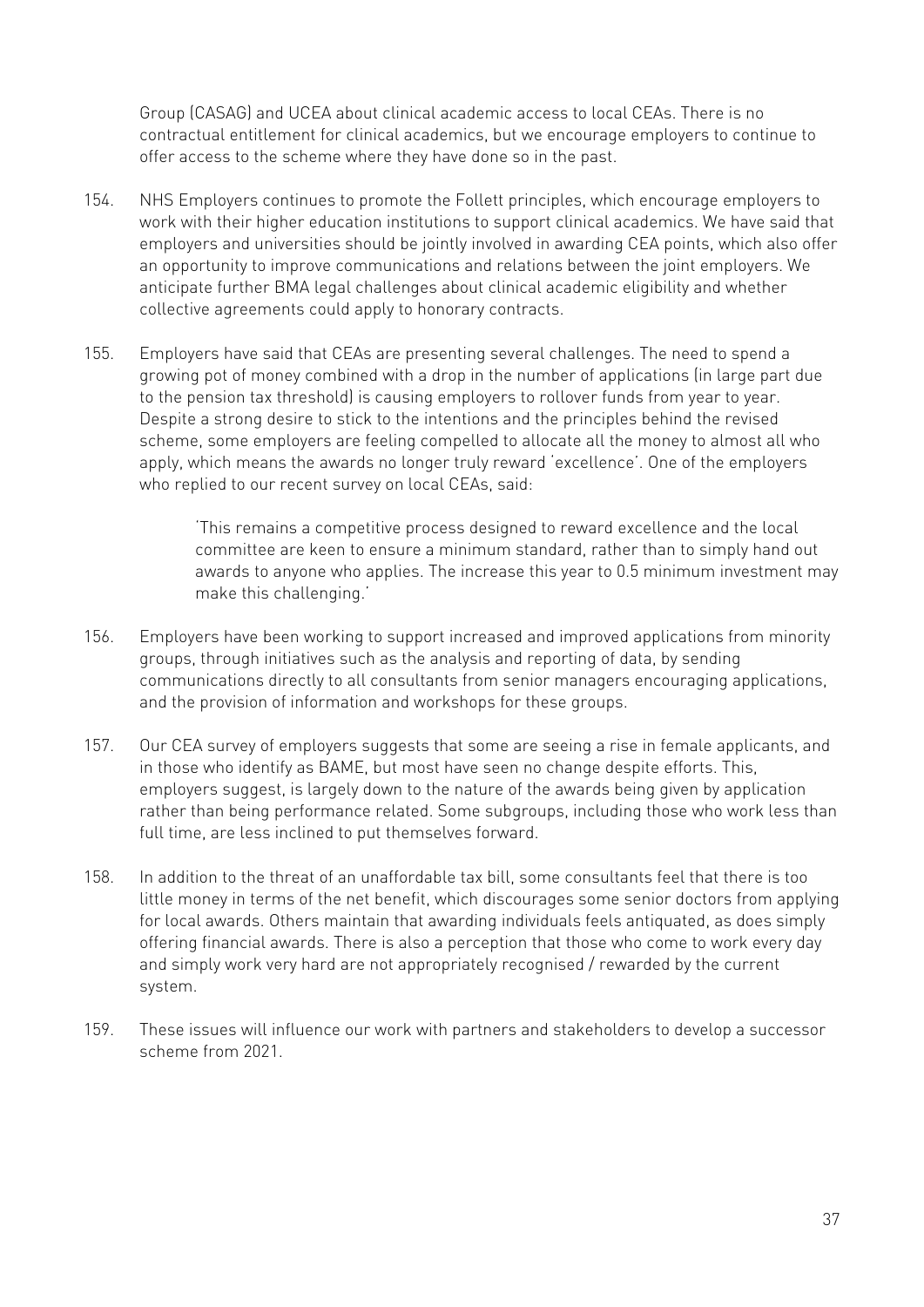# **SALARIED PRIMARY CARE DENTISTS**

- 160. The salaried primary dental care (SPDC) workforce has been affected by changes to the commissioning and design of services over recent years. As we reported last year, our stakeholders are citing low morale among community dentists. The role has changed and is often intense, with dentists often working with child and adult patients with very complex and specific needs. Many practitioners are not being employed or paid for the specialist work they have been trained to do.
- 161. As with the wider dental workforce, lack of career progression is an issue for SPCDs, and there are few opportunities for in-house training and development. Following the publication of the report on advancing dental care by Health Education England, there is some national work taking place to consider how to improve the current dental team education pathways as well as other strategic moves to help to address some of the issues faced by this workforce.<sup>39</sup>
- 162. As the review body noted in its previous report, there is a lack of service and workforce data for the dental workforce in general. We have been working to ensure that the NHS Staff Survey allows for identification of different dental groups to enable better identification of the state of satisfaction, morale and other issues relevant to salaried primary care dentists.
- 163. The Joint Negotiating Committee (Dental) JNC(D) is currently concerned about instructions from NHS England for commissioners of services to call for accreditation of Tier 2 dental practitioners. This has raised some unresolved employment-related issues. JNC (D) has invited NHS England and NHS Improvement to attend their meeting in December to discuss these in more detail.
- 164. Specialty and associate specialist (SAS) dentists make up a large proportion of the dental workforce and they are keen to be engaged in the SAS contract reform work.
- 165. There is an issue with dental core trainee (DCT3) posts, which has come about as a result of the 2016 contract for doctors and dentists in training. The number of posts available to dentists who wish to undertake a DCT3 year prior to taking up specialty training has continued to significantly reduce in England, compared to the number before the new contract was introduced in 2016. This is a problem as the third year of training attracts more pay without an equivalent increase in responsibility and some employers are reluctant to offer such posts. In order to try and address this, some run-through posts are being piloted in the Yorkshire and Humber region. Run-through posts are based on a single competitive selection process and depending on progress cover the entire specialty curriculum. These are different to uncoupled posts which require a second stage of competitive recruitment.

<sup>39</sup> Health Education England. Advancing dental care. Education and training review. April 2018.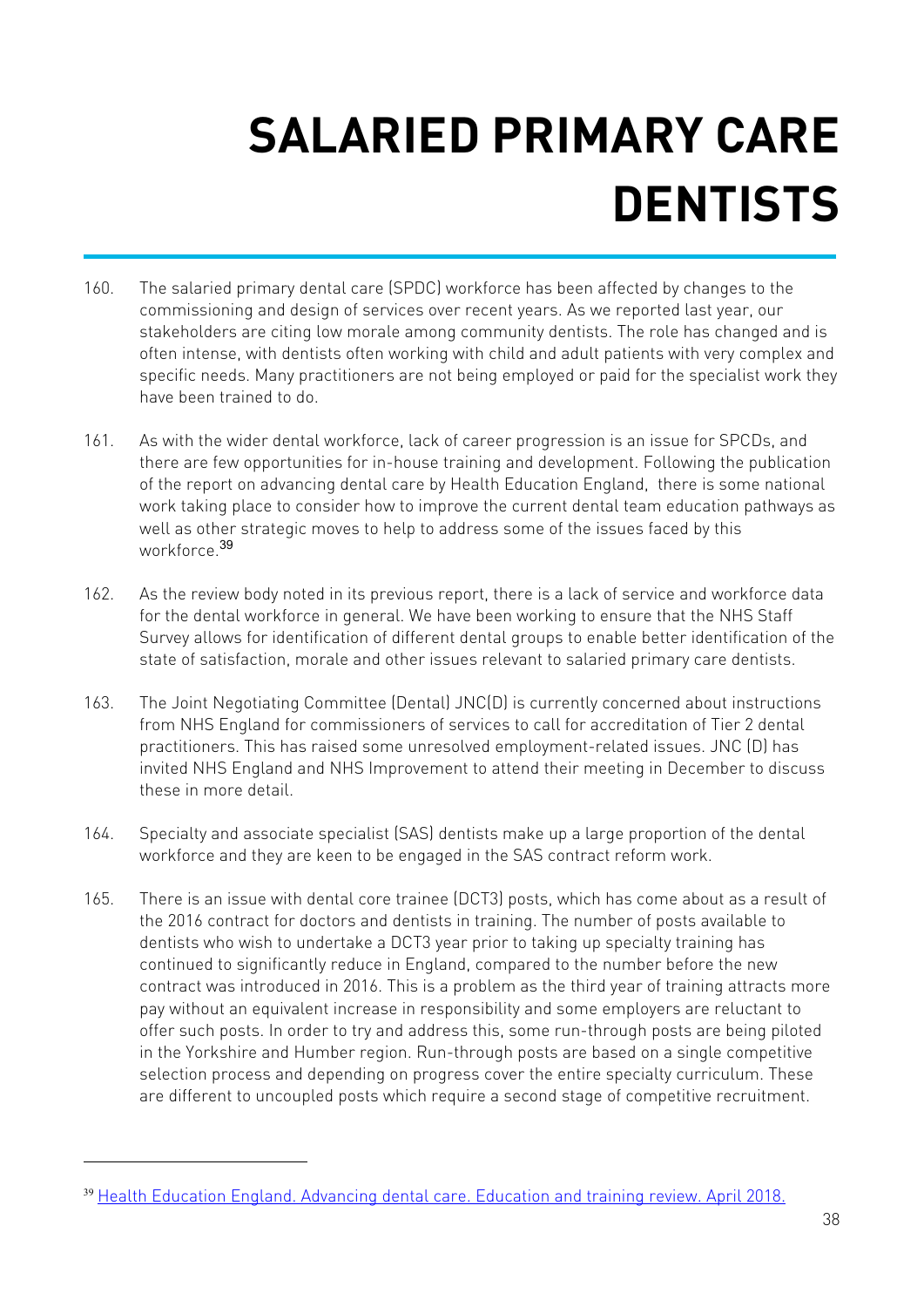# **STAFF ENGAGEMENT**

- 166. The NHS Staff Survey 2018 showed a service under continuing pressure, with impact on staff including doctors. There was progress on some aspects of people management including appraisal, but scores in areas such as health and wellbeing worsened. There was a shift to analysing data by key theme rather than key finding and the majority of these remained the same as between 2017 and 2018. Staff engagement held stable overall, with a minority of organisations managing to improve. There was also a small improvement in the willingness of staff to recommend the NHS as a place to work. However, levels of stress have increased, and levels of bullying, harassment and violence remain unacceptably high. Medical staff remain hugely positive about their jobs but are concerned at staffing levels and the quality of care that is provided in some organisations.
- 167. The picture for medical staff remained broadly similar to previous years on most key indicators. Medical staff overall continued to have the highest levels of willingness to recommend the NHS as a place to work (68 per cent of consultants and 71 per cent of doctors in training). There was a small improvement in staff feeling valued, with 55 per cent of consultants reporting feeling valued by their organisation in 2018 compared with 51 per cent in 2017. This may reflect the increased focused on local approaches to recognition and initiatives on staff engagement in organisations. The score also increased from 49 per cent to 56 per cent for doctors in training, which may reflect the impact of the range of actions being taken to address the experience of doctors in training.
- 168. On pay, the picture is mixed. Overall satisfaction with pay for all medical staff remained stable and higher than average for NHS staff. For consultants, satisfaction with pay fell from 63 per cent to 62 per cent, whereas for doctors in training it rose from 41 per cent to 46 per cent. This may reflect the differing pay awards of the two groups during the period. A new question was introduced into the staff survey asking staff if they intended to leave for another job in the next year. Eight per cent of doctors said they intended to do so, which isone of the lowest figures for any occupational group. However, this question is not considered to be a good predictor of leaving decisions. More conclusions may be possibly be drawn once there is two or more years of data.
- 169. Following the release of the Interim NHS People Plan in July 2019, work has continued to develop the final plan, which we expect will be published early in 2020. This will include a national framework designed to promote improved staff experience in the NHS, known as 'Best Place to Work'. This aims to support better staff experience through the concept of a core offer, which would set out expectations for staff in areas ranging from health and wellbeing to flexible working. It is also intended to address and reduce the variation between approaches in different organisations. As an initial step to support a greater focus on staff experience, new metrics have been included in the updated Outcomes Framework for the NHS, which will support work to address bullying and harassment, promote teamworking and enhance equality, diversity and inclusion.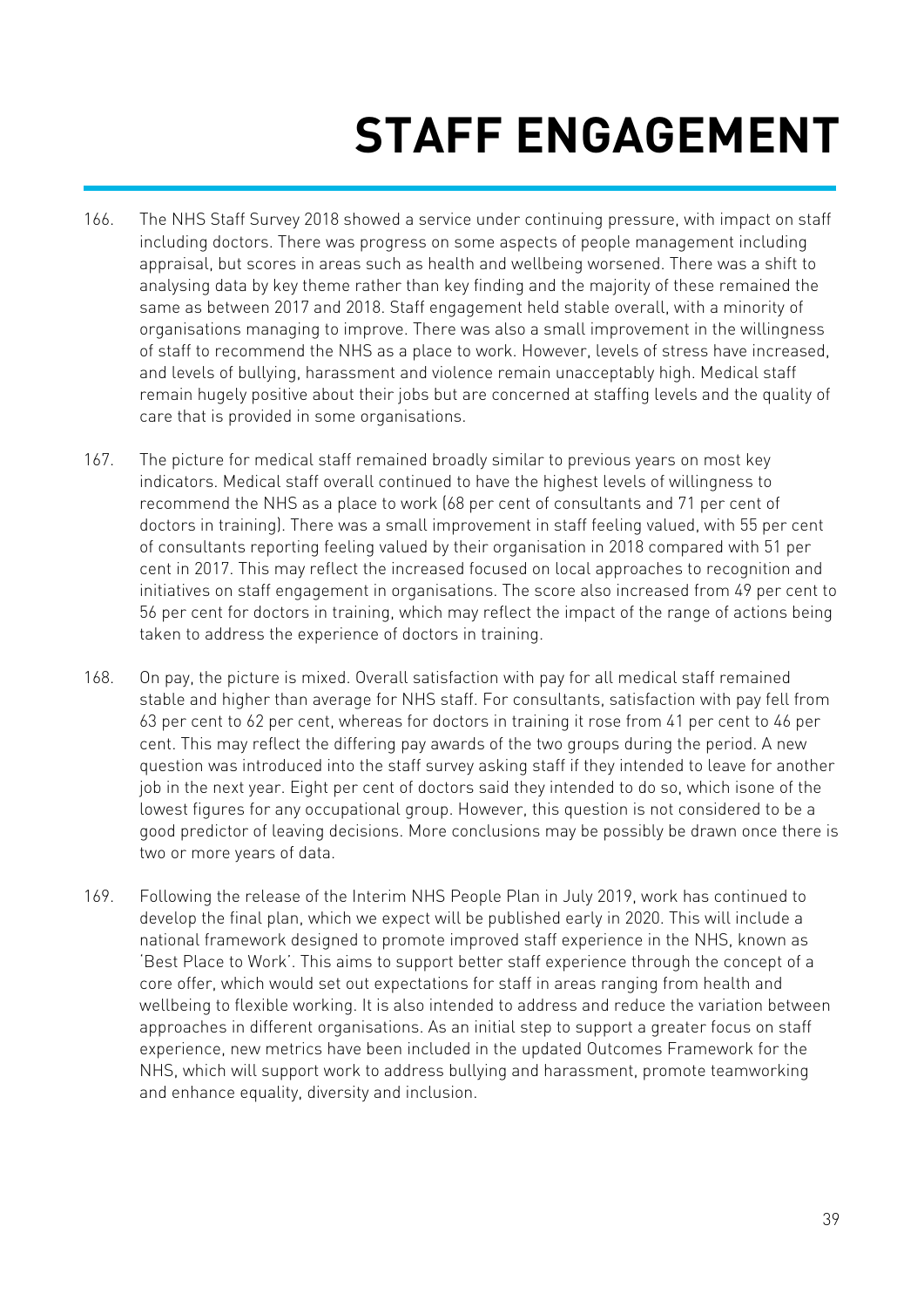# **PENSIONS AND TOTAL REWARD**

- 170. NHS Employers engages with NHS organisations on reward via various channels. We run a national Total Reward Engagement Network (TREN), undertake an annual survey of workforce professionals and work closely with employers nationally to understand their challenges and successes and tailor our work programme to meet their needs.
- 171. We support NHS organisations in making staff aware of the value of the NHS Pension Scheme as a component of the reward offer. The NHS continues to provide a comprehensive and attractive core employment offer, through a package of valuable benefits including the highly regarded pension scheme.
- 172. The national collective bargaining on pay and terms of conditions of service remains the core of reward in the NHS. Yet employers see reward as much more than this. The employer proposition to employees now includes a growing range of benefits some of which, in presentation and approach, are unique to specific organisations. In a highly competitive labour market, many organisations are designing total reward packages of pay and benefits with the purpose of attracting staff to their organisations and improving retention.
- 173. Reward in the NHS continues to evolve as organisations address the current challenges of rising health demand, new models of care, efficiency challenges, workforce shortages and staff morale. Raising the profile and recognising the contribution of the staff we already have is an important part of the workforce agenda both nationally and locally. Employers are emphasising the psychological contract between employer and employee. The NHS is, but must also be perceived widely in society to be, an honourable, rewarding, and exciting place to work. If staff excel, they will be recognised and celebrated as much as they would be in any other working environment.
- 174. Employers are working collaboratively on some aspects of this work as health geographies evolve and integrated care systems become more established. However, there is recognition that there can be much more development in this area in conjunction with ensuring individual trusts engage with staff to understand their needs. It remains important to employers to ensure they attract, recruit and retain a diverse workforce, including a multi-generational workforce, which is representative of the communities served.
- 175. As highlighted in the Interim NHS People Plan and the NHS Long Term Plan, there is a major challenge for employers in ensuring their staff feel motivated to work in rewarding roles, establishing the NHS as the best place to work.

#### **Total Reward Statements**

176. Total Reward Statements (TRS) are a key way for employers to demonstrate the local benefits of the holistic reward packages they offer to staff. They also demonstrate valuable information on the value of the NHS Pension Scheme.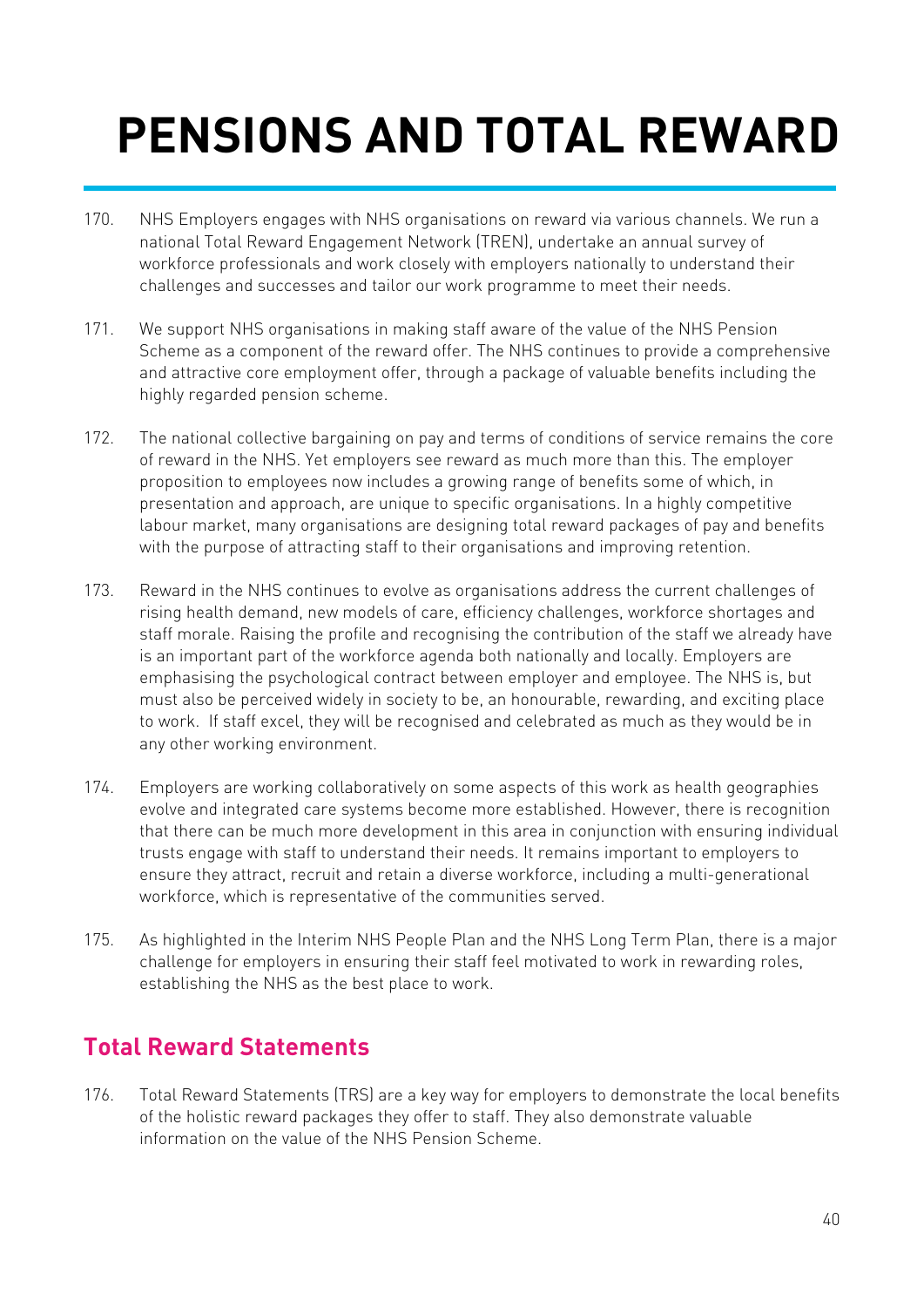- 177. 2019/20 was the fifth year of operation of TRS in the NHS. Information from the NHS Business Services Authority indicates that a total of 2,453,240 statements were available to staff in England and Wales, including those working in primary care. The number of unique views between 19 August 2018 and 3 August 2019 was 821,917. Since 2016, there has been a steady increase in unique views of around 353,140 to date.
- 178. Compared with the position at the same time last year, this is an increase of just over 30 per cent in the number of staff accessing their statements. Employers are committed to making use of and promoting their local reward offer by utilising their Total Reward Statements (TRS). The below table shows TRS access rates by year.



### **Reward offer for medical staff**

- 179. Employers understand the importance of ensuring all staff feel rewarded, valued, motivated and recognised for the important part they play in the delivery of high-quality patient care.
- 180. Employers who responded to our survey on reward carried out in autumn 2019 told us they use reward to support workforce objectives with regards to their medical workforce. For example, just over 20 per cent of employers offer specific reward for medical staff. Specific reward focuses on financial support to aid recruitment and retention through offering relocation packages and fees, especially when relevant to shortage specialties. Some employers offer study days to support retention of those clinical staff undertaking continuing education and training.
- 181. Employers will be able to support the health and wellbeing of their junior doctor workforce through the £10 million worth of funding announced by the Secretary of State in September 2018. This funding is intended to be used by NHS organisations to support junior doctors, aligning their work with the Fatigue and Facilities Charter.<sup>40</sup>

<sup>40</sup> NHS Employers. Funding to improve working environments for junior doctors.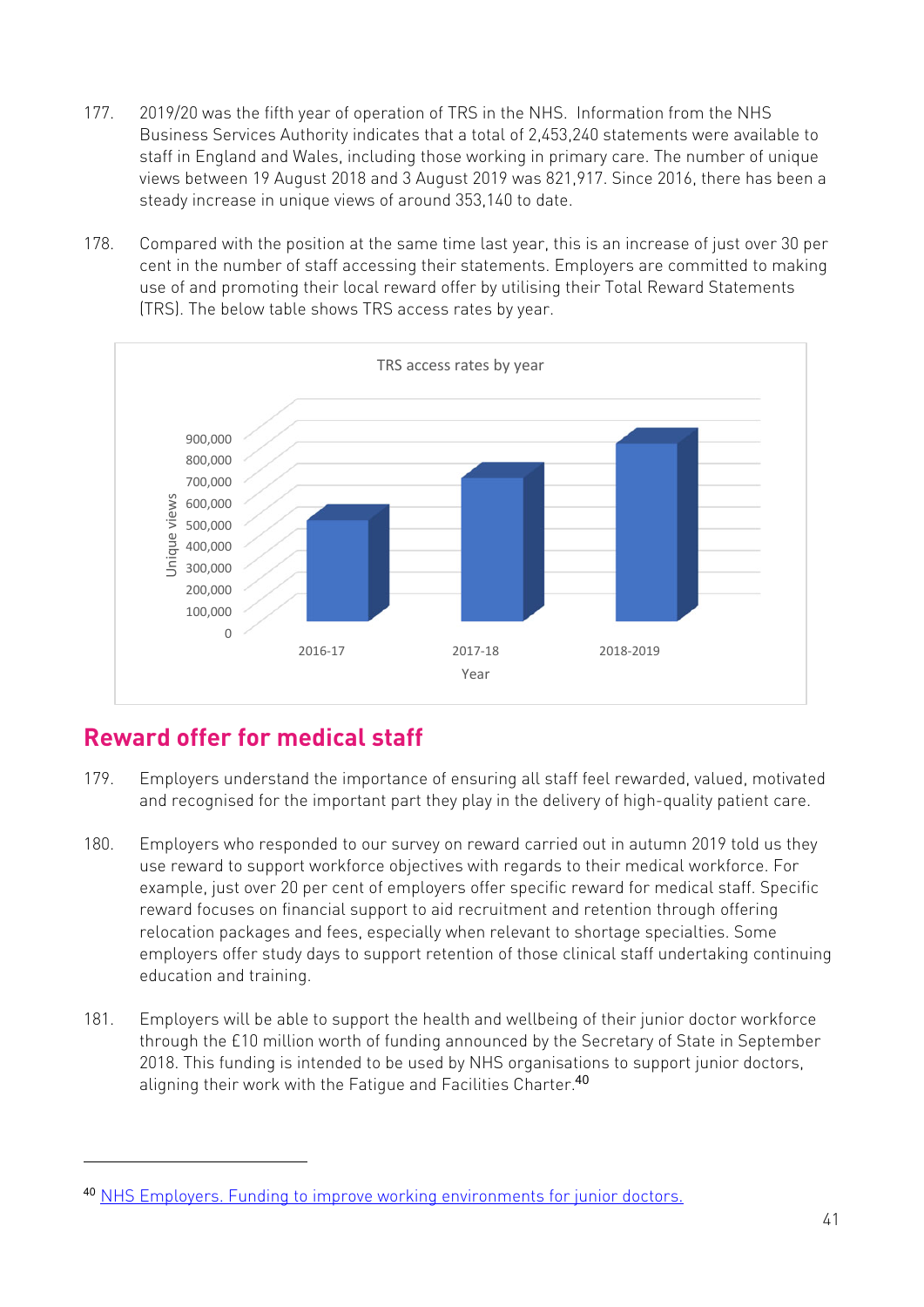182. 65 per cent of employers who responded to our reward survey told us that they were currently using reward to meet long-term workforce objectives including recruitment, retention, and wellbeing. Employers are also using reward to attract a diverse and futureproof talent pipeline, to ensure they can meet patient service needs of the future.

#### **The NHS Pension Scheme**

183. The 2015 NHS Pension Scheme was introduced on 1 April 2015, replacing the 1995 and 2008 sections except where individual transitional protections applied. The 2015 scheme is a career average revalued earnings (CARE) defined benefits scheme. It pays a pension based on the average of a member's pensionable earnings throughout their whole career, revalued in line with the Consumer Prices Index (CPI) plus 1.5 per cent per annum.

#### **Member contributions**

184. Members of the NHS Pension Scheme pay contributions on a tiered basis, designed to collect a total yield to HM Treasury of 9.8 per cent of total pensionable pay. The employee contribution rates are outlined in the table below.

| Tier           | Pensionable pay<br>(whole-time equivalent) | Contribution rate from<br>2015/16 to 2021/22 |
|----------------|--------------------------------------------|----------------------------------------------|
|                | Up to £15,431.99                           | 5.0 per cent                                 |
| $\overline{2}$ | £15,432.00 to £21,477.99                   | 5.6 per cent                                 |
| 3              | £21,478.00 to £26,823.99                   | 7.1 per cent                                 |
| 4              | £26,824.00 to £47,845.99                   | 9.3 per cent                                 |
| 5              | £47,846.00 to £70,630.99                   | 12.5 per cent                                |
| 6              | £70,631.00 to £111,376.99                  | 13.5 per cent                                |
| 7              | £111,377.00 and over                       | 14.5 per cent                                |

185. As basic pay for doctors, dentists and GPs ranges from £27,146 to £105,042, most medical staff will pay contribution rates at the highest tiers, in the range of 9.3 per cent to 14.5 per cent of pensionable pay.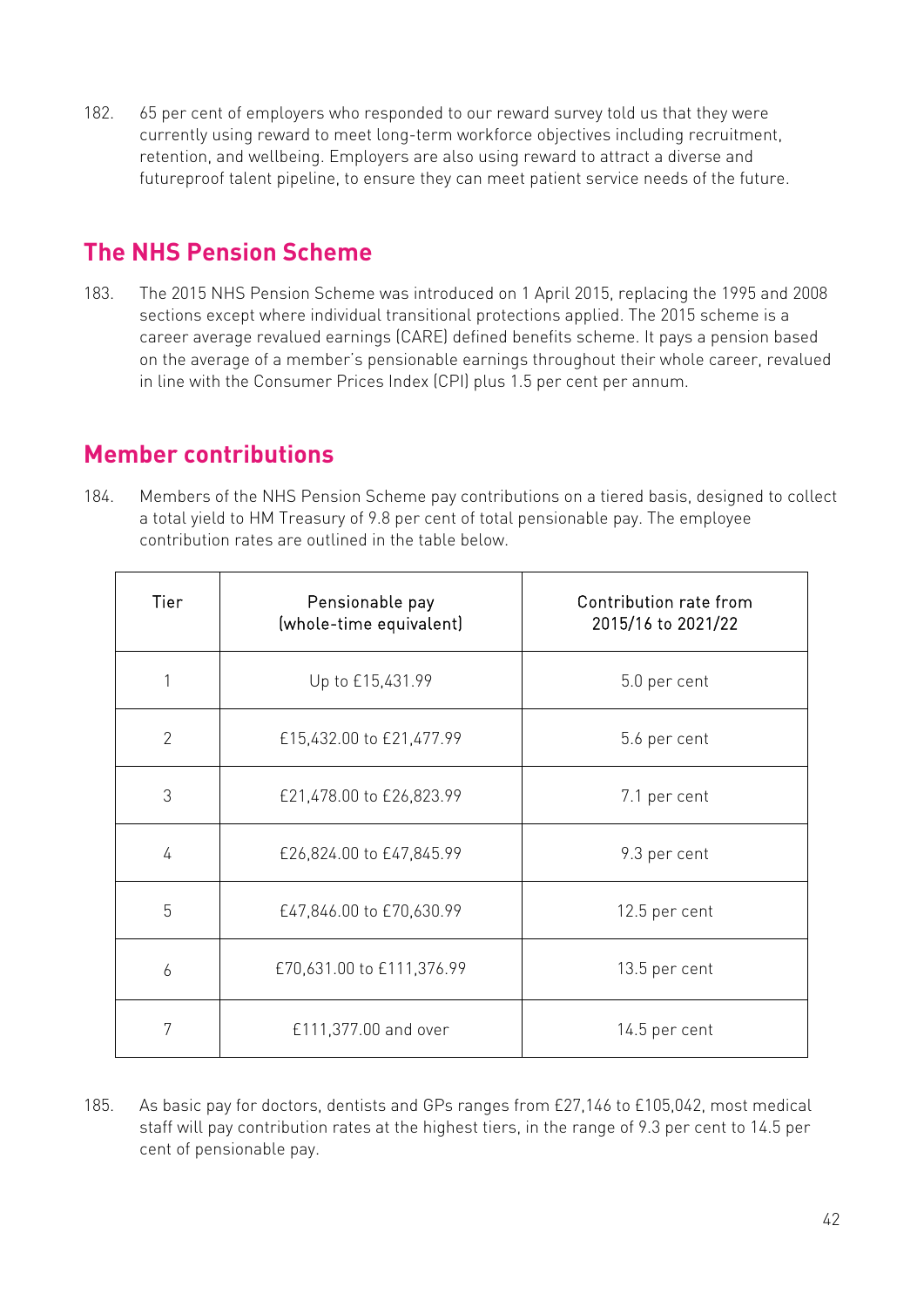- 186. Employee contributions are currently under review by the NHS Pension Scheme's Scheme Advisory Board (SAB), with any changes to be implemented with effect from 1 April 2021. SAB's recommendations to date include:
	- determining employee contributions based on actual pay, to better reflect CARE accrual
	- avoiding 'cliff edges' where a pay increase forces an individual into the next contribution tier, sometimes leading to a reduction in take-home pay
	- exploring ways to minimise opt outs.

#### **Employer contributions**

- 187. The employer contribution rate for both the 2015 NHS Pension Scheme and the 1995/2008 NHS Pension Scheme increased to 20.6 per cent of pensionable pay from 1 April 2019. This rate was determined by the funding methodology applied by the scheme actuaries during the 2016 scheme valuation.<sup>41</sup>
- 188. Employers pay a scheme administration levy equal to 0.08 per cent of pensionable pay in addition to the standard employer contribution rate.

#### **Age discrimination ruling in public service pension schemes**

- 189. In December 2018, the Court of Appeal ruled that the transitional protection given to older members of the judges' and firefighters' pension schemes during the 2015 scheme reforms gave rise to unlawful discrimination on the grounds of age. The transitional protections allowed members who were close to retirement age at the time of the 2015 scheme reforms to stay in the final salary schemes until retirement, or to delay moving to the new career average schemes. The Government sought permission from the Supreme Court to appeal the ruling, but this was denied.
- 190. It has since been confirmed that the ruling will apply to all public service pension schemes, including the NHS Pension Scheme. The government is now required to introduce a remedy to compensate affected members for any loss. Implementing an appropriate remedy will be a complex exercise and is likely to involve significant scheme changes, which will need to be carefully considered and communicated to staff and employers.
- 191. We expect a similar remedy will be applied across all public service pension schemes. Until the remedy is known, there remains some uncertainty about scheme costs from 1 April 2015. This uncertainty will impact the ongoing review of employee contributions and the 2016 actuarial valuation process.

<sup>41</sup> Government Actuary's Department, NHS pension scheme actuarial valuation at 31 March 2016., February 2019.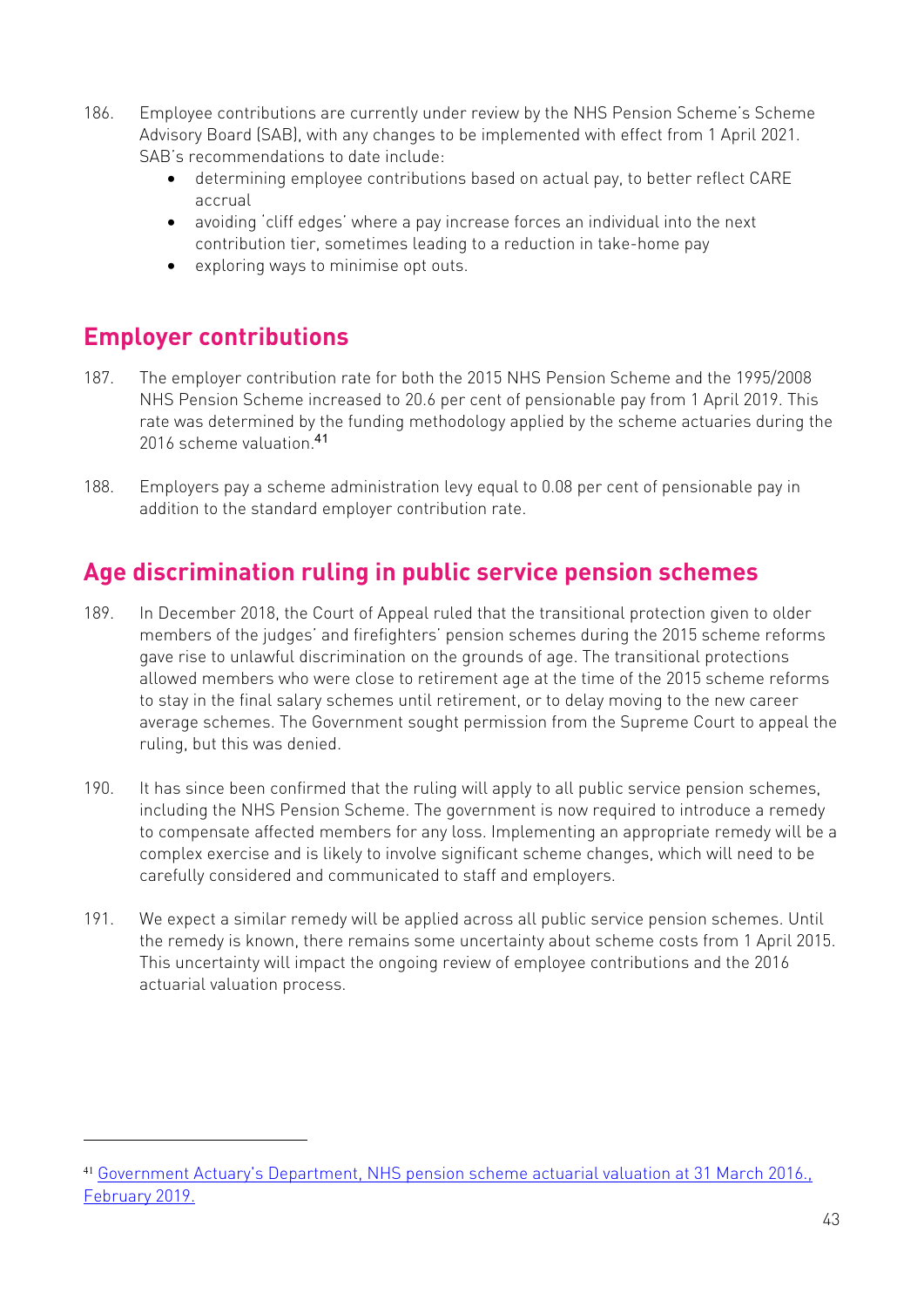## **Actuarial valuation 2016**

- 192. The results of the 2016 actuarial valuation were published in February 2019. The valuation has two key objectives:
	- to assess the cost of benefits against the cost cap mechanism.
	- to set the required employer contribution rate from 1 April 2019 to 31 March 2023.
- 193. The valuation results showed that the cost of the benefits provided by the scheme has fallen to a point where scheme changes are required to bring scheme costs back in line with the cost cap. The fall in costs is predominantly due to pay increases and life expectancy improvements being lower than expected. Scheme changes are required to either improve member benefits or reduce member contributions. The Scheme Advisory Board (SAB) developed a recommendation for DHSC on how the cost cap breach should be rectified. However, due to the current level of uncertainty around scheme costs due to the age discrimination ruling, the cost cap process has been paused. This will have an impact on SAB's ongoing review of employee contributions from 1 April 2021.
- 194. The required employer contribution rate has increased from 14.3 per cent to 20.6 per cent, mainly due to a reduction in the SCAPE (superannuation contributions adjusted for past experience) or discount rate assumption, which is set by HM Treasury. The increase to employer contributions was implemented from 1 April 2019, with most employers receiving full funding for the increase in costs.

#### **Scheme membership**

- 195. ESR summary data on scheme membership trends from July 2019 shows that the overall membership of the NHS Pension Scheme continues to rise, with membership levels increasing by 5.5 percentage points from October 2011 to July 2019. Shorter-term trends show an overall increase of 0.7 percentage points for the 12-month period ending in July 2019 and an increase of 0.6 percentage points from April 2019 to July 2019.
- 196. In contrast, membership levels for doctors have declined over the long and short term. Membership levels for doctors have fallen by 2.2 percentage points over the period October 2011 to July 2019. Shorter-term trends show a decrease of 1.5 percentage points for the 12 month period ending in July 2019 and a fall of 0.4 percentage points from April 2019 to July 2019.
- 197. Although scheme membership for doctors remains high (90 per cent), the continued fall in membership for doctors is likely to be due to the impact of pension tax allowances.

#### **Opting out of the NHS Pension Scheme**

198. The data below summarises the number of staff who chose to opt out of the NHS Pension Scheme from April 2018 to March 2019 and the reasons for opting out.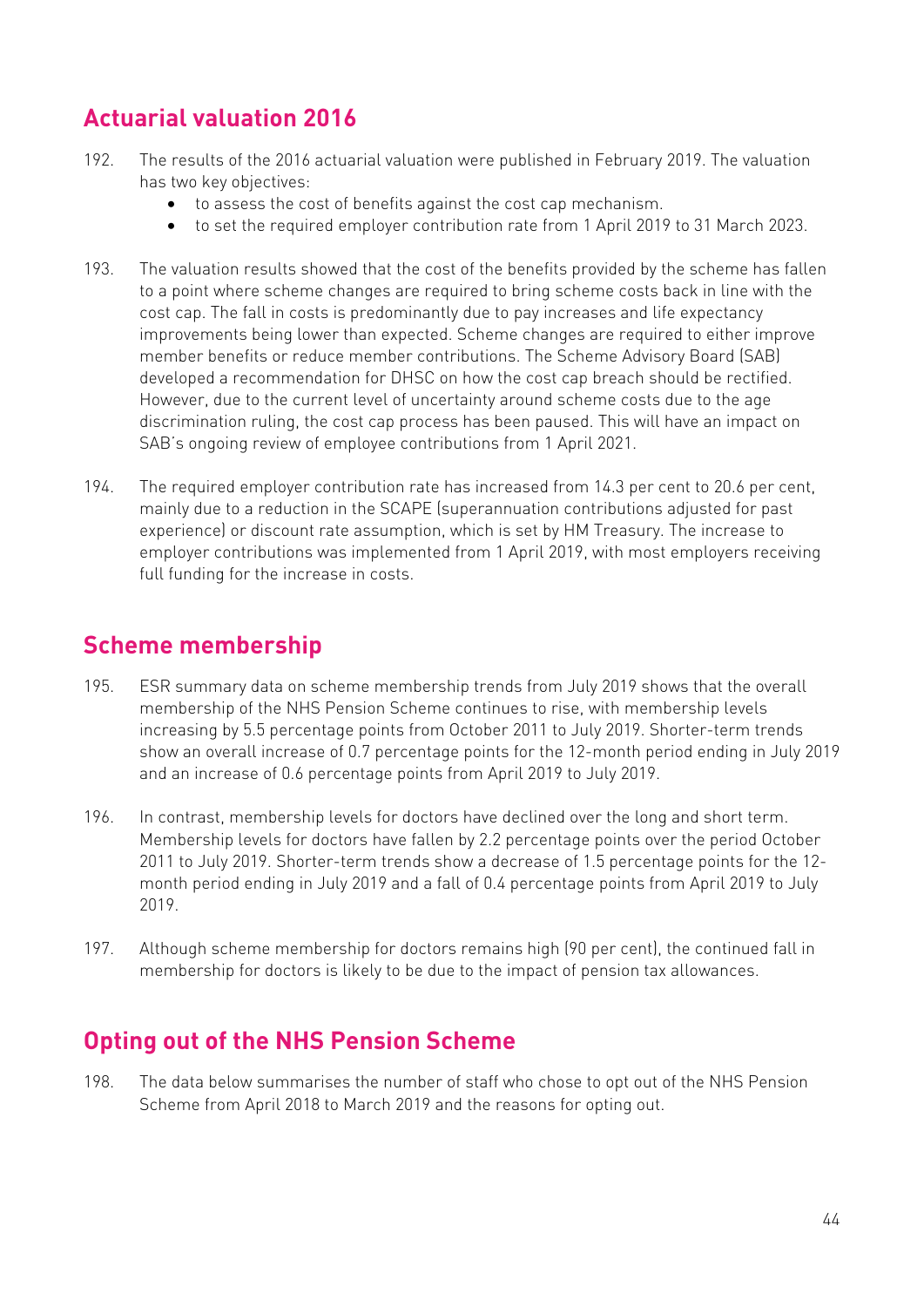| Reason for opting out                                  | Number of<br>opt outs | Percentage of total<br>opt outs |
|--------------------------------------------------------|-----------------------|---------------------------------|
| Affordability                                          | 22,288                | 28.61                           |
| Annual or lifetime allowance                           | 3,359                 | 4.31                            |
| Contributing to another pension<br>scheme              | 21,785                | 27.96                           |
| Fixed or enhanced protection                           | 478                   | 0.61                            |
| Other                                                  | 432                   | 0.55                            |
| Secured retirement income via other<br>means           | 3.798                 | 4.87                            |
| Temporary opt out due to other<br>financial priorities | 24,844                | 31.89                           |
| Would prefer not to say                                | 93                    | 0.12                            |
| No reason given                                        | 835                   | 1.07                            |

Table: Summary of opt out data and the reasons for opting out for 2018/19. (Source: NHSBSA)

### **Pension taxation**

- 199. We reported in our evidence to the pay review bodies for 2018/19 and 2019/20 about the impact of the annual allowance (AA) and lifetime allowance (LTA) pension tax limits. Previously, very few NHS workers were likely to exceed the tax thresholds, but changes in recent years, and the introduction of the tapered annual allowance, mean that more staff are likely to be impacted. The pension tax allowances continue to present significant issues for staff and employers, the details of which have been well publicised in the press and social media.
- 200. Any NHS employee who has pension benefits above the tax thresholds may be liable to a tax charge. This has the potential to damage the perceived value of the NHS Pension Scheme as a benefit, and influence member behaviour.
- 201. During the 2018/19 scheme year, 16,793 members (approximately 1 per cent of the total membership) breached the AA and 1,500 members (approximately 0.1 per cent of the total membership) accrued benefits worth more than 100 per cent of the current LTA.
- 202. Members can carry forward unused annual allowance from the three previous tax years to offset or eliminate a tax charge. However, many individuals have now exhausted their unused allowances in previous years, which means the chances of incurring a tax charge are increasing.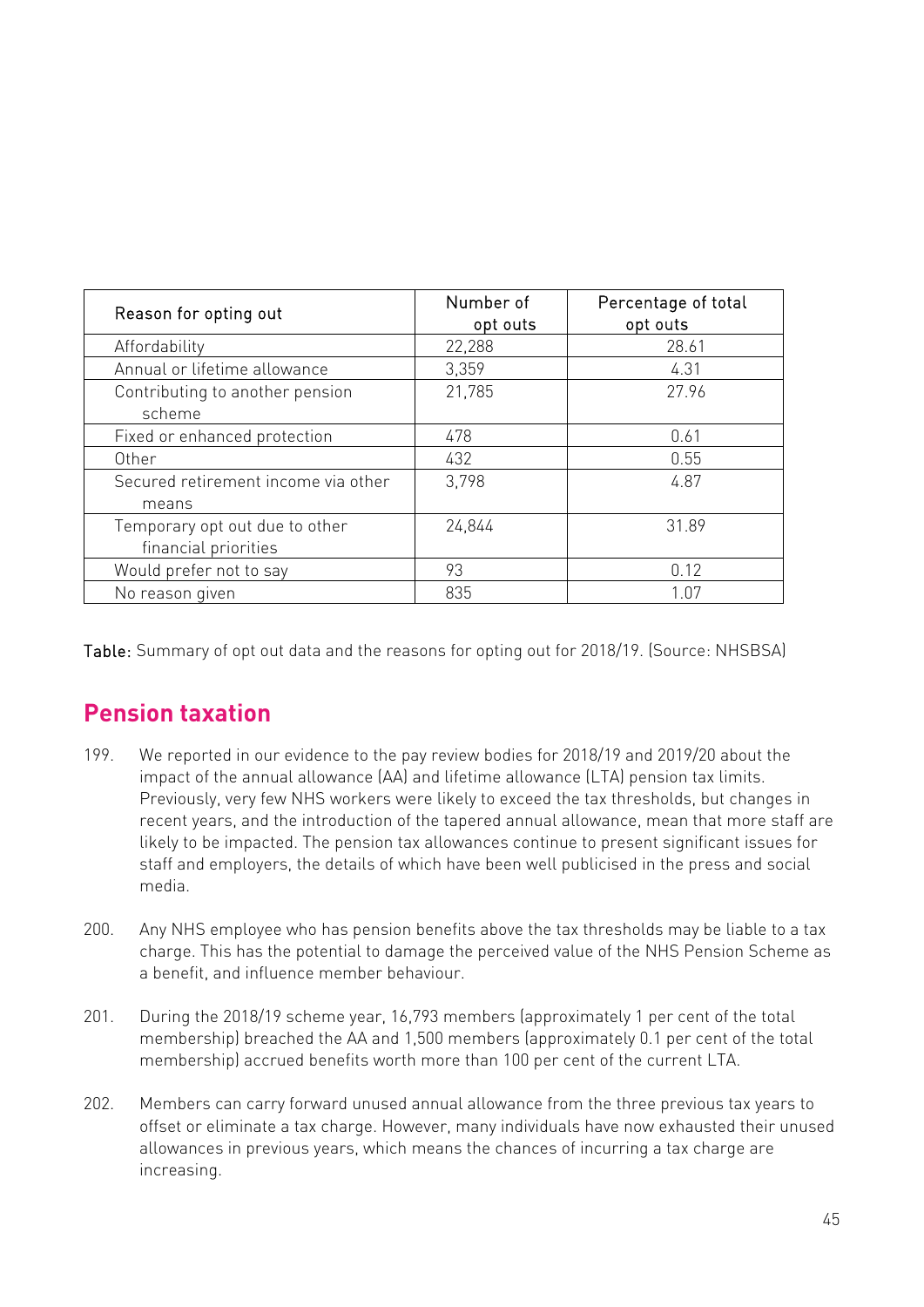- 203. NHS Employers commissioned First Actuarial to carry out independent research to gain a detailed understanding of the impact of the annual and lifetime allowances in the NHS on employing organisations, NHS staff and the risks to service delivery and patient care.
- 204. The report includes the analysis of the results of an online survey which gathered the opinions and experiences of over 2,500 NHS employees and their employers. The report of the research findings42 and a two-page summary are available on the NHS Employers website.<sup>43</sup>
- 205. Around 70 per cent of employees who completed the online survey had not yet breached their annual allowance limit. However, 45 per cent of staff who have not yet breached their annual allowance and 84 per cent of staff who have already breached the annual allowance believe they will be affected again in future. This is shown in the chart below.



Chart: Possible annual allowance breaches (Source: Employee survey, First Actuarial research)

- 206. Staff may believe they will be affected due to exhaustion of carry forward, the introduction of the tapered annual allowance, or an element of misunderstanding. Information can often be distorted or misunderstood through word of mouth, potentially leading some staff to take unnecessary action. However, as such a high proportion of staff believe they will be affected in future, this increases the likelihood of more staff acting to avoid these issues.
- 207. Many of those staff who have been affected or expect to be affected by pensions tax issues in the future have taken or are considering taking action to try and avoid these issues. The chart below shows the actions employees are considering as a result of pensions tax issues.

<sup>42</sup> NHS Employers, Research into the impact of pensions tax in the NHS. June 2019

<sup>43</sup> NHS Employers. Summary document of research into pensions tax in the NHS. June 2019.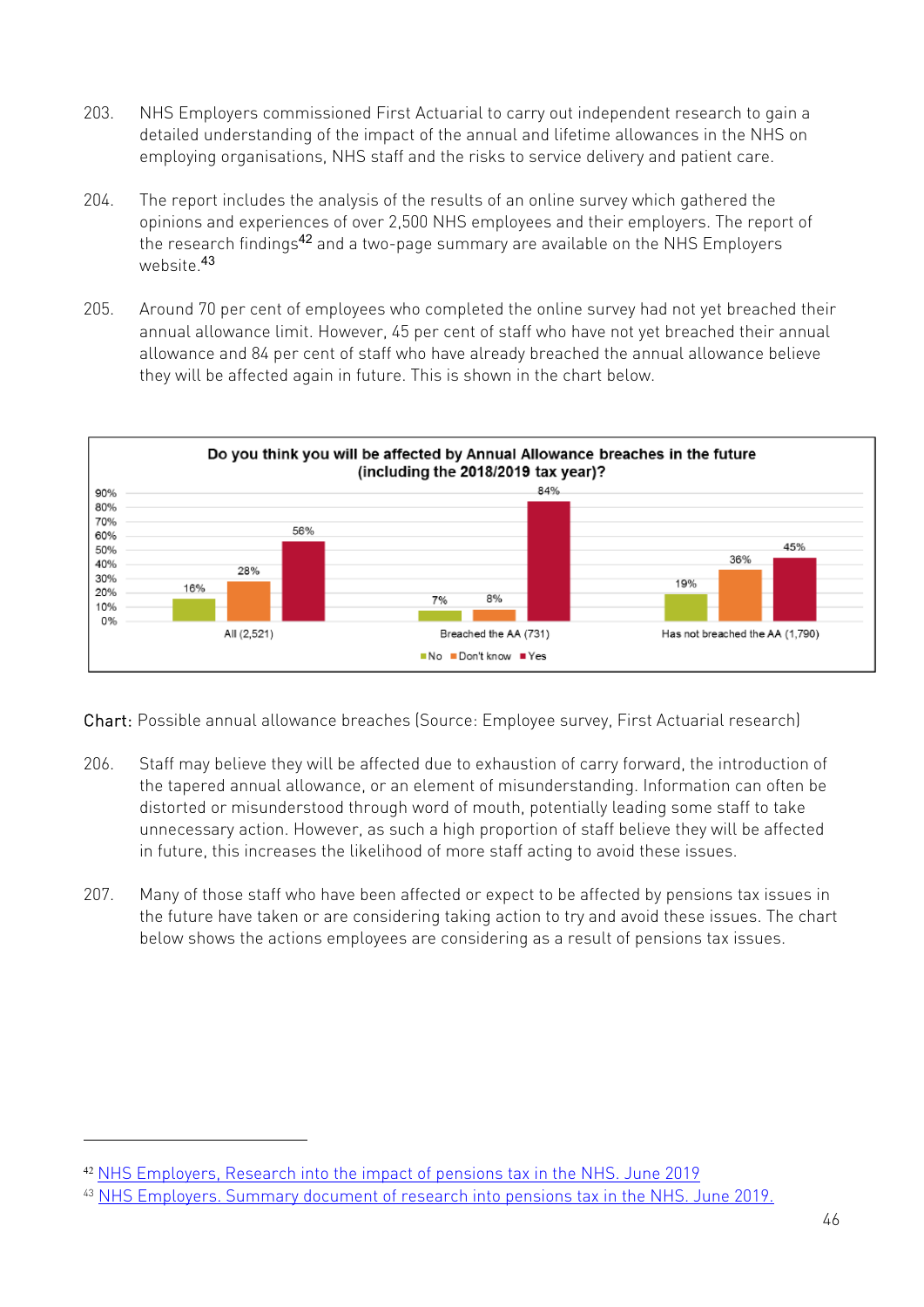| Actions employees are<br>considering as a result of<br>pensions tax issues | Action taken (%) | Action considered [%] |
|----------------------------------------------------------------------------|------------------|-----------------------|
| Early retirement                                                           | 3                | 33                    |
| Retire and return to work                                                  | 3                | 21                    |
| Reducing hours                                                             | 18               | 44                    |
| Reducing additional work                                                   | 42               | 40                    |
| Avoiding promotions                                                        | 20               | 27                    |
| Opting out of the NHS Pension                                              | 9                | 35                    |
| Service                                                                    |                  |                       |
| Leaving the NHS                                                            | N/A              | 26                    |
| Other                                                                      | 10               | 5                     |
| No action                                                                  | 39               | 21                    |

Table: Action taken and considered by staff in relation to pension tax issues (Source: Employee survey, First Actuarial research)

- 208. Employers are particularly concerned about the impact on staff retention. Employees requesting to reduce their hours, refusing additional work, taking early retirement, and avoiding promotions have been identified as key concerns for NHS employers, due to the impact on workforce capacity, service delivery and patient care.
- 209. The chart below shows the key concerns highlighted by employers and the estimated scale of impact seen to date. The highest impact seen so far has been in connection to staff turning down additional work, requesting to reduce their hours, and agency costs. The amount of HR time and resources has also been raised as a growing concern, with significant time being spent by HR teams dealing with queries and engaging with staff to implement local measures and solutions.

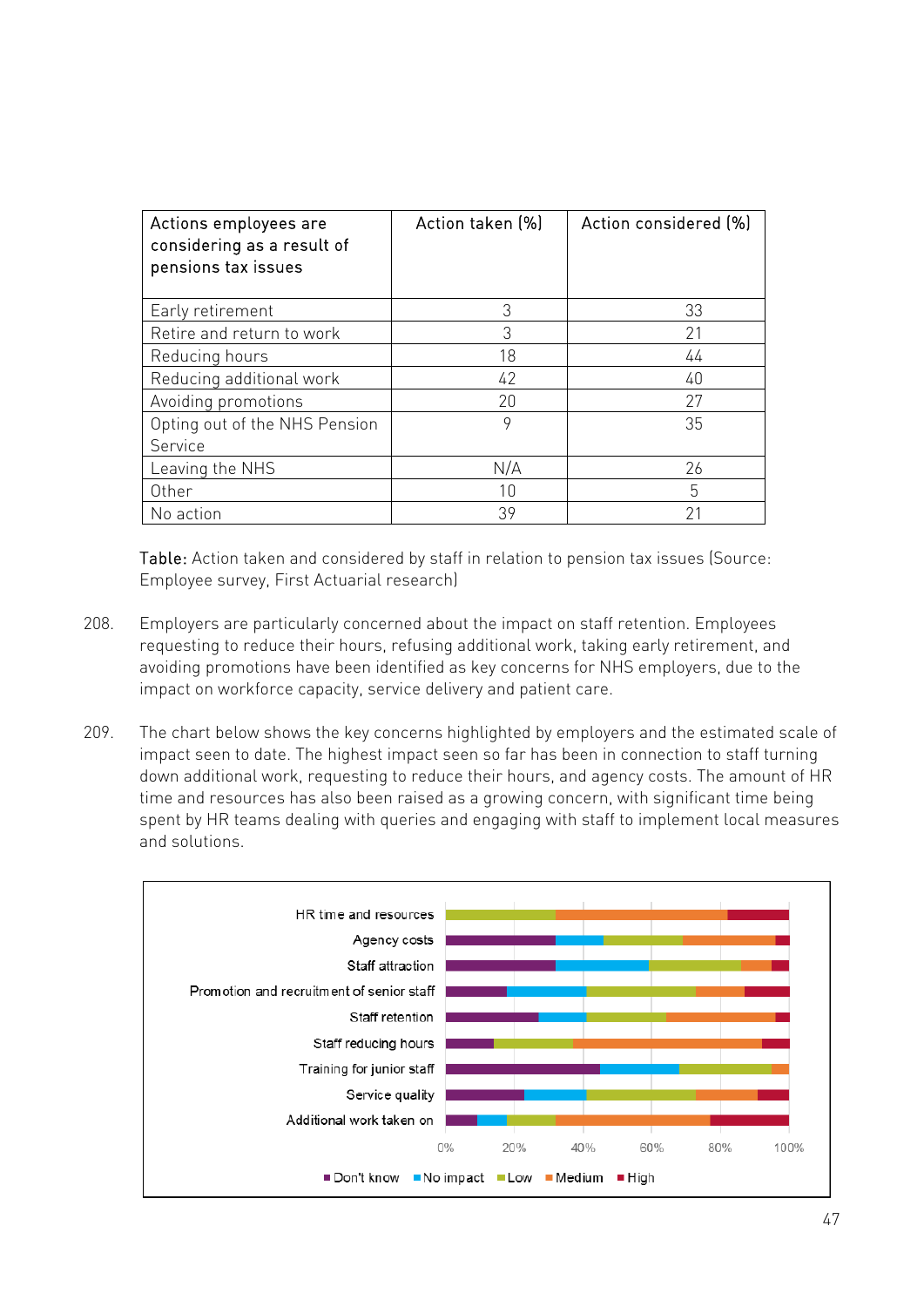Chart: Impact of pension tax on workforce. Source: Employers Survey, First Actuarial research

210. Although the impact is not high in all areas shown, more staff believe they will breach the allowances in future years, which means more staff will act to avoid pension tax issues, meaning the impact on employers is likely to be a growing issue.

### **DHSC consultation on introducing scheme flexibilities**

- 211. The Department of Health and Social Care (DHSC) has consulted on new proposals to change the NHS Pension Scheme to address the impact of pension taxation on NHS staff, organisations and service delivery.
- 212. The new proposals are designed to make the scheme more flexible, to enable members of the scheme to control the value of their pension growth. DHSC sought views on proposals to:
	- introduce a new flexible accrual option, which would allow senior clinicians to choose to build up a lower level of pension benefits and pay correspondingly lower employee contributions (the options available would range from almost zero to 100 per cent, in 10 per cent increments)
	- allow scheme members to phase their pensionable pay increases over a set period to avoid spikes in pensionable pay that can create annual allowance issues
	- target pension flexibilities at senior clinicians only improve scheme pays
	- provide support and guidance for individuals.
- 213. In our response to the DHSC consultation we said that while we broadly support the introduction of flexibilities, we believe that they should apply to all staff. Limiting access to senior clinicians could risk limiting their overall effectiveness and raises issues around equality. In our response we included research from First Actuarial showing the relationship between extending flexibilities to all staff, and higher participation rates in the NHS Pension Scheme as well as higher levels of staff retention and better patient care and service delivery. We also agreed strongly that individual staff should be supported to understand their own tax liabilities and use the new flexibilities where appropriate.<sup>44</sup>

#### **HM Treasury review of the annual allowance taper**

- 214. HM Treasury announced it will set up a working group to review the operation of the tapered annual allowance to support the delivery of public services.
- 215. The tapered annual allowance was introduced in April 2016 with the intention of reducing pension tax relief for the highest earners. Employees may have a lower, tapered annual allowance limit if their adjusted income (taxable income and pension savings) is over £150,000 and their threshold income (taxable income excluding the value of pension savings) is over £110,000. The rate of reduction in the annual allowance from the current maximum of £40,000 is by £1 for every £2 that the adjusted income exceeds £150,000, up to a maximum

<sup>44</sup> NHS Employers. Response to the NHS pension scheme consultation on increasing flexibility. November 2019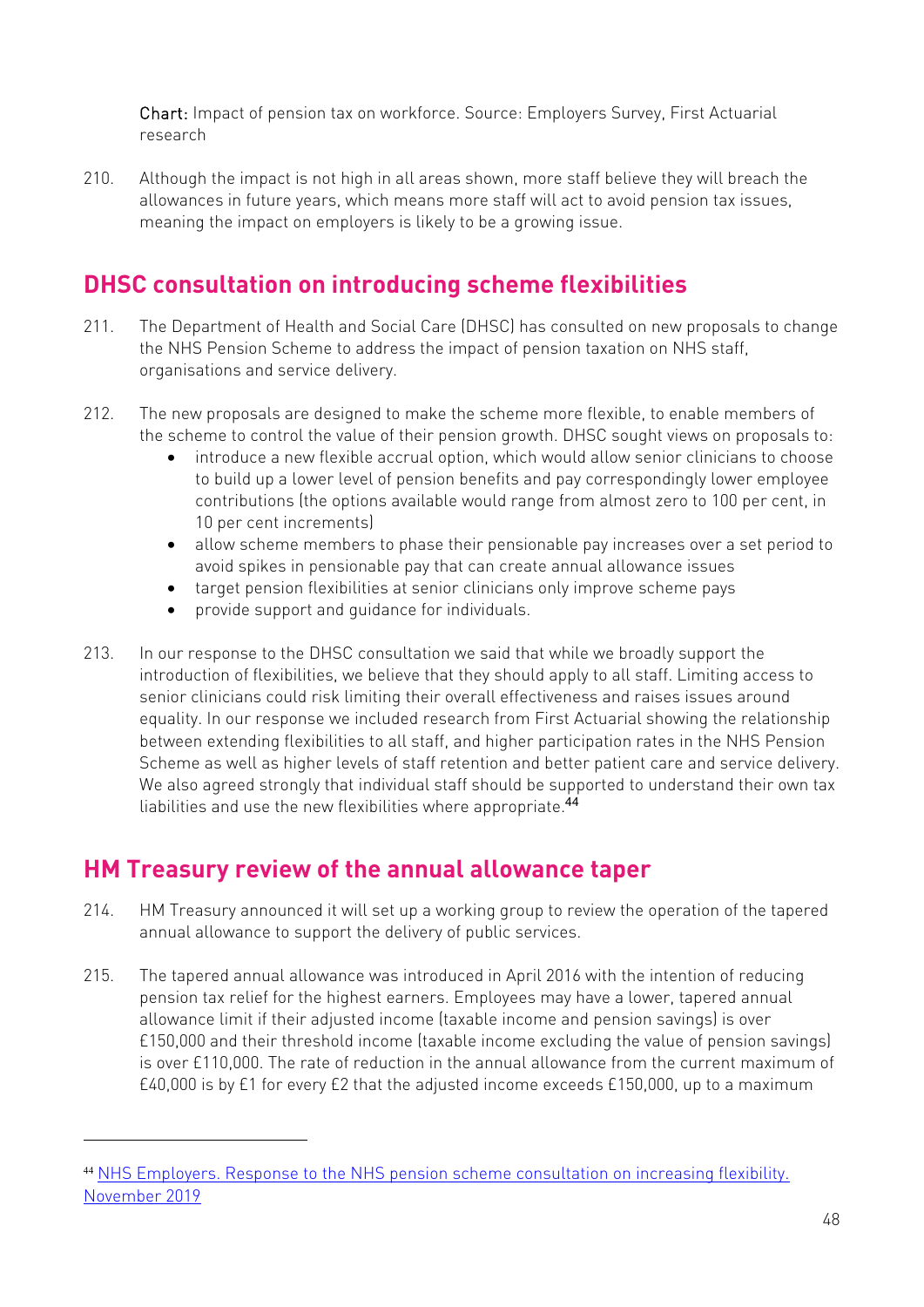reduction of £30,000 at £210,000. This means an individual's tapered annual allowance will be between £40,000 and £10,000.

- 216. NHS Employers welcomes this review and is pleased to be involved in the review to represent the views of employers. The taper is particularly problematic as all taxable earnings are included in the calculation, meaning non-pensionable earnings and earnings from outside NHS employment, such as from rental properties and investments, could cause an individual to breach their annual allowance. Employers and NHS Pensions are not aware of earnings from outside the NHS and are therefore unable to accurately target communications at those who may be affected.
- 217. The tapered annual allowance applies to all UK workers and therefore the removal of or changes to the taper will require extensive consultation and consideration with stakeholders across all sectors and industries. The fiscal impact of changes to the annual allowance taper will be significant for HM Treasury and will be closely monitored and evaluated during the review.

### **NHS Employers guidance**

- 218. NHS Employers has published guidance on the temporary, optional measures employers may implement to support staff and service delivery during this financial year, in advance of a national solution being implemented from April 2020.45 These optional measures include:
	- facilitating access to independent financial advice and quidance
	- using existing flexibilities to enable employees to remain in the NHS Pension Scheme
	- possible arrangements for employees who decide to opt out of the NHS Pension Scheme.
- 219. We continue to produce resources to raise awareness and improve understanding of the annual and lifetime allowance.<sup>46</sup>
- 220. We believe a combination of improvements to the annual allowance taper, the introduction of greater scheme flexibilities and measures taken by employers at a local level will support staff and employers to improve service delivery and patient care.

#### **The NHS Pension Scheme as an attraction and retention tool**

- 221. In September 2019, as part of our annual reward in the NHS survey, we asked employers how they would rate the effectiveness of the NHS Pension Scheme to attract and retain staff.
- 222. 84.8 per cent of respondents rated the scheme as being somewhat effective, effective, or excellent in retaining staff, with only 15.2 per cent rating the scheme as not effective. The proportion of employers rating the scheme as effective or excellent in retaining staff has fallen since our 2018 survey, which could indicate the impact of pension taxation issues on retention.

<sup>45</sup> NHS Employers. Pensions tax guidance. September 2019.

<sup>46</sup> NHS Employers. Annual and lifetime allowance. September 2019.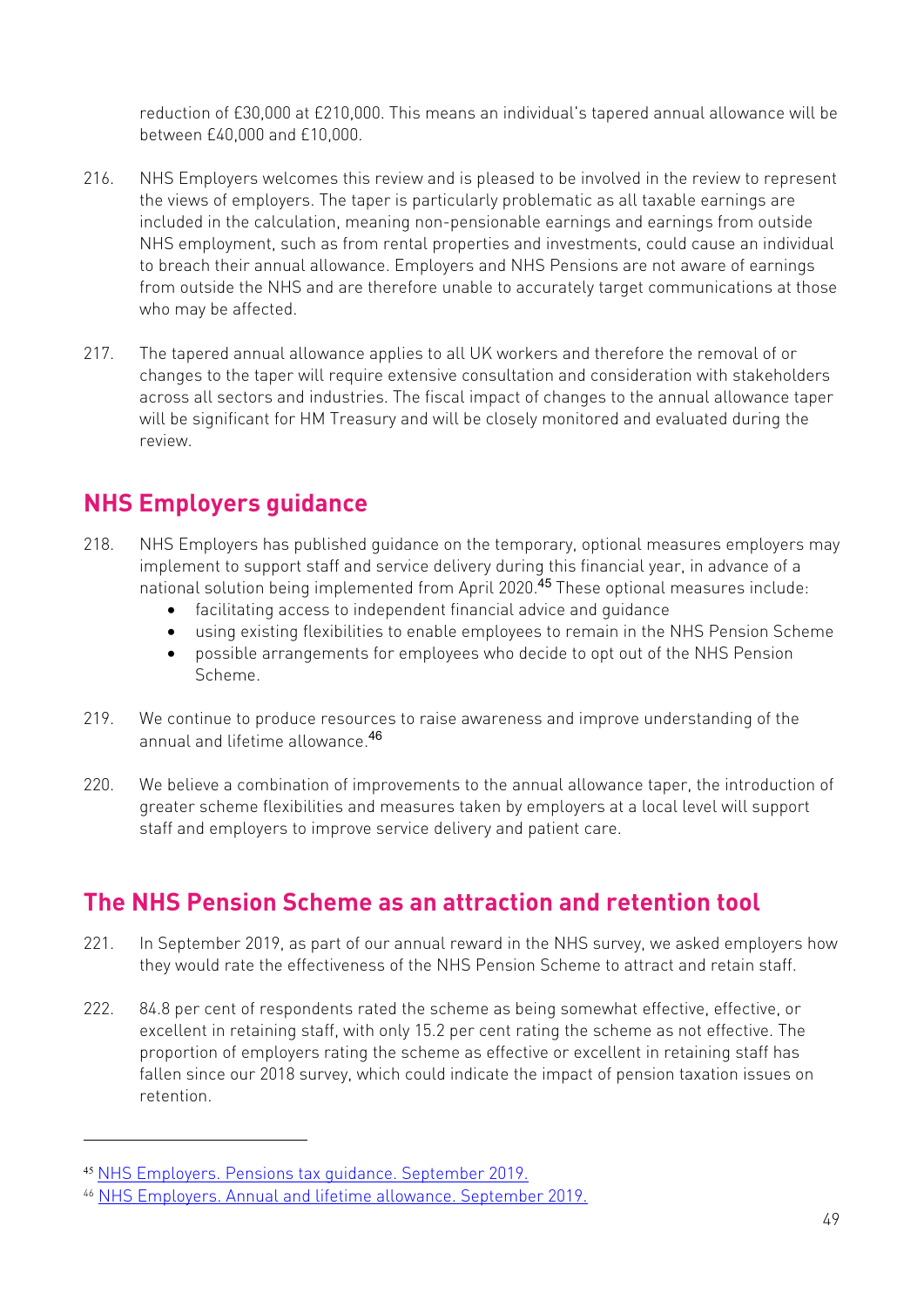

223. A total of 71.11 per cent of respondents rated the scheme as being somewhat effective, effective, or excellent in attracting staff, with only 28.89 per cent rating the scheme as not effective or poor. The proportion of employers rating the scheme as somewhat effective, effective, or excellent in attracting staff has again fallen since our 2018 survey, which could again be in part due to the impact of pension taxation issues, particularly the negative coverage and potential impact on perceptions of the scheme's value.

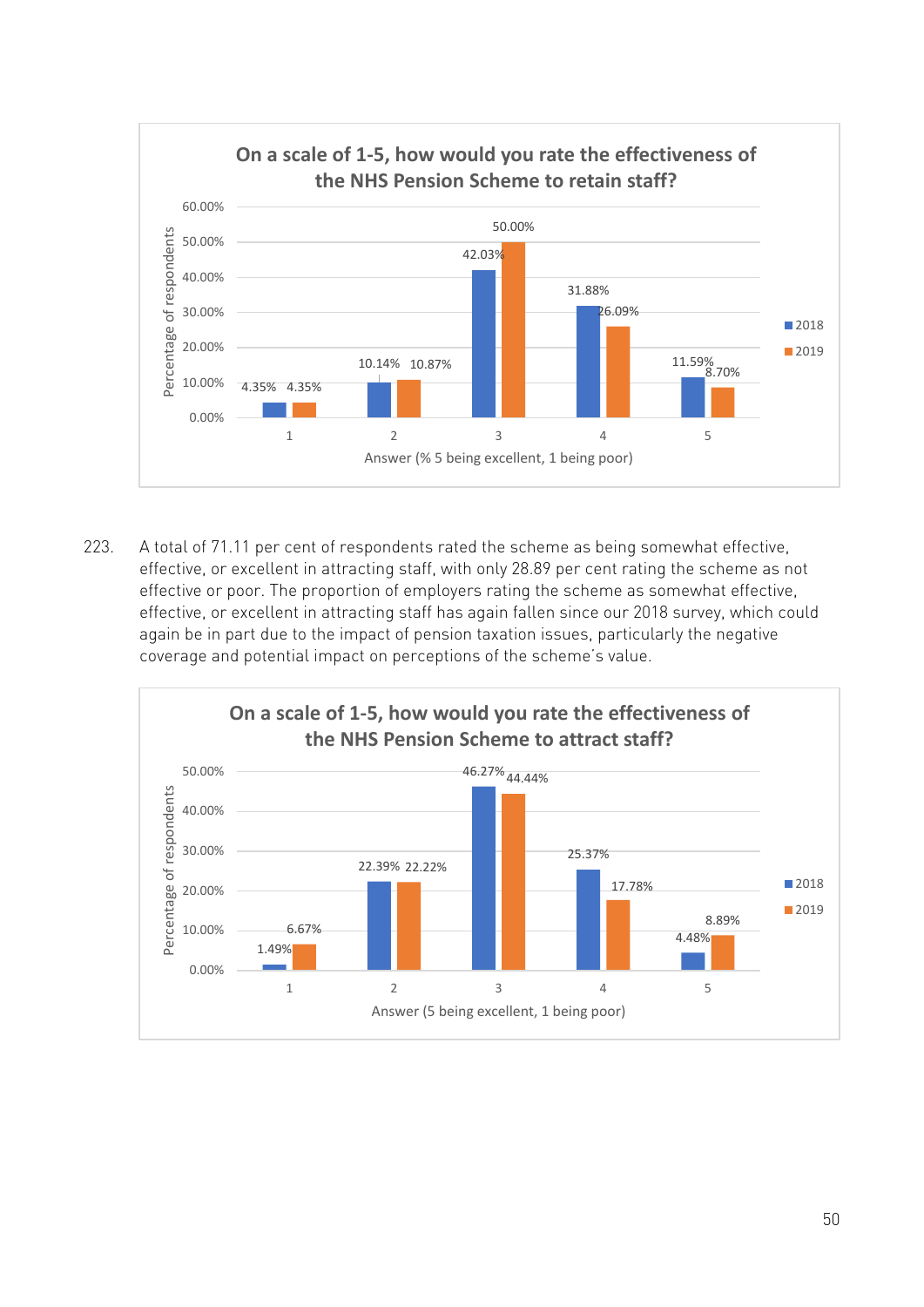### **Providing financial education, guidance and advice**

224. Our research with First Actuarial revealed a lack of understanding of the NHS Pension Scheme, pension taxation issues and pensions in general. This is evidenced in the data from the employee survey shown in the following two charts.





- 225. The introduction of scheme flexibilities from April 2020, combined with any scheme changes introduced to compensate those affected by the recent age discrimination case, will introduce more complexity and choice for scheme members. This strengthens the need for education, guidance and advice to ensures staff understand the value of the NHS Pension Scheme and can make well-informed decisions about their pension benefits.
- 226. Many employers run pension workshops and pre-retirement courses to help staff understand the value of the benefits provided by the NHS Pension Scheme. The sessions can be an effective way of encouraging staff to engage with their pension savings, and help staff appreciate the value of the scheme as part of their reward offer.
- 227. Employers are communicating the value of the NHS Pension Scheme using their staff intranet sites and Total Reward Statements, as well as increasingly using social media and electronic communications to reach staff who are not based in a single location. Employers are developing communication materials and using resources produced by NHS Employers to promote the value of the scheme during recruitment, such as posters and benefits brochures.